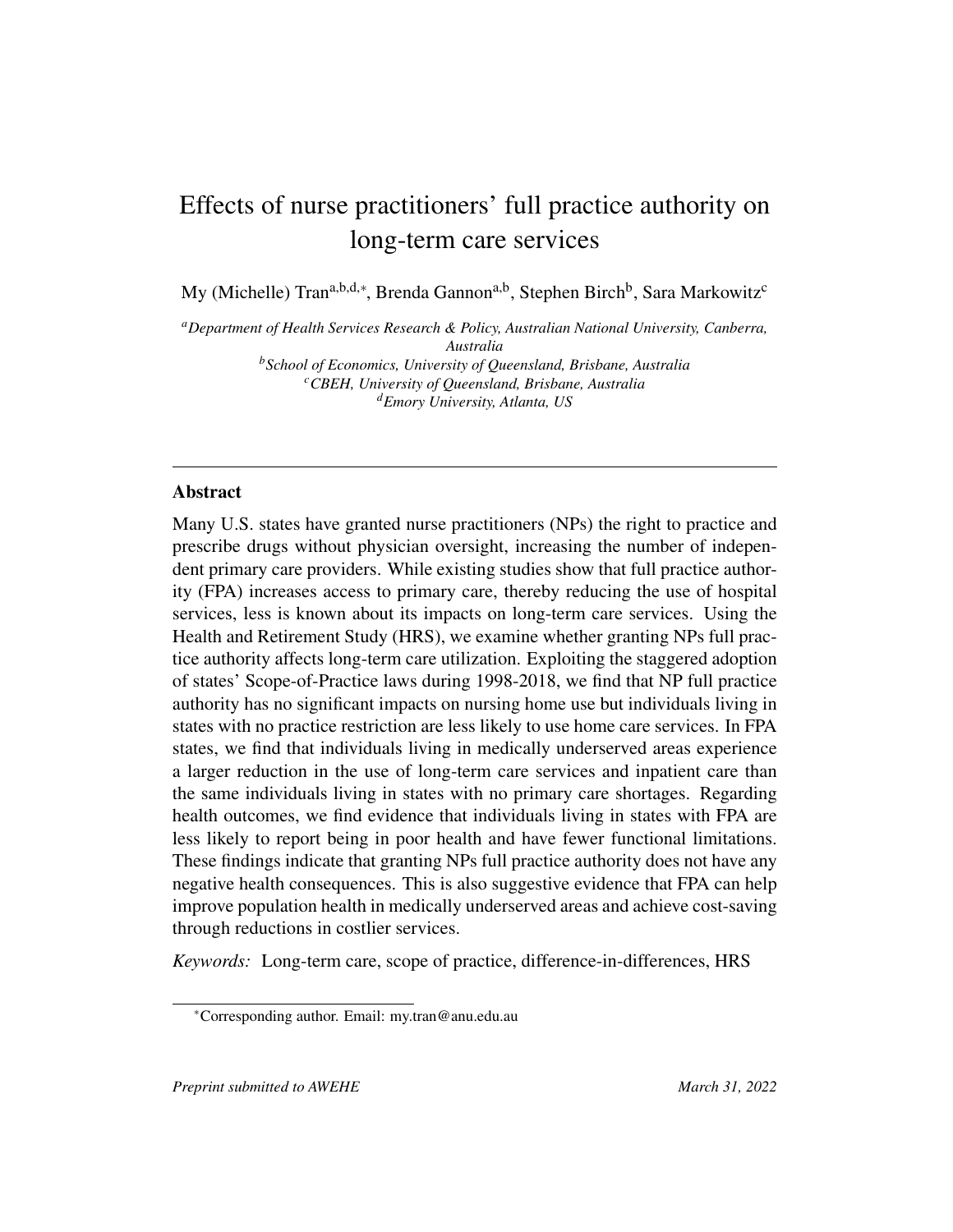*JEL:* D13, I12, J14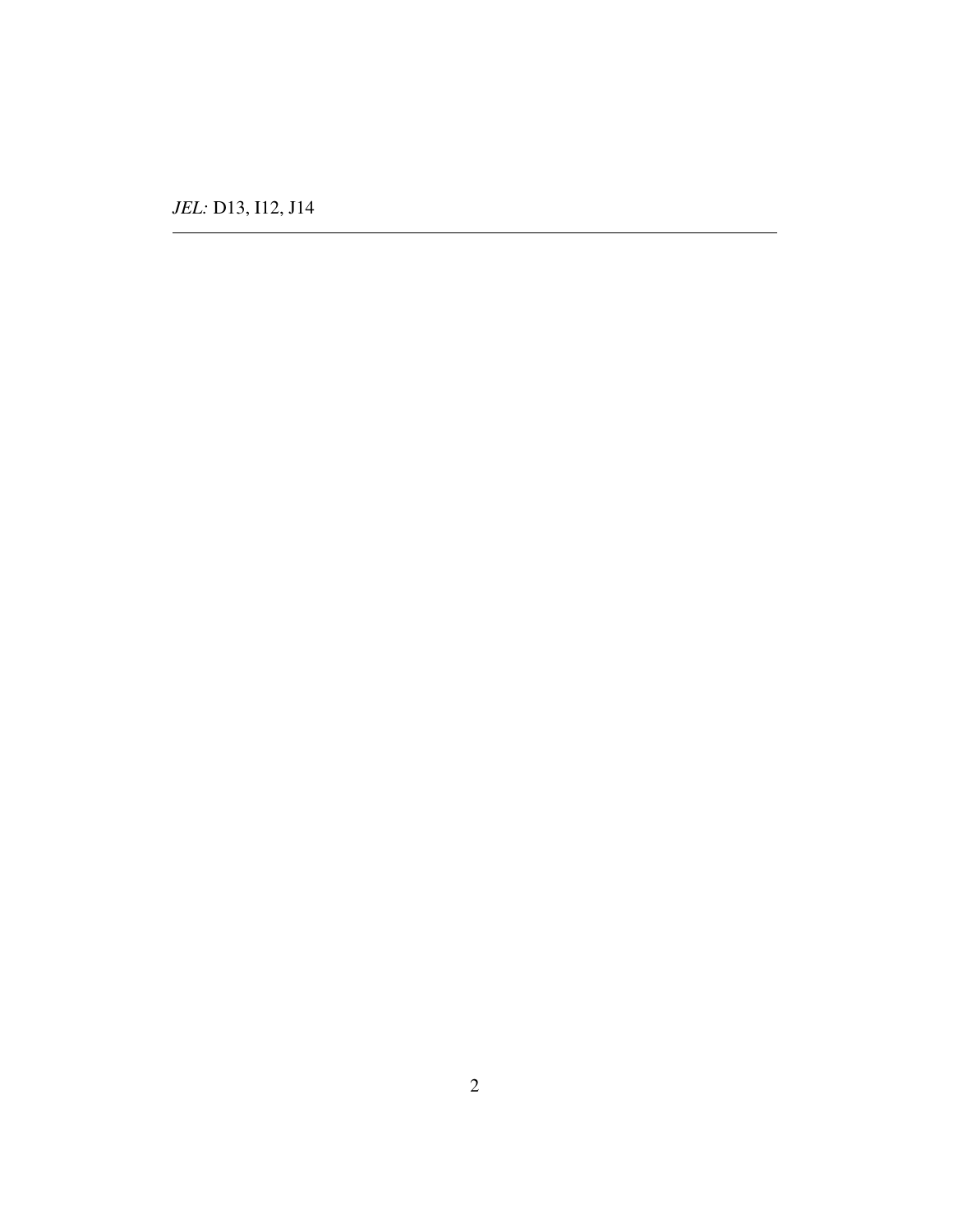#### 1. Introduction

The population of the United States of America (U.S) is ageing rapidly. In 2019, there were more than 54 million people aged 65 and older in the United States; and this population has grown by over a third during the past decade [\(US.](#page-51-0) [Census Bureau, 2020\)](#page-51-0). Meanwhile, it has been suggested that there is a marked shortage of healthcare professionals to meet the complex needs of this older population [\(Schreiber, 2018\)](#page-49-0). The Bureau of Labour Statistics (BLS) projects that the healthcare workforce would grow 15 percent by 2029, adding 2.4 million new jobs [\(US. Bureau of Labor Statistics, 2019\)](#page-50-0). However, the demand for workers is predicted to outpace its supply, resulting in a shortage of between 17,800 and 48,000 primary care physicians by 2034 [\(Association of American Medical](#page-43-0) [Colleges, 2021\)](#page-43-0). Therefore, securing an adequate health workforce is of utmost importance to address the health needs of the ageing population, as well as to improve the efficiency of the healthcare system [\(Heisler, 2013\)](#page-45-0).

Building an adequate primary care workforce is challenging, and the number of initiatives included in the Affordable Care Act (ACA) reveals the lack of consensus on the best way to achieve it [\(Cunningham, 2013\)](#page-44-0). Traditionally, physicians have been the main primary care providers. However, as more physicians choose to specialise [\(Dalen et al., 2017\)](#page-44-1), non-physicians have been providing a greater share of primary care. In 2010, nurse practitioners (NPs) were the largest non-physician providers of primary care, with approximately 56,000 NPs working in primary care settings [\(Agency for Healthcare Research and Quality, 2011\)](#page-42-0). Between 2005 and 2015, the number of NPs has grown 7.4% per year, while the number of physicians has grown at only 1.9% per year [\(Maier et al., 2016\)](#page-47-0).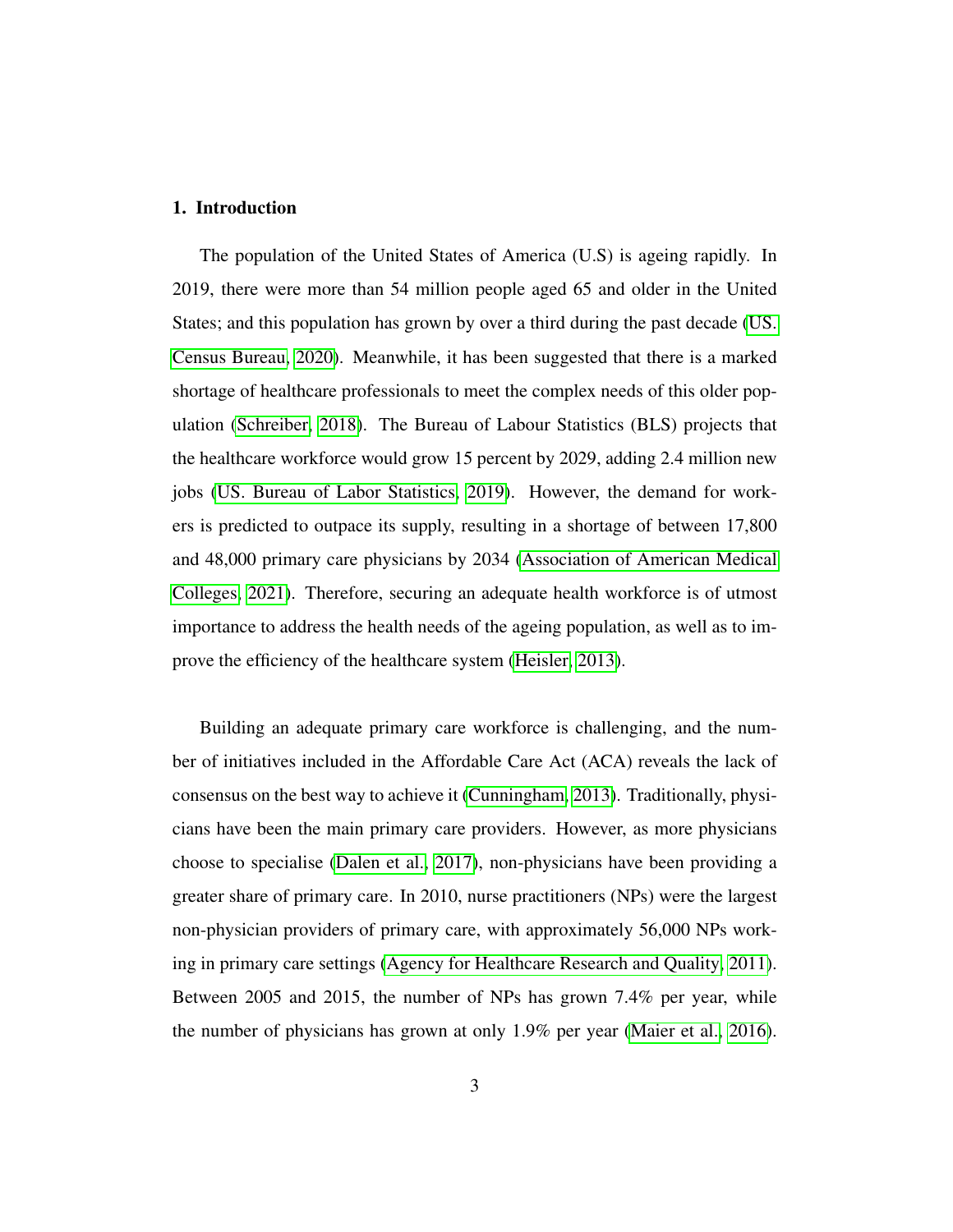Therefore, granting NPs tights to practice as primary care providers can potentially support the growing demand for primary care and mitigate the shortages of primary care physicians [\(Federal Trade Commission, 2014\)](#page-45-1). Moreover, NPs are also more likely than physicians to practice in rural areas, which can help close the gap in primary care [\(Barnes et al., 2018\)](#page-43-1).

However, the degree to which NPs can practice as primary care providers is governed by state scope-of-practice (SOP) laws regulating types of services that NPs can perform and physician involvement in the practice. While physicians generally have no restrictions on their SOP, not all states allow NPs to practice to the full extent of their training, education, and experience. In some states, NPs require physician oversight to treat or prescribe medications to patients. These restrictions have become the source of controversy as it is argued that they may generate unnecessary barriers to practice, reduce access to care and restrict efficiencies in the health system [\(Adams and Markowitz, 2018\)](#page-42-1). On the other hand, critics contend that quality of care may suffer under NPs' direction, citing NPs' shorter length of training and clinical experience required [\(American Medical As](#page-42-2)[sociation, 2021\)](#page-42-2). This debate has increasingly attracted the attention of policymakers and researchers, especially in the wake of the COVID-19 pandemic when many state governments across the country temporarily removed these legal barriers for NPs to support their healthcare system [\(Kleinpell et al., 2021\)](#page-46-0).

Despite existing studies showing no evidence that the quality of care delivered by an NP is worse than a physician [\(Alexander and Schnell, 2019;](#page-42-3) [Liu et al.,](#page-47-1) [2020\)](#page-47-1), restrictive SOP laws still exist in 23 states. As of 2021, 26 bills in 13 dif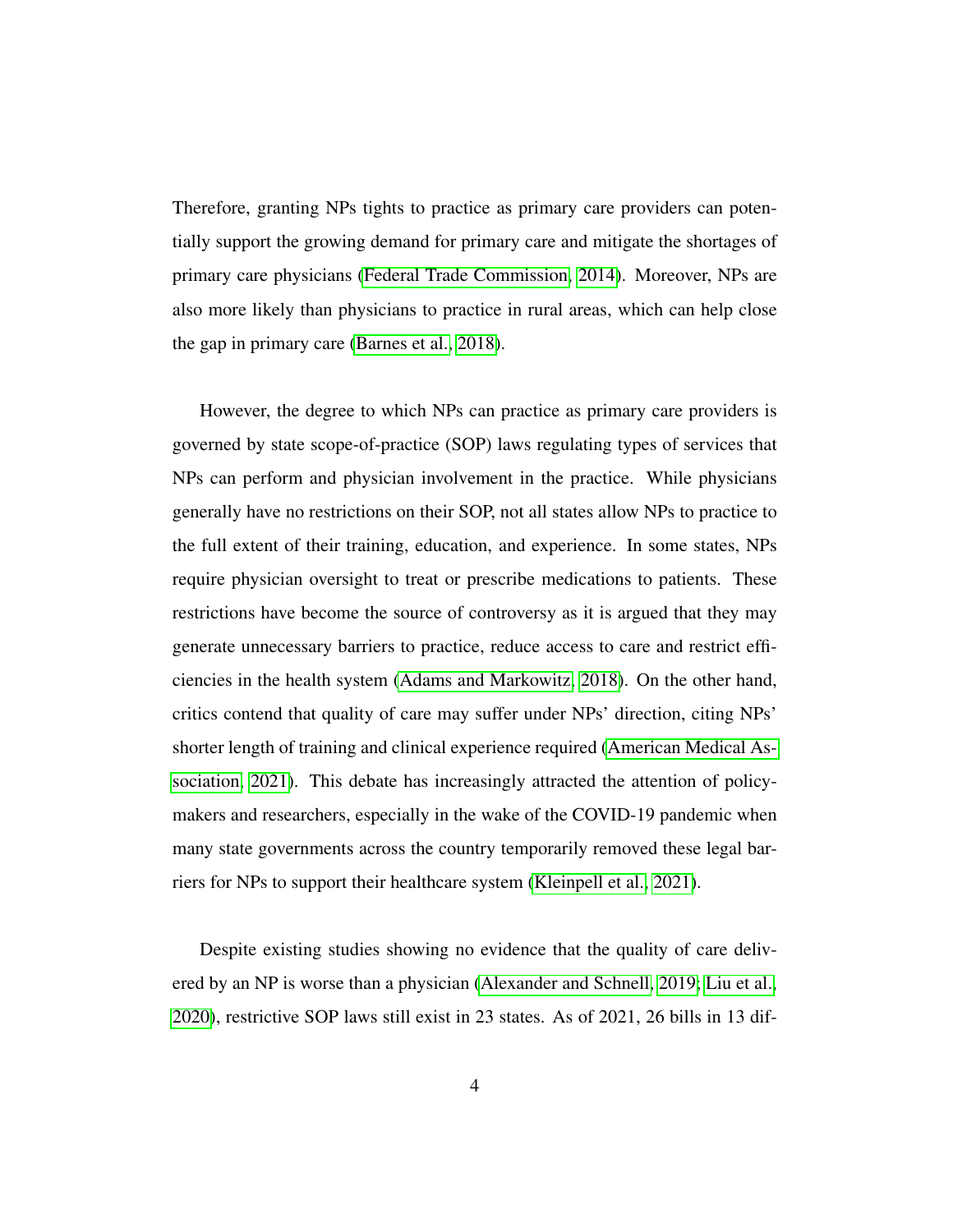ferent states have been introduced regarding the NP SOP, but only three enacted [\(Scope of Practice Policy, 2021\)](#page-50-1). A review of existing literature reveals that granting NPs independent practice authority is neither helpful nor harmful to public health [\(Adams and Markowitz, 2018\)](#page-42-1). Allowing NPs to work independently has been shown to increase access to care [\(Traczynski and Udalova, 2018;](#page-50-2) [Alexander](#page-42-3) [and Schnell, 2019\)](#page-42-3) and increase NP supply in medically underserved areas [\(Xue](#page-51-1) [et al., 2018\)](#page-51-1). Although research on the NP SOP is growing rapidly, less is known about the effect of allowing NPs to be primary care providers on the outcomes of the older population. The older population tends to have more complex care needs. In 2018, 69 percent of the Medicare beneficiaries had at least two chronic conditions [\(Centers for Medicare & Medicaid Services, 2018\)](#page-43-2). Older adults with multiple chronic conditions are also more likely to transition into nursing homes [\(Chyr et al., 2020\)](#page-44-2) or require home care services [\(Gerteis et al., 2014\)](#page-45-2).

The implications of NPs having independent practice rights for long-term care utilisation are not immediately clear. Existing literature has shown that NP independence in both prescriptive and practice authority increases the frequency of routine check-ups and decreases emergency room visits by patients with ambulatory care sensitive conditions [\(Traczynski and Udalova, 2018\)](#page-50-2). Therefore, NP independence may increase long-term care utilisation if inpatient care is substitutable for long-term care [\(Forder, 2009\)](#page-45-3). On the other hand, a review of international studies on the role of NPs in geriatric primary care reveals that NPs have positive impacts on patients' clinical outcomes and functional status, which are important determinants of long-term care utilisation [\(Chavez et al., 2018\)](#page-44-3). [Traczynski and Udalova](#page-50-2) [\(2018\)](#page-50-2) find that NP independence has positive impacts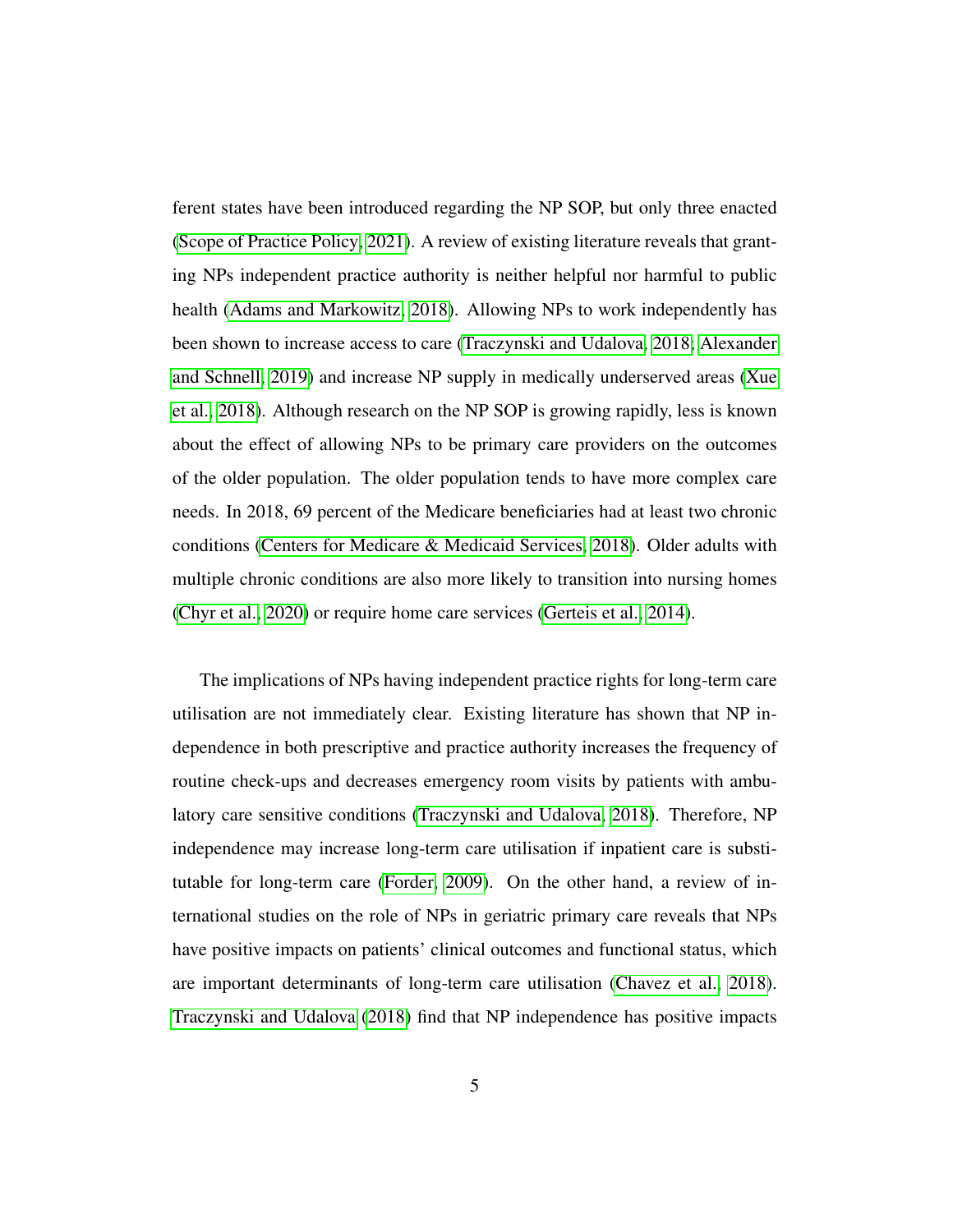on access to care and health outcomes, particularly in areas with fewer doctors. Therefore, it is expected that long-term care utilisation may decrease as a result of the improvements in health, particularly in medically underserved areas.

This paper contributes to the existing literature by examining the effects of granting NP independence to practice on the utilisation of long-term care services. To our knowledge, there has been no published paper examining this relationship so far. Our finding aims to fill the gap in the existing literature and inform the debate surrounding the movement to remove legal barriers for NPs. Using individual-level data from the Health and Retirement Survey (HRS) and a Difference-in-Difference (DiD) approach, we find that granting NPs full practice authority reduces the utilisation of home care and nursing homes, specifically in medically underserved areas. This reduction in long-term care utilisation is a result of better health status and better functional status. Overall, the results suggest that granting NPs full practice authority can help close the health gaps in the older population between medically underserved and non-underserved areas and achieve cost savings through reductions in the use of costlier services.

The structure of this paper is as follows. The next section briefly introduces the U.S. healthcare system and the related literature, while the third section describes the dataset used in the analysis. Section [4](#page-18-0) explains the empirical framework used for identification. Section [5](#page-20-0) reports the estimation results, and the paper ends with a discussion of the findings.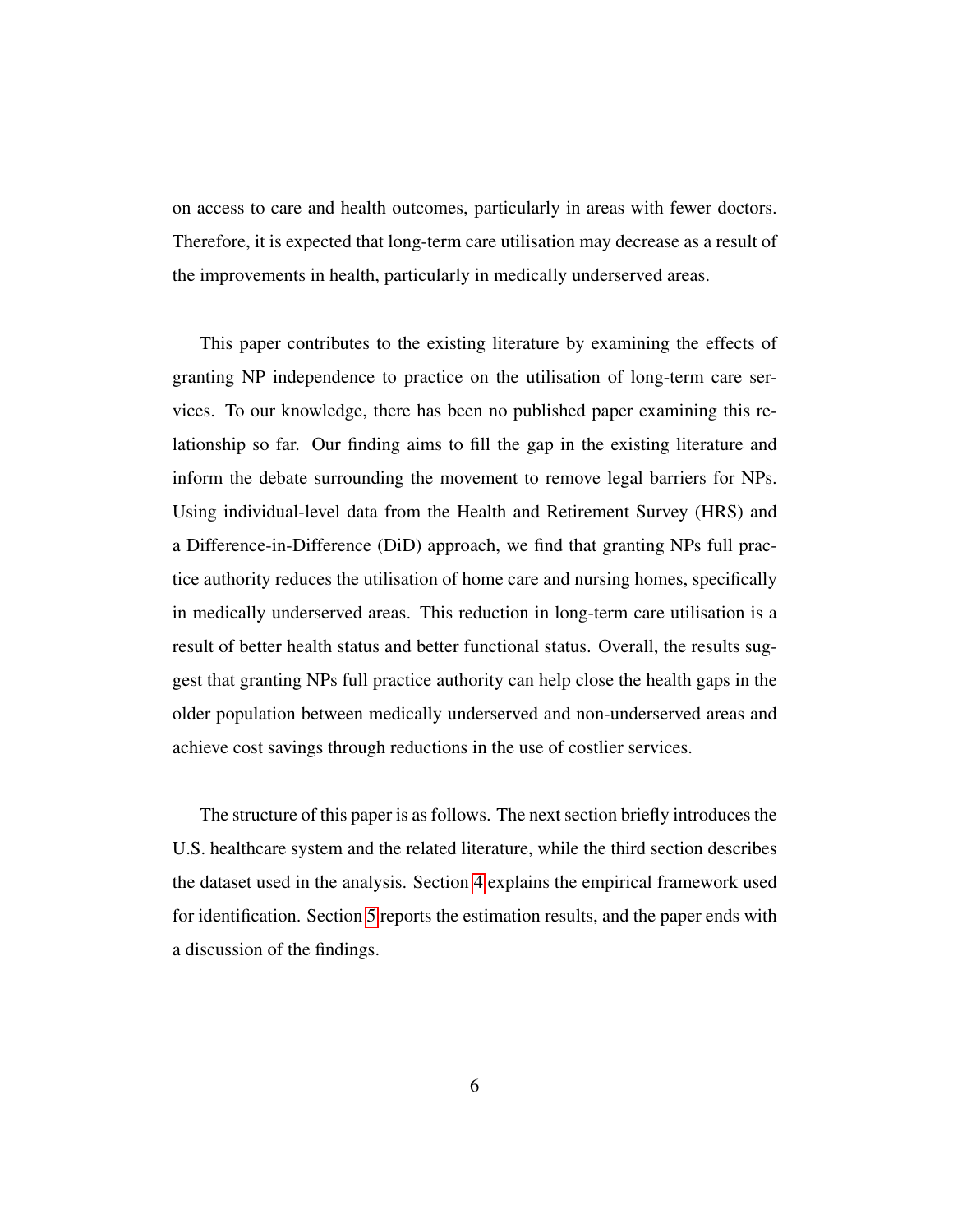#### 2. Background and related literature

Advanced practice registered nurses (APRNs) are registered nurses with specialised advanced degrees and training. APRNs include certified registered nurse anaesthetics, certified nurse midwives, clinical nurse specialists, and nurse practitioners. In 2019, approximately 80 percent of the APRNs in the United States were NPs [\(US. Bureau of Labor Statistics, 2019\)](#page-50-0). NPs most commonly specialise in primary care settings, including general or family practice, adult practice, women's health, paediatric, and gerontology [\(American Association of Nurse](#page-42-4) [Practitioners, 2021\)](#page-42-4). NPs provide primary and preventative services, prescribe medications, diagnose and treat common minor illnesses and injuries. NPs play a critical role in geriatric care as they are trained to focus on health promotion advice, lifestyle counselling, educational programs, and the provision of early interventions to prevent exacerbation or complications for patients with multiple chronic conditions [\(Delamaire and Lafortune, 2010;](#page-45-4) [Niezen and Mathijssen, 2014;](#page-48-0) [Maier et al., 2016\)](#page-47-0). NPs practice in various settings, such as community clinics, health centres, urgent care centres, hospitals, NP led-clinics, retail-based clinics, and walk-in clinics.

While the training requirements for NPs are similar across the country, states can set their own laws governing the scope of NPs' practice. These laws specify what services NPs can provide and the condition under which they may provide these services. States may require physician collaboration through a collaborative agreement detailing the rights and responsibilities between an NP and a physician, along with the requirements for physician consultations. In states with more restrictive SOP legislation, NPs are required to undergo career-long supervision,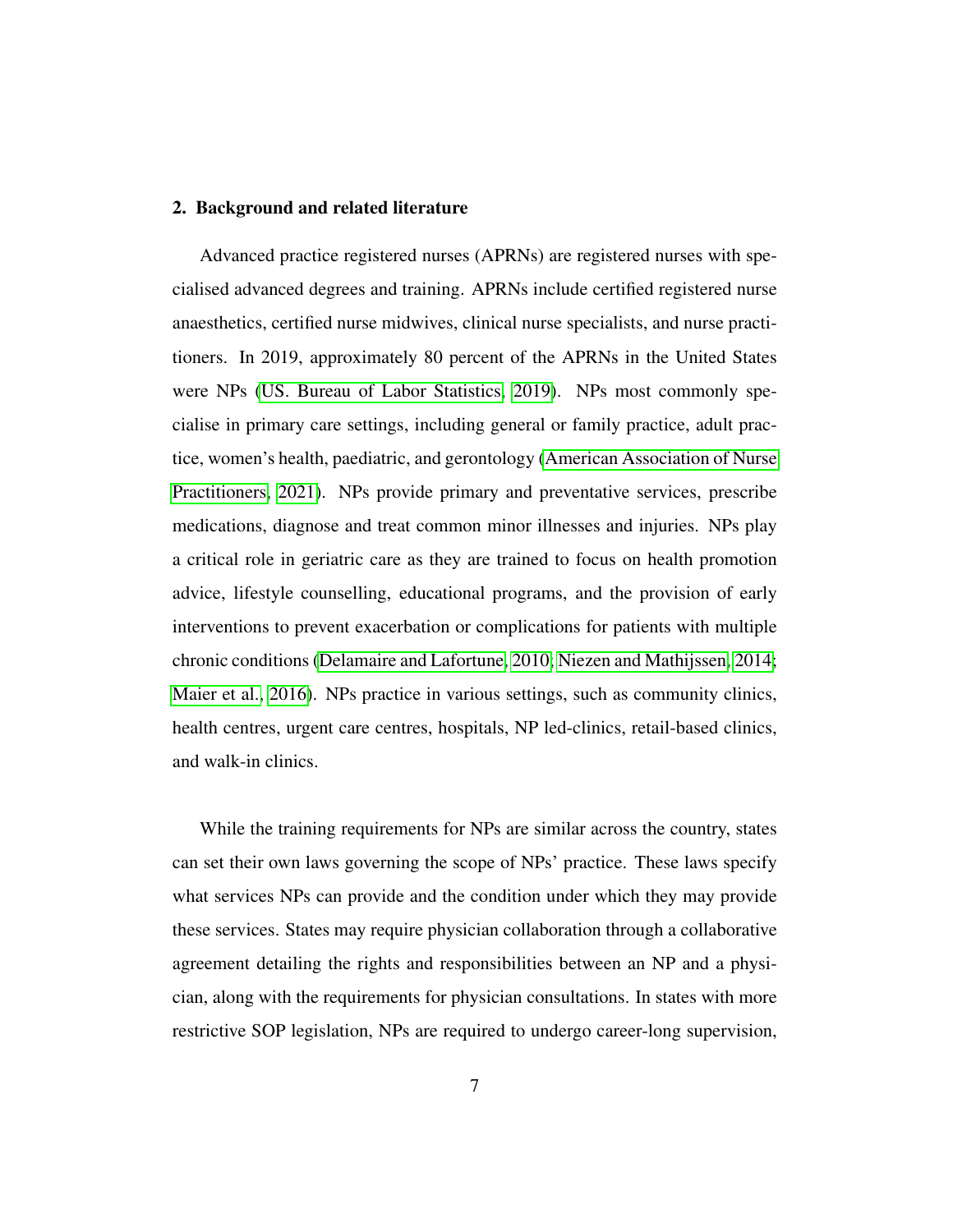delegation, or team management by other health providers in order to provide patient care. Such requirements can be expensive and time-consuming for NPs. Existing evidence shows that NPs report difficulties finding or affording physicians who are willing to supervise or collaborate; and it is not uncommon for NPs to move or stop practising when their physicians move, retire, or die [\(Westat, 2015\)](#page-51-2). Therefore, removing these legal barriers can lower this administrative burden on NPs, thereby increasing the supply of primary care providers. Numerous studies have found that the supply of NPs is higher in states with the least restrictive SOP laws, with no significant impacts on the supply of physicians [\(Reagan and Sals](#page-49-1)[berry, 2013;](#page-49-1) [Traczynski and Udalova, 2018;](#page-50-2) [Xue et al., 2018\)](#page-51-1).

For patients, legislation restricting NP autonomy can limit patient access to care. Numerous studies have found that removing or relaxing physician oversight requirements is associated with the higher probability of prescription being filled [\(Spetz et al., 2013\)](#page-50-3) and with an increase in office-based visits [\(Stange,](#page-50-4) [2014\)](#page-50-4). [Traczynski and Udalova](#page-50-2) [\(2018\)](#page-50-2) find that NP independence in practice also increases routine check-ups, usual source of care, and the chance of getting an appointment when wanted. On the other hand, there is no evidence that FPA results in worse health outcomes for patients [\(Kleinpell et al., 2021;](#page-46-0) [Kurtzman](#page-47-2) [et al., 2017;](#page-47-2) [Perloff et al., 2019;](#page-48-1) [McMichael, 2021\)](#page-48-2). Granting NPs independent prescriptive authority can improve mental health, particularly in populations that are underserved by physicians and among populations that have difficulty accessing physician-provided care [\(Alexander and Schnell, 2019\)](#page-42-3). Moreover, FPA is a potential cost-saving policy for the health system. As Medicare pays NPs at 85% of the rate of physicians for the same services performed, cost savings may arise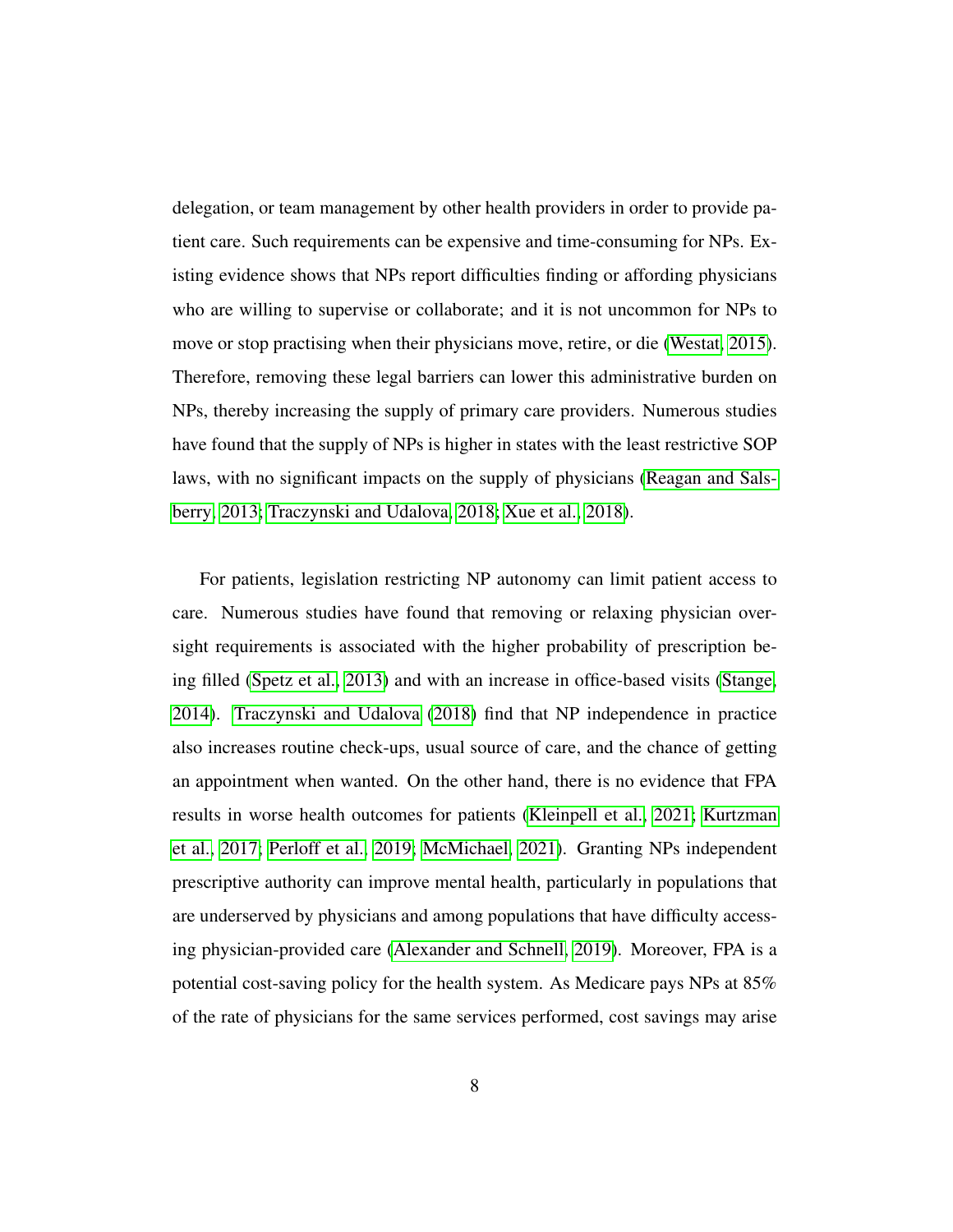from lower salaries and shorter training time for NPs relative to physicians. A simulation study in Alabama finds that more than \$729 million could be saved if states remove SOP restrictions [\(Hooker and Muchow, 2015\)](#page-45-5). [Spetz et al.](#page-50-3) [\(2013\)](#page-50-3) examine the costs associated with various NP SOP laws at retail clinics and conclude that savings would be \$810 million greater if all states allow NPs to practice independently and \$472 million greater if NPs can both practice and prescribe independently. A recent study by [Smith](#page-50-5) [\(2022\)](#page-50-5) finds that relaxing SOP laws does not change the volume or the allocation of patients to NPs, as well as the provision of low-value services. Therefore, FPA introduction may be cost-saving to the health system without harming patients and increasing unnecessary services.

This paper focuses on the two most important aspects of NP SOP laws: practice authority (treating patients) and prescriptive authority (prescribing medications). It is necessary to focus on practice and prescriptive authority jointly since the NPs' responsibilities are to diagnose, treat, and prescribe treatments. Some states allow NPs to practice independently, but not to prescribe without physi-cian oversight<sup>[1](#page-8-0)</sup>. For example, Arizona has permitted NPs to practice and prescribe medications independently without physician oversight since 1999, while Arkansas currently allows independent practice if the NP does not prescribe [\(McMi](#page-48-3)chael [and Markowitz, 2020\)](#page-48-3). Therefore, NPs in states with laws granting NPs independence in both practice and prescriptive authority are deemed to have "full practice authority" (FPA). States with laws requiring physician oversight in either practice or prescriptive authority are classified as states with no FPA. This definition of

<span id="page-8-0"></span><sup>&</sup>lt;sup>1</sup>In this paper, the term "independence" is used when the SOP law does not require physician supervision or collaboration.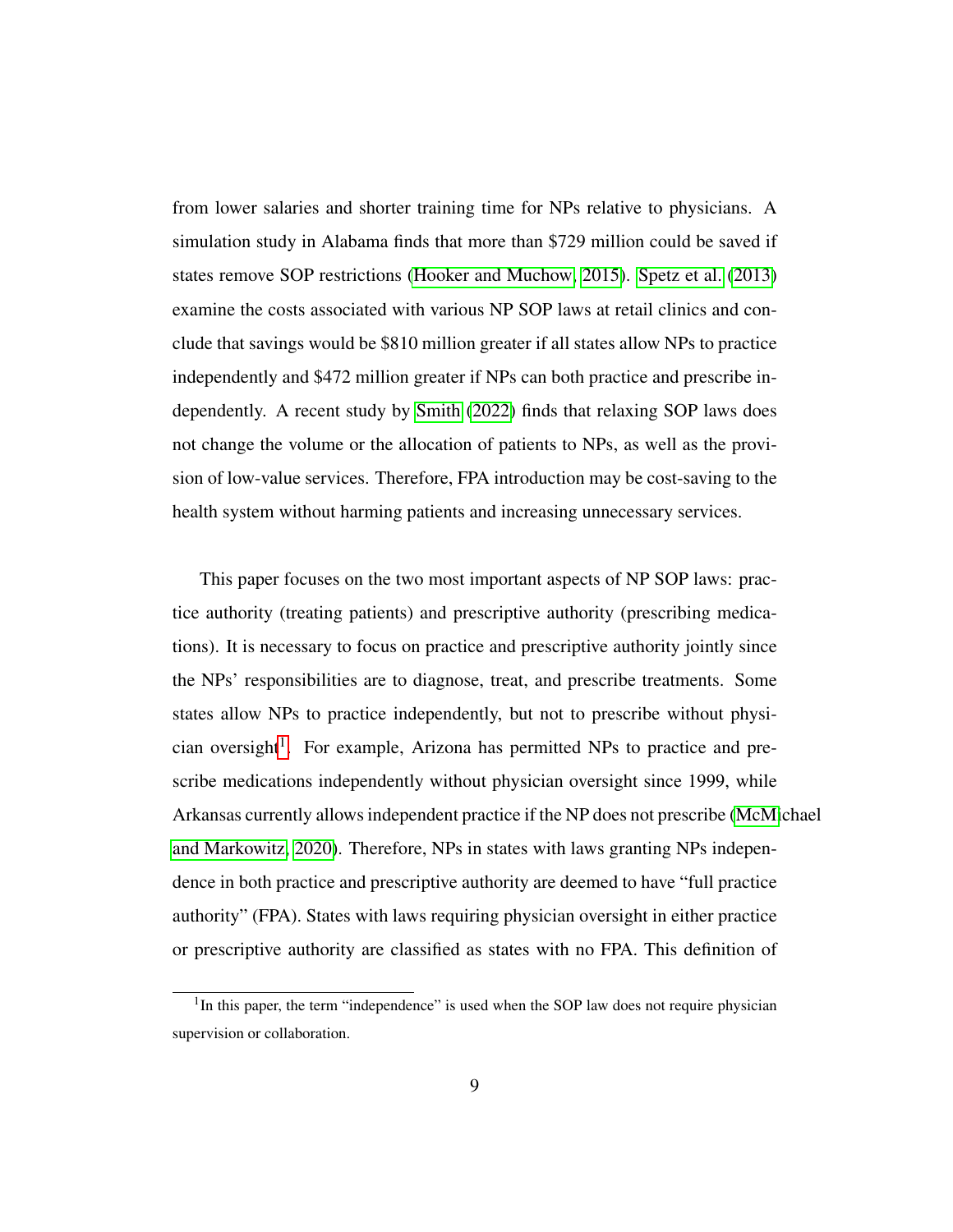FPA for NPs is consistent with previous studies on SOP laws [\(Markowitz et al.,](#page-47-3) [2017;](#page-47-3) [Traczynski and Udalova, 2018;](#page-50-2) [Kandrack et al., 2021\)](#page-46-1).

Despite increasing literature on SOP laws, the effects of FPA on long-term care utilisation remain ambiguous. The demand for healthcare theory suggests that utilisation of long-term care may increase as a substitution for the reduction in hospital care [\(Van Houtven and Norton, 2004\)](#page-51-3). Empirical studies have also found evidence of the existing link between hospital care and long-term care [\(Johri et al., 2003;](#page-46-2) [Wanless, 2006\)](#page-51-4). Using home care services may reduce hospital care, through allowing timely discharge or through better management of longterm conditions [\(Forder, 2009;](#page-45-3) [Forder et al., 2019\)](#page-45-6). However, improvement in health outcomes resulting from better access to care and better care management may reduce the need for long-term care. Moreover, existing studies have shown, in states with FPA, the effects on health outcomes and primary care utilisation are significantly larger in medically underserved areas [\(Markowitz et al., 2017;](#page-47-3) [Traczynski and Udalova, 2018;](#page-50-2) [Alexander and Schnell, 2019\)](#page-42-3). Therefore, we hypothesise that FPA may have different effects in areas with fewer doctors where access to physician-delivered services is more difficult. This paper contributes to the existing literature by providing a comprehensive evaluation of FPA implementation on long-term care utilisation using the DiD framework and the Health and Retirement Study (HRS), of which the next section will provide more details.

#### 3. Data

We use the Health and Retirement Study (HRS) to investigate the effect of granting NPs FPA on long-term care utilisation. HRS is a nationally represen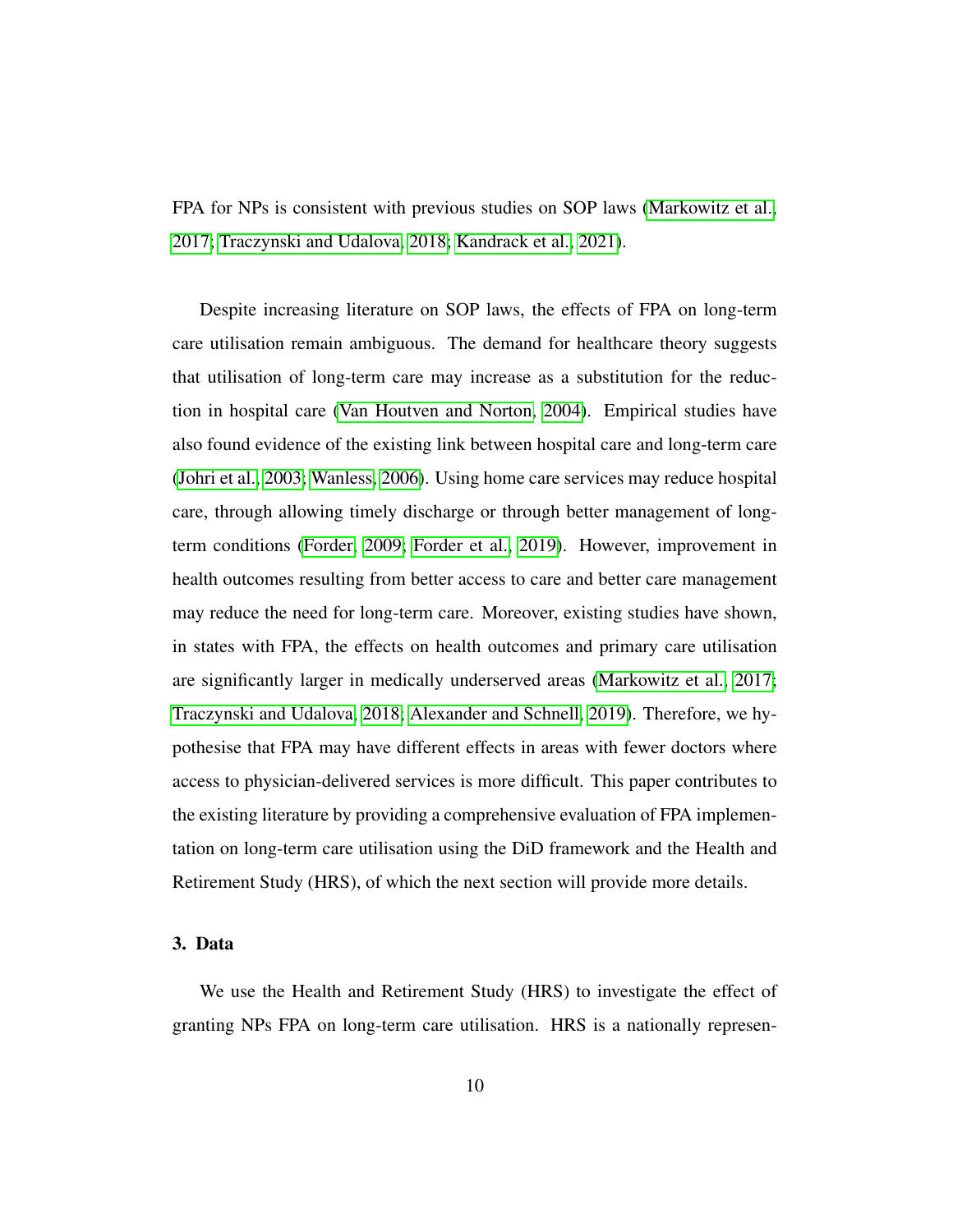tative U.S. longitudinal study of community-dwelling adults aged 51 and over. The HRS survey has been conducted biannually since 1992 and has followed individuals born between 1931 to 1941 and their spouses. In 1993, a new cohort "AHEAD", including people born before 1924, was added to the data. Subsequent samples have periodically been added to maintain the sample of people above 50 years of age. As long-term care utilisation is more common among the older cohorts, this paper includes individuals from four different cohorts: AHEAD (born 1890–1923), HRS (born 1931–41), CODA (born 1924-1930), and WB (born 1942-1947). The HRS contains information on the long-term care utilisation, inpatient care, self-reported health status, and functional status. The data also contains a rich set of individual and household characteristics, including age, race, gender, ethnicity, education, income, health conditions, and insurance status. In this paper, we are able to access the restricted version of the HRS, which includes information on individuals' states of residence.

Before 1998, Medicare paid NPs indirectly, through services incident to physician services, with many private insurers maintaining similar restrictions. Following the passage of the Balanced Budget Act in 1997, Medicare and many private insurers began directly reimbursing NPs [\(Frakes and Evans, 2006;](#page-45-7) [McMichael and](#page-48-3) [Markowitz, 2020\)](#page-48-3). Therefore, we limit the analysis to 1998-2018 because technically, before 1998, NPs were not considered independent providers yet. To avoid potential selection bias into treatment (i.e. individuals moved states to access NP services), we keep a balanced panel of individuals who have not moved states during the interview period ( $\sim 66.9\%$ ). This restriction excludes individuals from Hawaii, Idaho, Maine, Montana, South Dakota, Utah, and Vermont since they are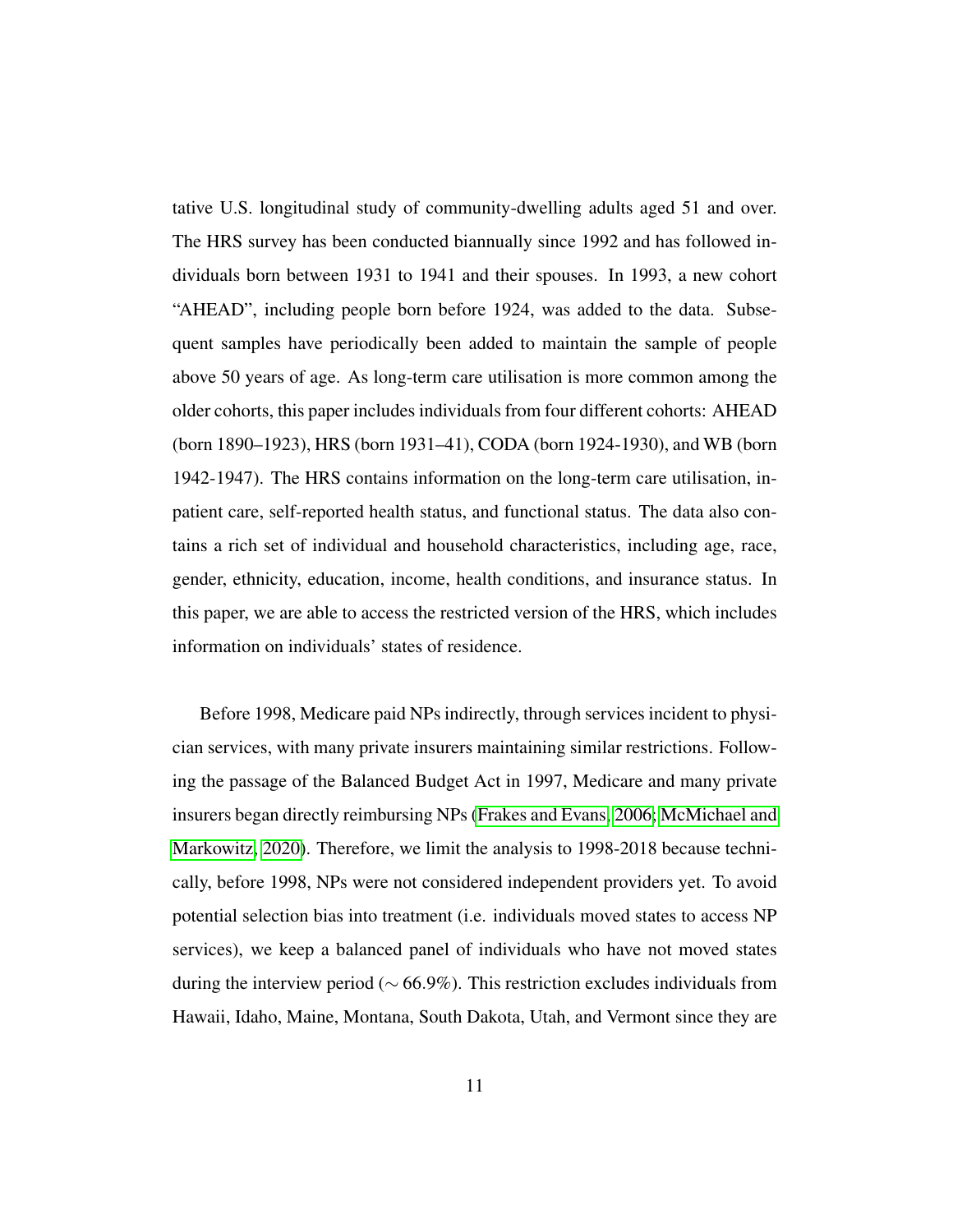not observed in all periods (less than 1%). The sample is now treated as a repeated cross-section of information about individuals in different states over time. Overall, the final sample has 23,606 observations with 2,146 individuals. Because the HRS oversamples minorities and residents in certain states [\(Ofstedal et al., 2011\)](#page-48-4), a weighted model using HRS-provided weights is also estimated as a robustness check.

#### *3.1. Scope of practice laws*

Our primary data source for laws governing NP practice is based on the classification developed by [McMichael and Markowitz](#page-48-3) [\(2020\)](#page-48-3), using state statutes and state board of nursing rules and regulations. This classification is consistent with statutes, regulations, court cases and aligns with current policy discussions. Following [Traczynski and Udalova](#page-50-2) [\(2018\)](#page-50-2); [McMichael and Markowitz](#page-48-3) [\(2020\)](#page-48-3), FPA for NPs is defined as the absence of legal requirements for physician collaborations or supervision as a condition of NPs practising and prescribing. The FPA status in each state is then matched over time with the respondents' state of residence collected in the restricted version of the HRS.

Figure [1](#page-12-0) shows variations of SOP laws across the states. Since Montana granted FPA in 1984, the number of states allowing NPs to have full independence has increased. Detailed effective dates are shown in Table [A.9.](#page-35-0) As of 2018, 28 states granted FPA, with 18 states granting FPA between 1998 and 2018. As the HRS spans 1998-2018, the model identifies the effect of FPA based on law changes in AZ, CO, CT, DE, IL, MD, MN, NE, NV, NY, ND, RI, VA, WA, WV. It is difficult to say how states decide when to grant NPs FPA. Previous studies argue that state SOP laws are often influenced by political appointees, attorney general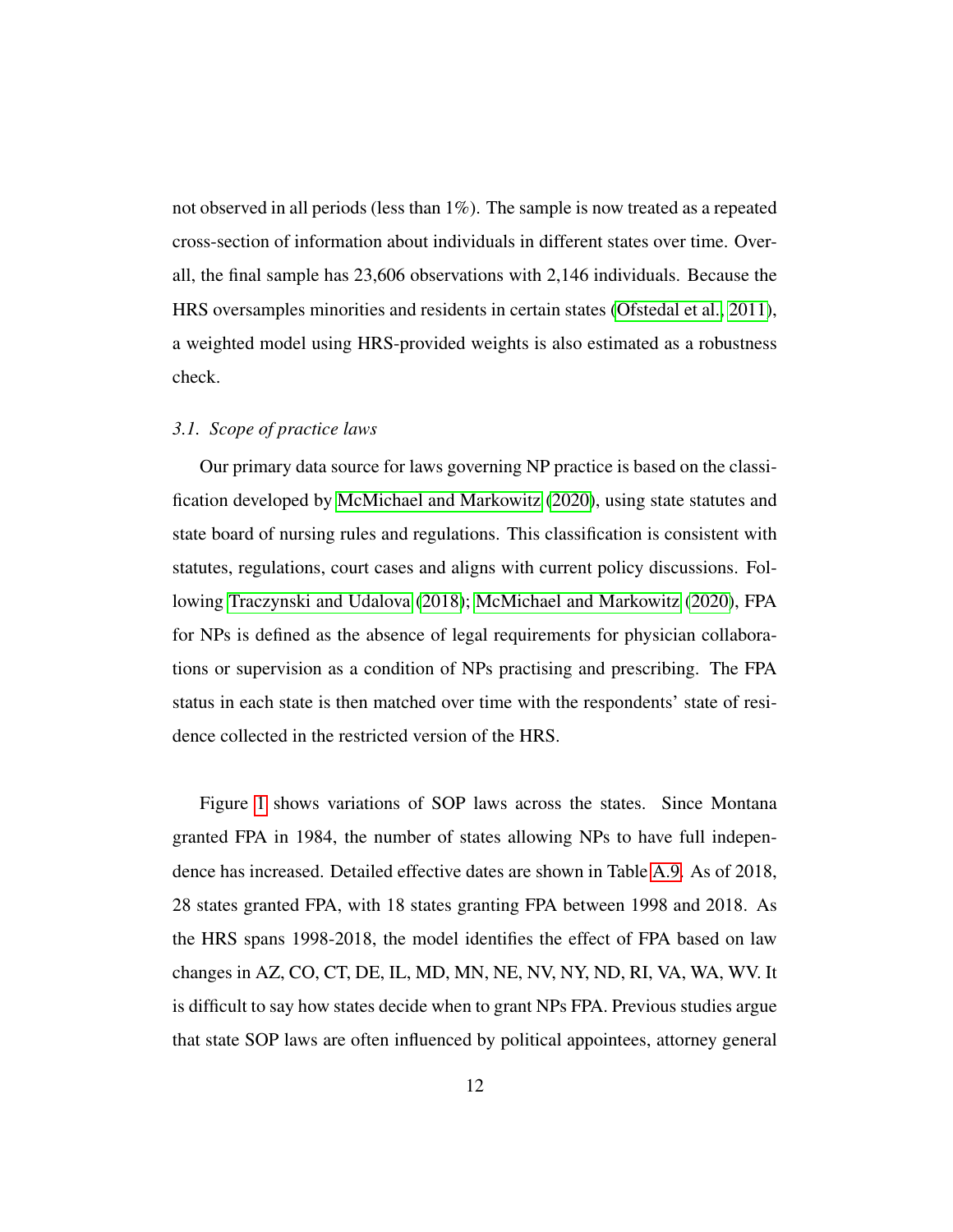opinion, or other political bargaining factors rather than population health [\(Safriet,](#page-49-2) [2002;](#page-49-2) [Isaacs and Jellinek, 2013;](#page-46-3) [McMichael, 2017\)](#page-48-5). [Traczynski and Udalova](#page-50-2) [\(2018\)](#page-50-2) provide empirical evidence that healthcare utilisation and health outcomes explain only 7-16% of the variation in the timing of the law's passage. Therefore, we treat the timing of state law changes as exogenous to long-term care utilisation and provide additional tests for the validity of this assumption in Section [5.](#page-20-0)

<span id="page-12-0"></span>

Figure 1: Changes in full practice authority for NPs

Source: Effective dates are from [\(McMichael and Markowitz, 2020\)](#page-48-3)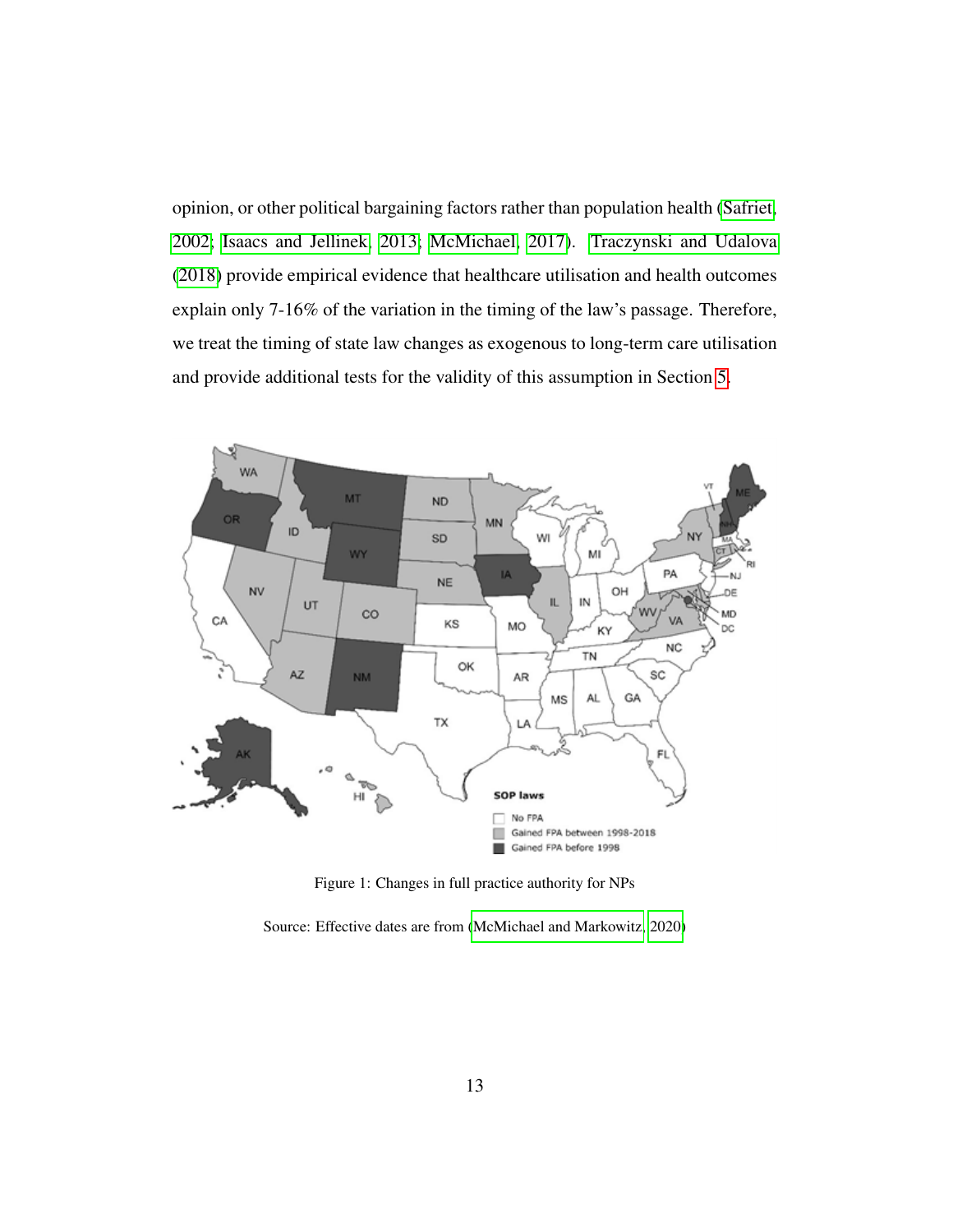#### *3.2. Outcomes*

We examine the effect of granting NPs FPA on long-term care utilisation, specifically on nursing home and home care utilisation. Each wave, the HRS asks the respondents whether they have had any overnight nursing home stay or whether they have used any home care services in the last two years. Home care services include nursing services by any medically trained person at an individual home. The uses of nursing home and home care are measured using a set of binary indicators and numbers of nights stayed in nursing homes.

As the HRS also collects information on hospitalisation, self-reported health status, and functional status, we also assess the effects of the FPA enactment on inpatient care and various health outcomes. Inpatient care is measured using a binary outcome equal to one if the respondent has stayed overnight in hospitals in the past two years. The HRS also asks respondents the number of nights they have spent in the hospital, which allows us to examine the effect of the FPA implementation on the intensive margin of inpatient care. In each wave, the HRS asks respondents to rate their health status on a 1-5 scale, with 5 representing poor health. Self-reported health status is measured using a dummy variable equal to one if the respondent reported having very good or excellent health.

To estimate the effects of FPA introduction on functional status, we use numbers of Activities of Daily Living (ADL) limitations and numbers of instrumental Activities of Daily Living (iADL) limitations. ADLs are activities related to personal care, including bathing, dressing, getting in/out of bed, walking across a room, and eating. iADLs are activities related to independent living, including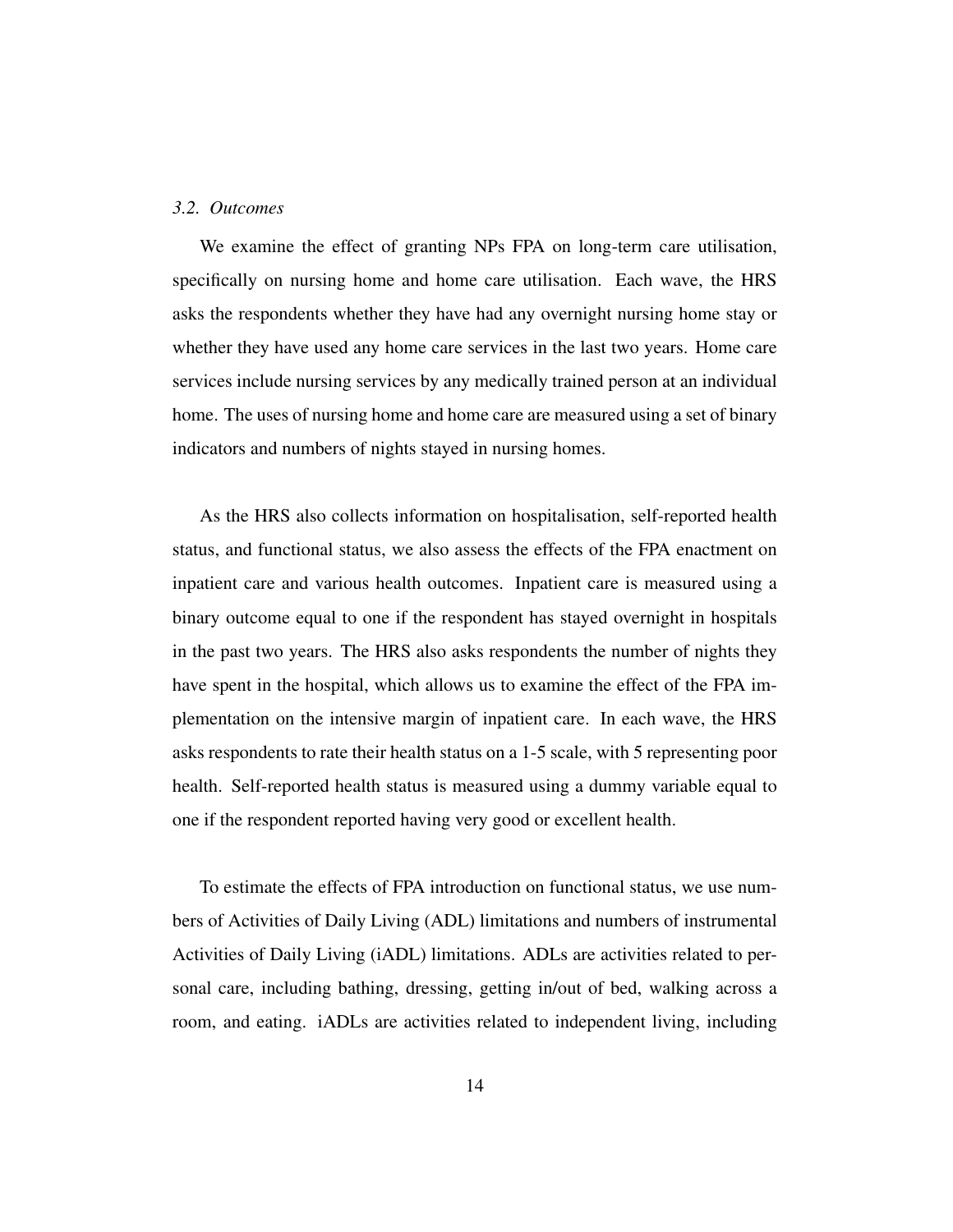using the phone, managing money, taking medications, shopping for groceries, and preparing hot meals. Measurement of an individual's ADLs and iADLs is important as they predict nursing home admission, need for alternative living arrangements, hospitalisation, and use of paid home care [\(Rosenberg et al., 2019;](#page-49-3) [Costenoble et al., 2019;](#page-44-4) [Cagle et al., 2020\)](#page-43-3). Higher numbers of ADLs and iADLs limitations imply worse functional status.

The HRS also collects information on respondents' physical and mental health. Therefore, we also examines the effect of granting FPA on older peoples' physical health measured as the number of chronic conditions. The Center for Epidemiological Studies-Depression (CESD) score - a clinically validated mental health scale is used to estimate the effect of FPA implementation on mental health outcomes, with a higher score implying worse mental health [\(Radloff, 1977\)](#page-49-4).

Table [1](#page-15-0) presents summary statistics for outcomes used in the analysis. Approximately 4.6 percent of respondents have used home care, whereas 1.5 percent of the respondents have stayed in nursing homes during the previous two years. On average, respondents have spent more than one night in a nursing home. Regarding inpatient care, 19.6 percent of the respondents have stayed overnight in the hospital, and they have stayed, on average, more than one night in the hospital. The final sample's long-term care utilisation closely resembles the national rates reported by the OECD in 2016 [\(OECD, 2016\)](#page-48-6). More than 10 percent of the respondents reported having ADLs/iADL limitations, with the average numbers of ADL limitations being 0.118 and the average numbers of iADL limitations being 0.079. A typical individual in the sample has at least one chronic condition with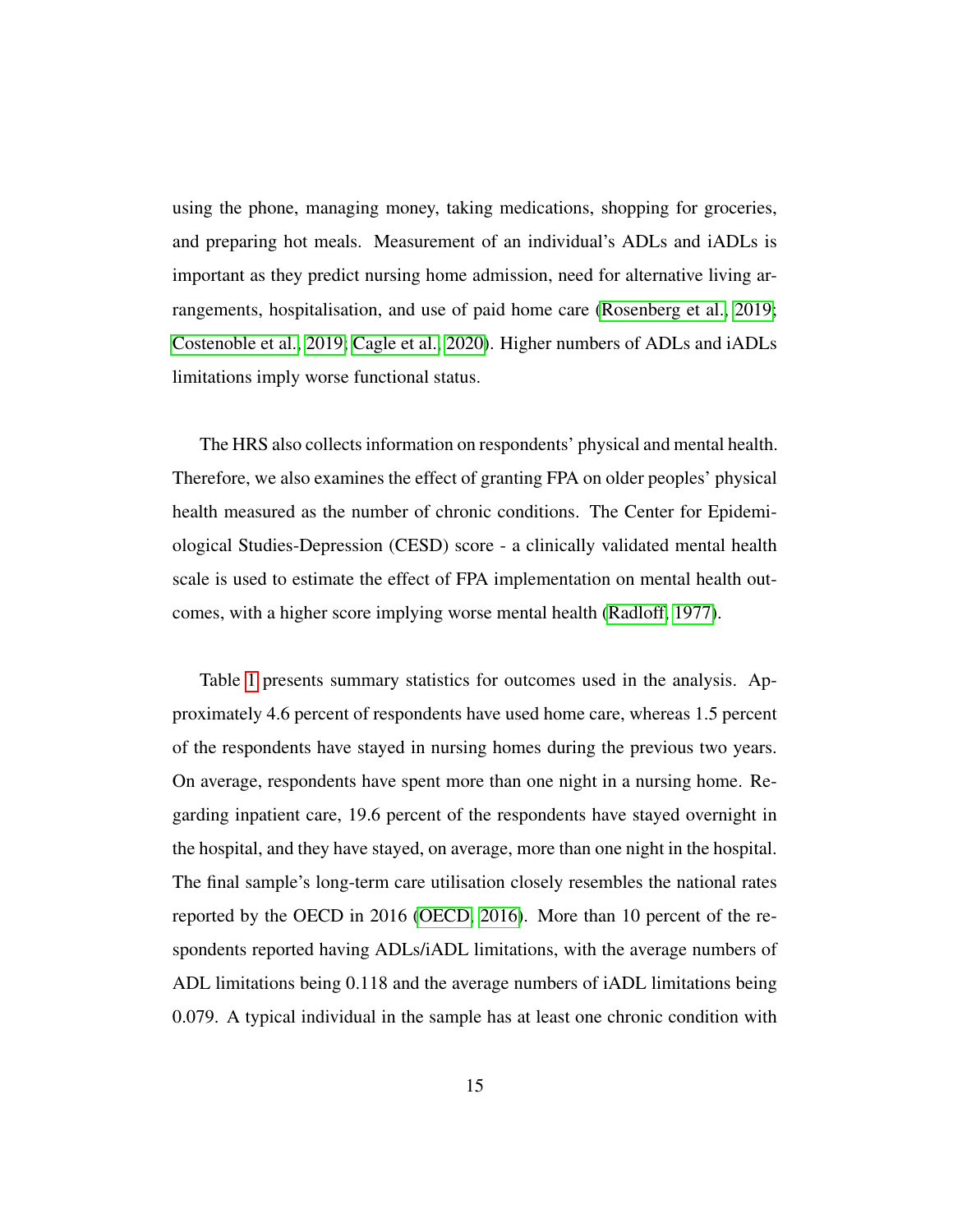<span id="page-15-0"></span>

|                                    | <b>Mean</b> | S.D    | Min            | Max |
|------------------------------------|-------------|--------|----------------|-----|
| Long-term care utilisation         |             |        |                |     |
| Any home care                      | 0.046       | 0.209  | $\theta$       | 1   |
| Any nursing home stay              | 0.015       | 0.122  | $\Omega$       | 1   |
| Numbers of nights in nursing home  | 1.122       | 23.068 | $\overline{0}$ | 730 |
| Inpatient care                     |             |        |                |     |
| Any hospital admission             | 0.196       | 0.397  | $\Omega$       | 1   |
| Numbers of hospital nights         | 1.050       | 4.895  | $\overline{0}$ | 365 |
| <b>Health</b> outcomes             |             |        |                |     |
| Excellent health $= 1$             | 0.539       | 0.498  | $\Omega$       | 1   |
| Numbers of ADL limitations         | 0.118       | 0.478  | $\Omega$       | 5   |
| Numbers of <i>iADL</i> limitations | 0.079       | 0.382  | $\theta$       | 5   |
| CESD score                         | 0.963       | 1.560  | $\Omega$       | 8   |
| Numbers of chronic conditions      | 1.784       | 1.313  | $\Omega$       | 7   |
| <b>Observations</b>                | 23,606      |        |                |     |

## Table 1: Summary statistics - Outcomes

*Source*: Health and Retirement Study (HRS), 1998 - 2018.

an average CESD score of 0.970.

## *3.3. Covariates*

Table [2](#page-16-0) presents summary statistics for covariates used in the analysis. A typical individual in the sample is a Caucasian, married, 69-years-old female who has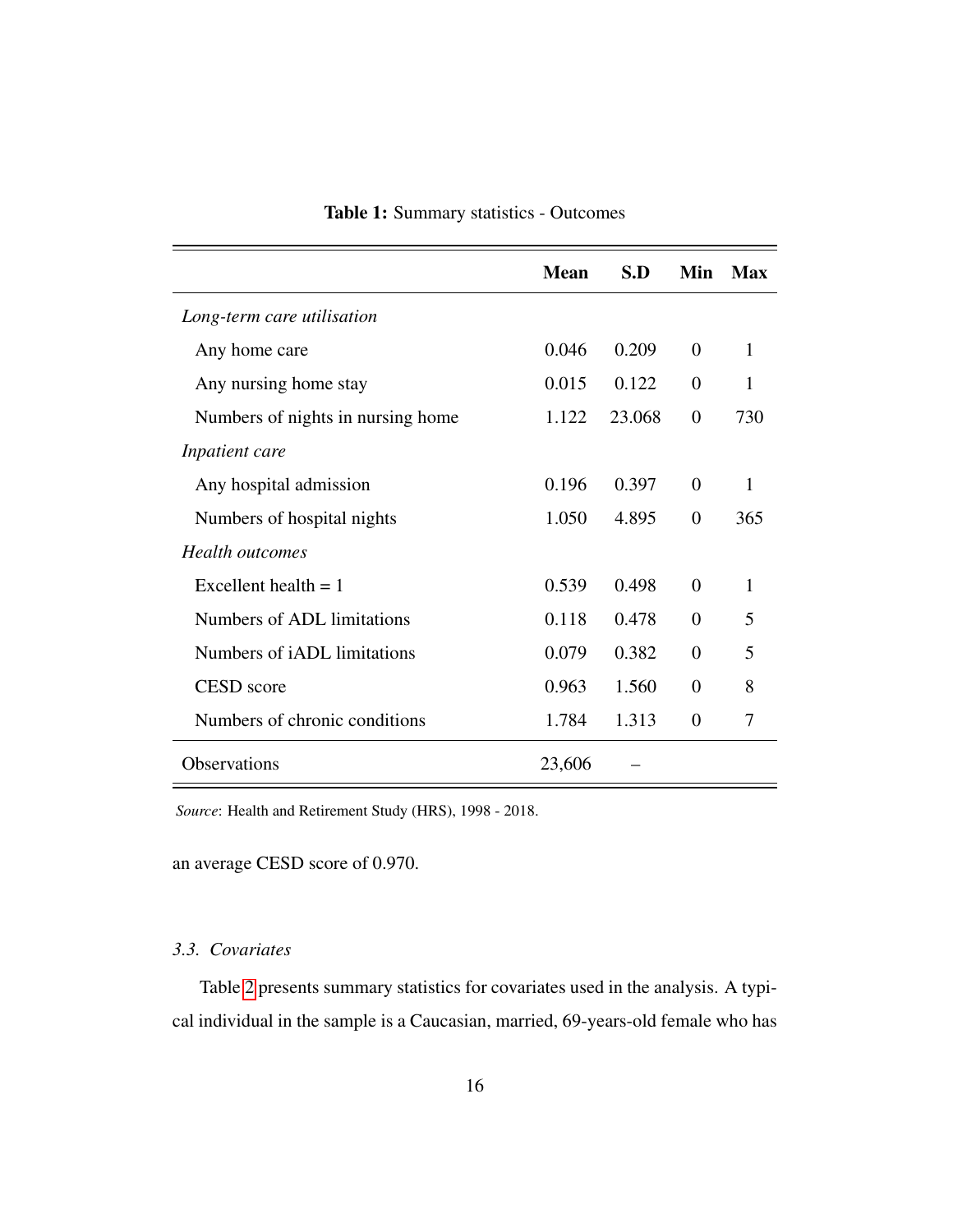<span id="page-16-0"></span>

|                                   |        | Full   | Non-FPA |        | <b>FPA</b> |        | <b>Differences</b>      |
|-----------------------------------|--------|--------|---------|--------|------------|--------|-------------------------|
|                                   | Mean   | S.D    | Mean    | S.D    | Mean       | S.D    |                         |
| Individual characteristics        |        |        |         |        |            |        |                         |
| Age                               | 69.02  | 8.586  | 68.994  | 8.512  | 69.070     | 8.752  | $-0.076$                |
| Male                              | 0.398  | 0.490  | 0.395   | 0.488  | 0.406      | 0.491  | $-0.011$ <sup>*</sup>   |
| Caucasian                         | 0.870  | 0.336  | 0.858   | 0.349  | 0.898      | 0.303  | $-0.040^{***}\,$        |
| Hispanic                          | 0.062  | 0.240  | 0.070   | 0.255  | 0.043      | 0.202  | $0.027***$              |
| Married                           | 0.696  | 0.460  | 0.702   | 0.457  | 0.683      | 0.465  | $0.018^{\ast\ast}$      |
| Years of schooling (top coded 17) | 13.306 | 2.670  | 13.143  | 2.756  | 13.674     | 2.424  | $-0.531***$             |
| Currently employed                | 0.257  | 0.437  | 0.254   | 0.435  | 0.263      | 0.441  | $-0.001$                |
| Living in rural areas             | 0.082  | 0.275  | 0.083   | 0.275  | 0.081      | 0.274  | 0.001                   |
| Household characteristics         |        |        |         |        |            |        |                         |
| Number of people in household     | 2.114  | 0.958  | 2.138   | 0.964  | 2.062      | 0.942  | $0.075^{***}$           |
| Household income (\$10,000)       | 7.266  | 11.267 | 6.821   | 10.713 | 8.274      | 12.375 | $-1.453***$             |
| Health insurance                  |        |        |         |        |            |        |                         |
| Covered by Medicare               | 0.674  | 0.469  | 0.676   | 0.468  | 0.670      | 0.470  | 0.006                   |
| Covered by Medicaid               | 0.034  | 0.180  | 0.036   | 0.187  | 0.027      | 0.162  | $0.009^{**}$            |
| Covered by private insurance      | 0.648  | 0.478  | 0.636   | 0.481  | 0.676      | 0.468  | $-0.040^{\ast\ast\ast}$ |
| <b>Observations</b>               | 23,606 |        | 16,379  |        | 7,227      |        |                         |

Table 2: Summary statistics - Covariates

Note:  $*** p < 0.01, ** p < 0.05, * p < 0.1$ .

*Source*: Author's calculation using Health and Retirement Study (HRS), 1998 - 2018.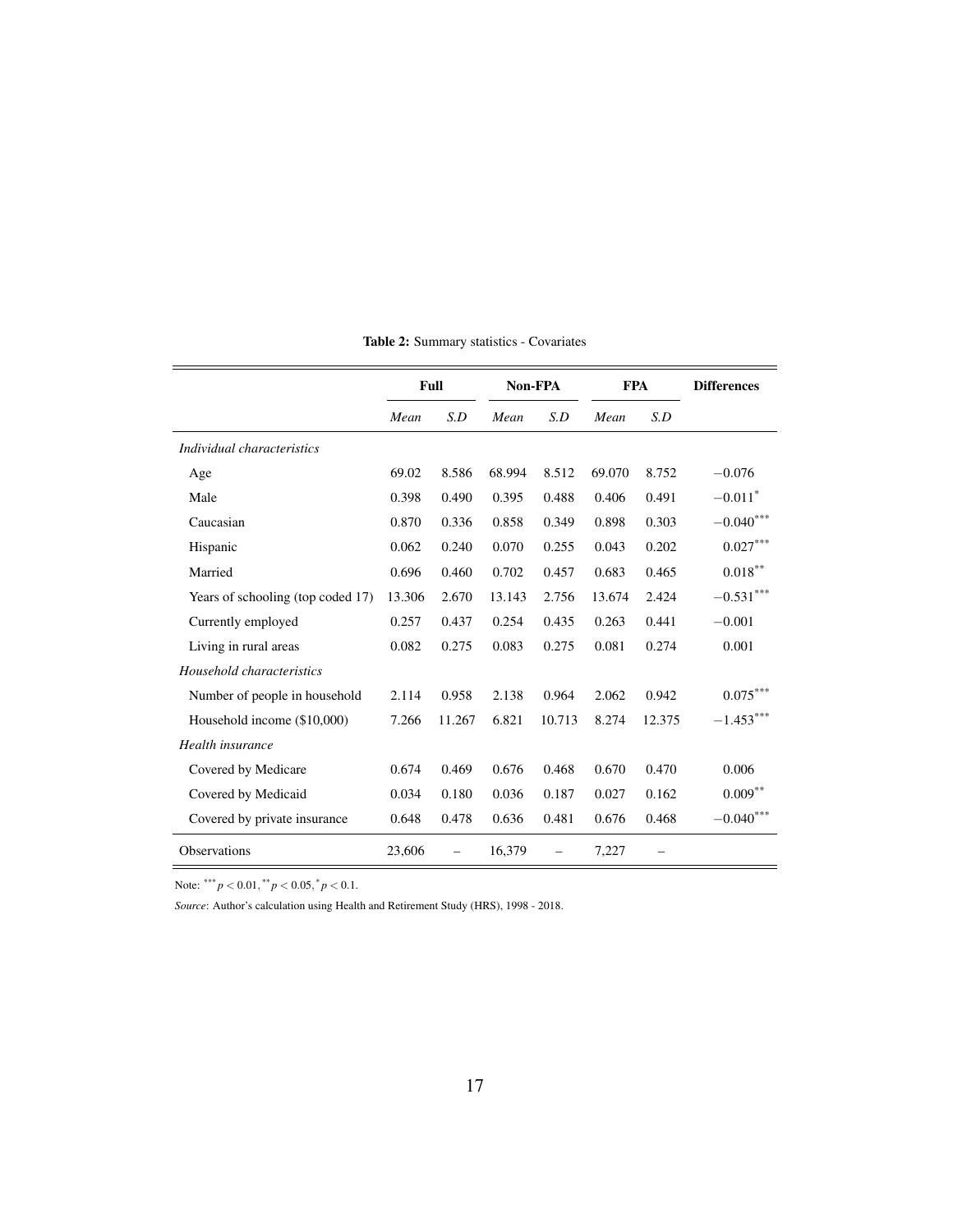completed high school education. On average, at least two individuals are living in the same household. Only 26 percent of the respondents work with an average household income of over \$72,000. Two-thirds of the respondents are covered by Medicare<sup>[2](#page-17-0)</sup>. We observe a similar pattern for private insurance coverage, with 65 percent of the respondents having private insurance. Over 3 percent of respondents are covered by Medicaid - a public insurance program targeting low-income families and people with disabilities. This pattern is not surprising given the sample's age and gender composition.

Table [2](#page-16-0) also provides results from tests for difference-in-mean between states that never change their FPA status (i.e. Non-FPA states) and states where NPs have gained FPA as of 2018 (i.e. FPA states) in Table [2.](#page-16-0) There is no evidence that age, employment status, rural status, and Medicare coverage are significantly different between FPA and non-FPA states. However, individuals in FPA states are more educated with higher levels of income. Moreover, FPA states have a higher share of males and Caucasians, but have a lower share of Hispanic respondents. There are lower Medicaid coverage rates but higher private insurance rates in FPA states compared to non-FPA states. Therefore, it is important to include these characteristics in the estimation to prevent omitted variable bias and improve its precision.

<span id="page-17-0"></span><sup>&</sup>lt;sup>2</sup>Medicare is a public program for people aged 65 and older. Despite being covered by Medicare, many older Americans still have private funding for medical services not covered under Medicare, such as dental care, outpatient services, or for the residual share of the doctor visits costs.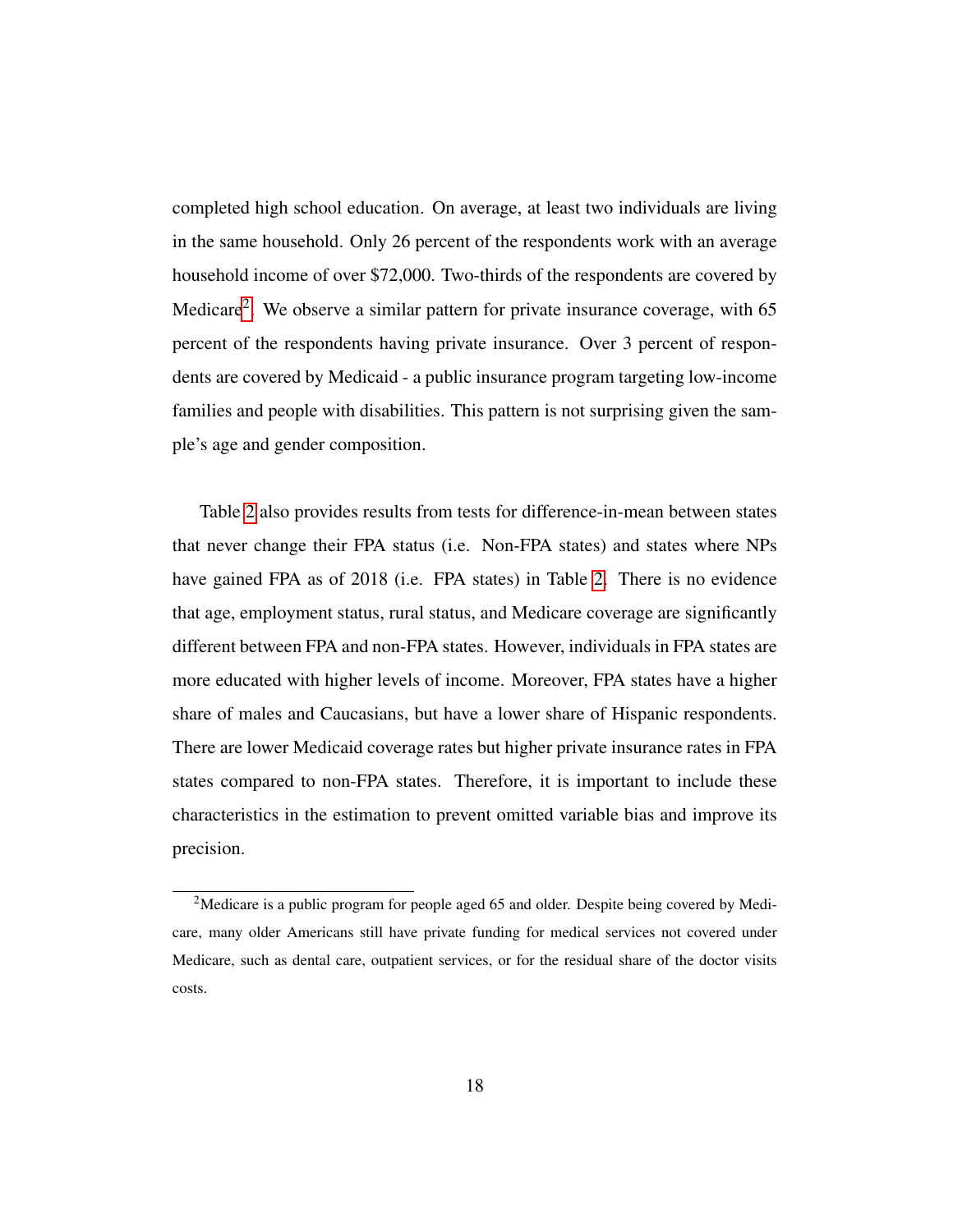#### <span id="page-18-0"></span>4. Empirical approach

This paper examines the effect of granting NPs FPA on long-term care utilisation using the DiD specification:

<span id="page-18-1"></span>
$$
Y_{ist} = \beta_0 + \beta_1 \text{FPA}_{st} + \beta_2 X_{it} + \alpha_s + \delta_t + \varepsilon_{ist}
$$
 (1)

where  $Y_{ist}$  is an outcome of interest for individual *i* in state *s* in year *t*, FPA<sub>*st*</sub> is an indicator equal to one if state *s* grants NPs FPA in year *t*, *Xit* are individual-level covariates,  $\alpha_s$  and  $\delta_t$  are year and state fixed effects. The model controls for age, gender, race, ethnicity, marital status, education, household size, living in rural areas, health insurance status, employment status, and income.

One important assumption of the DiD framework is the parallel trends assumptions that there would be no differences in the long-term care utilisation between individuals in FPA states compared with similar individuals in non-FPA states before SOP laws change. To test this assumption, we estimate an event study model. This model allows the effects of FPA to differ across years and includes pre-law passage estimates as a falsification test. The event study model replaces FPA*st* with a vector of dummy variables, Relativetime*st*, indicating relative time from the FPA implementation. To improve the precision of estimates and avoid single-year cells, we group data into 24-month periods, with all observations from non-FPA states set at  $t = -1$ . This omitted category includes the 24 months (i.e. 1-2 years) before the FPA effective date in states that change their SOP laws. Following [Traczynski and Udalova](#page-50-2) [\(2018\)](#page-50-2), we pool observations from 11 or more years after the implementation of FPA into the final period (11+ years after) to estimate the long-term effects. Similarly, all data 9 years or more before the law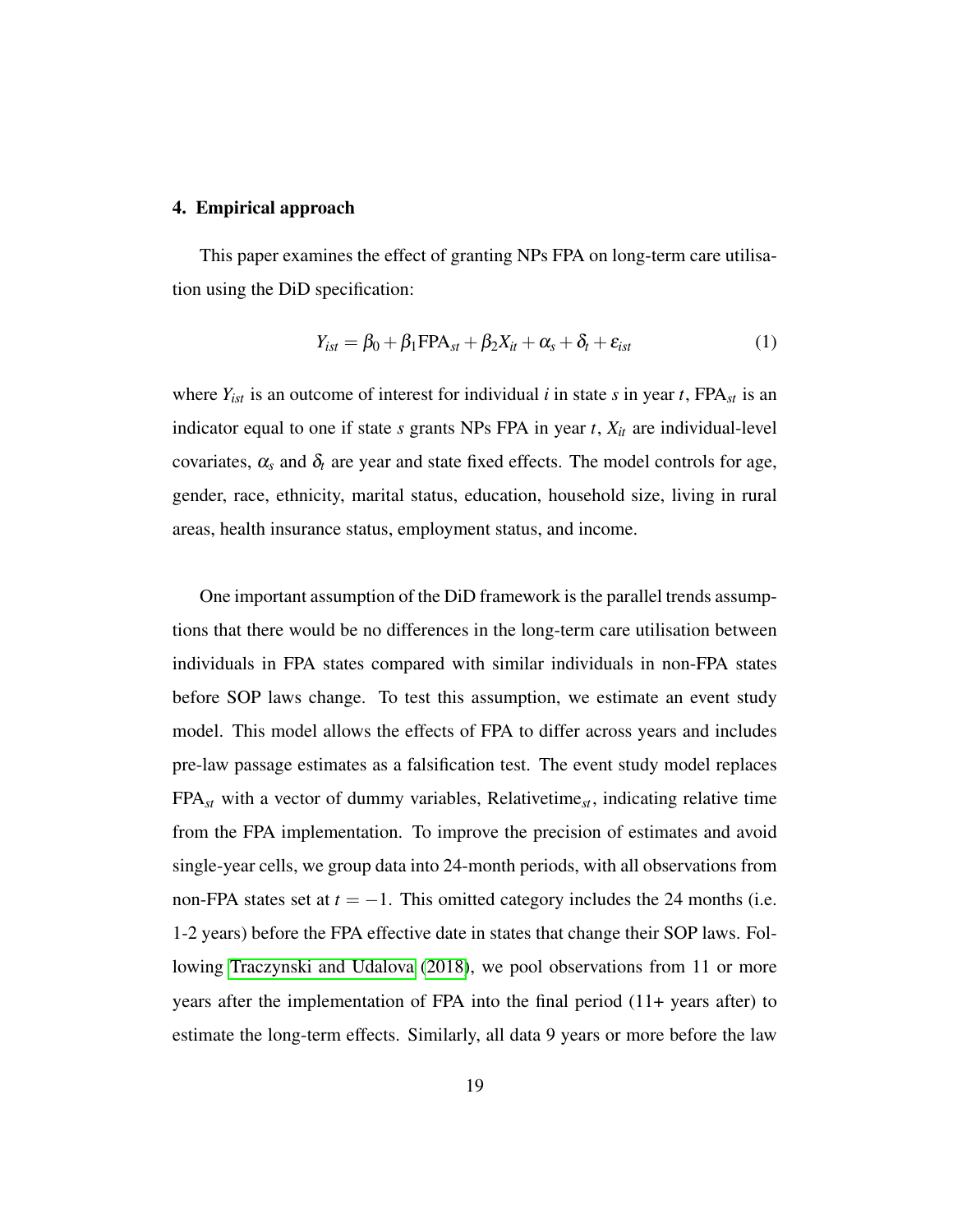passage are grouped into the earliest period (9+ years prior). States that have not granted FPA by the end of the study period are coded as zero for all groups. The event study model is written as follows:

<span id="page-19-0"></span>
$$
Y_{ist} = \beta_0 + \beta_k \sum \text{Relativetime}_{st} + \beta_2 X_{it} + \alpha_s + \delta_t + \varepsilon_{ist}
$$
 (2)

where the key parameter of interest is  $\beta_k$  which estimates the period  $k$  FPA effect  $(k \ge 0)$  relative to the 24-month prior to the adoption of FPA. Validation of the parallel trends assumptions requires that  $\beta_k = 0$ , for all  $k < 0$ .

FPA introduction may influence long-term care utilisation, especially for the population living in areas with insufficient supply for primary care providers. To allow the impact of granting FPA to differently influence the utilisation of longterm care services in counties with under-provision of primary care services, the FPA status is interacted with an indicator for medically underserved counties and estimated using the following equation:

<span id="page-19-1"></span>
$$
Y_{isct} = \beta_0 + \beta_1 \text{FPA}_{st} + \beta_2 (\text{FPA}_{st} \times \text{MUA}_{sc}) + \beta_3 X_{it} + \lambda_c + \delta_t + \varepsilon_{isct}
$$
 (3)

where *Yisct* are outcomes for individual *i* living in county *c* of state *s* in year *t*. MUA*sc* is an indicator that equals one if county *c* in state *s* was a medically underserved area (MUA) in 1998, and zero otherwise. Medically underserved areas are designated by the U.S. Health Resource and Service Administration (HRSA)"as having too few primary care providers, high infant mortality, high poverty or a high elderly population". The model controls for the same set of individual-level covariates and fixed effects as in Equation [\(1\)](#page-18-1). The model also includes county fixed effects  $(\lambda_c)$  to account for potential heterogeneity across counties.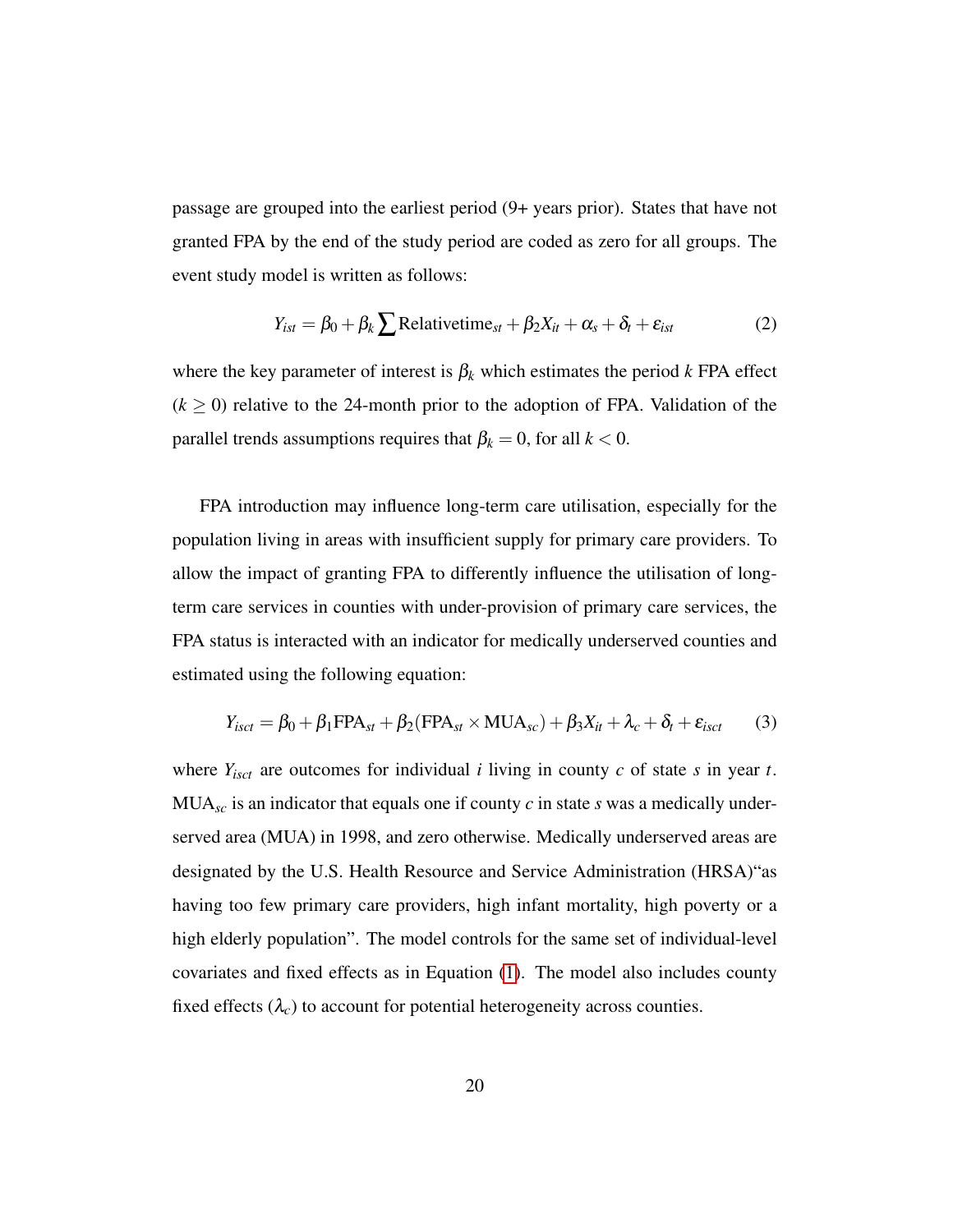All models are pooled and estimated using a linear probability model (LPM). The LPM model is the preferred model for all estimations, as it provides direct estimates of the policy impact under the DiD framework. Moreover, it avoids the complications associated with the estimation and interpretation of multiple interaction terms, as well as their standard errors, in non-linear models [\(Deb and](#page-44-5) [Norton, 2018\)](#page-44-5). Standard errors are clustered at state-year levels to account for potential correlation within states over time. To improve the precision of estimations with clustered standard errors, the inference is conducted based on 999 bootstrap samples with confidence intervals and p-values using wild bootstrap [\(Cameron](#page-43-4) [and Miller, 2015\)](#page-43-4).

#### <span id="page-20-0"></span>5. Results

#### *5.1. Long-term care utilisation*

We first estimate the effect of granting NPs FPA on the utilisation of home care and nursing home using the DiD estimation in Equation [\(1\)](#page-18-1). Table [3](#page-21-0) presents the Intention-to-Treat estimates of FPA implementation on long-term care utilisation. The probability that an older individual has used any home care services decreases by 1.7 percent points after states grant NPs FPA. Given that 4.6% of respondents report having used home care services, this reduction represents a 36% decrease at the extensive margin of home care, equivalent to the individual in non-FPA states being eight years younger. On the other hand, there is no evidence that FPA significantly affects older individuals' decision to use nursing homes, at both its intensive and extensive margins.

Table [4](#page-22-0) reports results using the event study model, described in Equation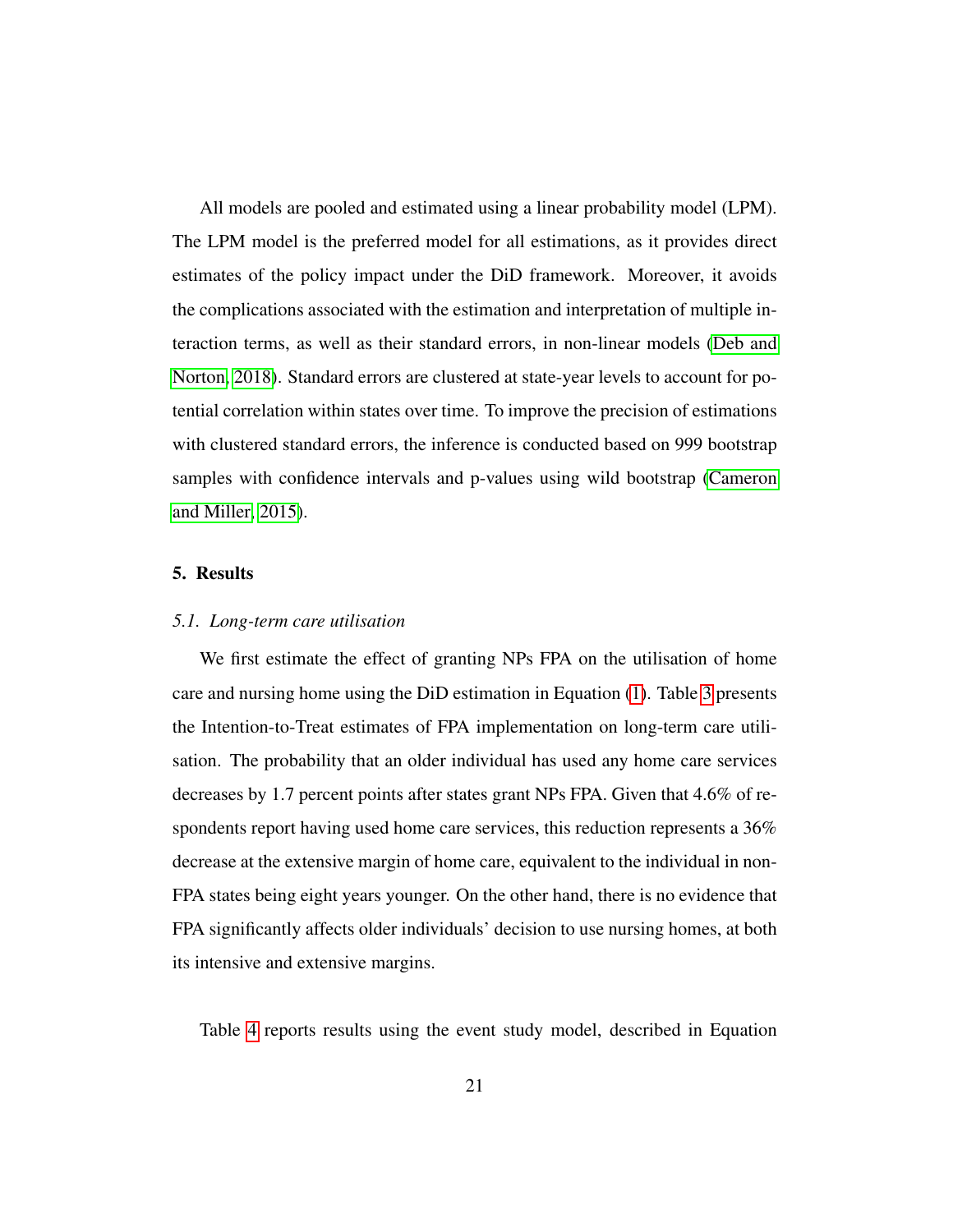|                           | <b>Home care</b>   |                   | <b>Nursing home</b> Nursing home nights |
|---------------------------|--------------------|-------------------|-----------------------------------------|
|                           | (1)                | (2)               | (3)                                     |
| $FPA = 1$                 | $-0.019***$        | $-0.001$          | $-0.016$                                |
|                           | (0.007)            | (0.005)           | (1.582)                                 |
|                           | $[-0.035, -0.003]$ | $[-0.011, 0.009]$ | $[-3.112, 3.589]$                       |
| <b>Observations</b>       | 23,606             | 23,606            | 23,606                                  |
| <b>Adjusted R-squared</b> | 0.028              | 0.026             | 0.016                                   |
| Mean outcomes             | 0.046              | 0.015             | 1.122                                   |

<span id="page-21-0"></span>Table 3: Effects of FPA on older adults' long-term care utilisation

Note: Standard errors are clustered at the state-year levels. Numbers in brackets represent limits of the 95% confidence interval, estimated using 999 bootstrap samples. Regressions include age, gender, marital status, education, rural status, employment status, household income, household size, insurance status, state FE and year FE. Mean outcomes reports the mean of dependent variables listed at top.  $*** p < 0.01,$   $** p < 0.05,$   $p < 0.1$ .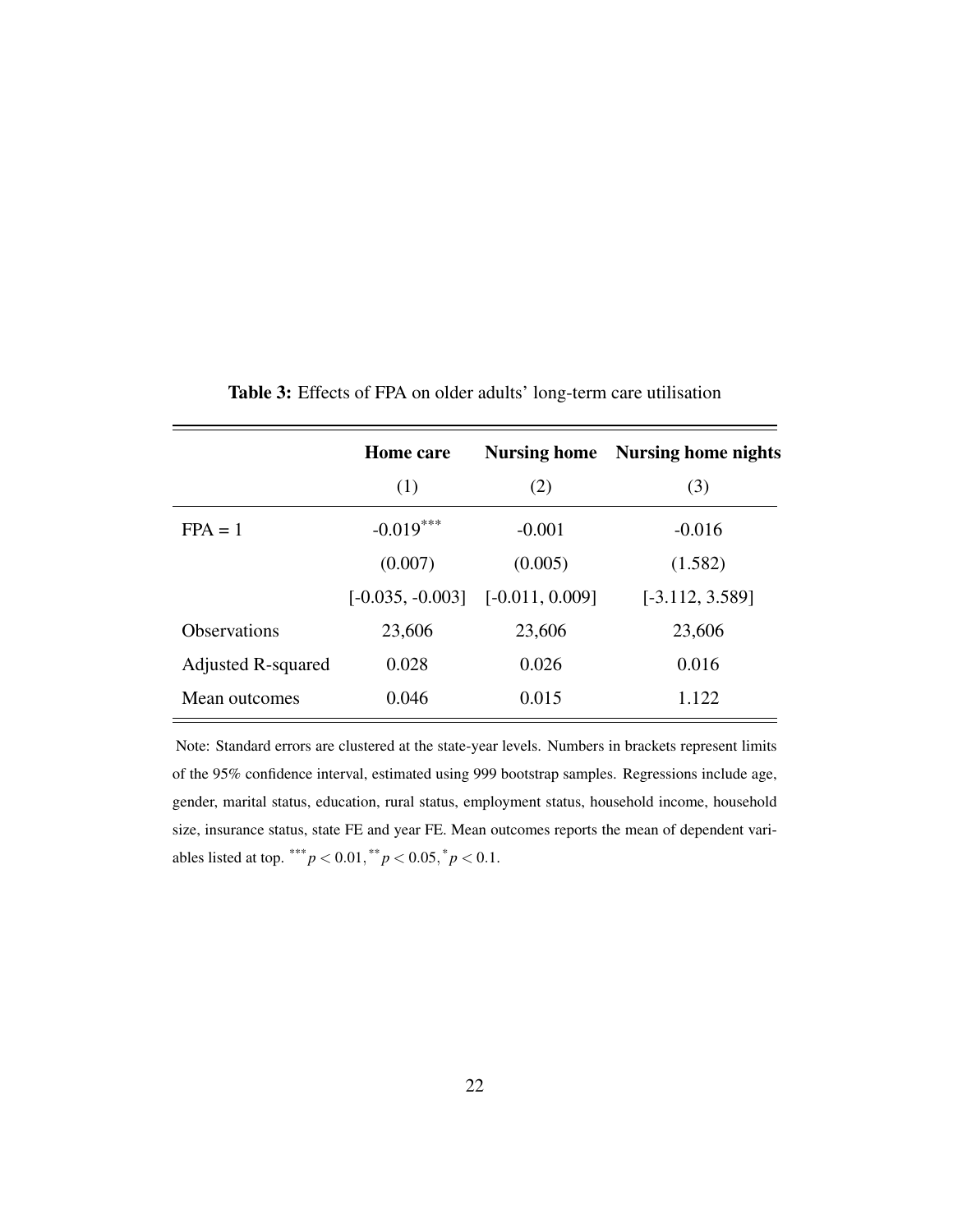<span id="page-22-0"></span>

| <b>Years relative to FPA</b>                | Home care             | <b>Nursing home</b>                     | <b>Nursing home nights</b> |
|---------------------------------------------|-----------------------|-----------------------------------------|----------------------------|
|                                             | (1)                   | (2)                                     | (3)                        |
| 9+ years prior                              | $-0.001$              | $-0.003$                                | $-0.462$                   |
|                                             | (0.008)               | (0.005)                                 | (0.796)                    |
|                                             | $[-0.019, 0.018]$     | $[-0.015, 0.009]$                       | $[-2.506, 1.297]$          |
| 7-8 years prior                             | $-0.001$              | $-0.000$                                | $-0.314$                   |
|                                             | (0.009)               | (0.005)                                 | (0.656)                    |
|                                             | $[-0.020, 0.022]$     | $[-0.012, 0.013]$                       | $[-1.654, 0.900]$          |
| 5-6 years prior                             | $-0.003$              | $-0.003$                                | $-0.618$                   |
|                                             | (0.012)               | (0.005)                                 | (0.703)                    |
|                                             | $[-0.033, 0.025]$     | $[-0.015, 0.010]$                       | $[-2.042, 0.738]$          |
| 3-4 years prior                             | $-0.009$              | $-0.004$                                | $-0.653$                   |
|                                             | (0.011)               | (0.005)                                 | (0.700)                    |
|                                             | $[-0.034, 0.019]$     | $[-0.018, 0.007]$                       | $[-2.135, 0.682]$          |
| Year of implementation                      | 0.001                 | 0.001                                   | $-0.875$                   |
|                                             | (0.017)               | (0.006)                                 | (1.587)                    |
|                                             | $[-0.054, 0.041]$     | $[-0.014, 0.015]$                       | $[-5.277, 3.041]$          |
| 1-2 years after                             | $-0.022$ <sup>*</sup> | 0.004                                   | $-1.597$ <sup>*</sup>      |
|                                             | (0.011)               | (0.006)                                 | (0.879)                    |
|                                             | $[-0.043, 0.005]$     | $[-0.010, 0.018]$                       | $[-3.334, 0.170]$          |
| 3-4 years after                             | $-0.030**$            | $-0.009$                                | 1.231                      |
|                                             | (0.011)               | (0.010)                                 | (3.576)                    |
|                                             | $[-0.056, -0.002]$    | $[-0.030, 0.017]$<br>$[-6.273, 12.750]$ |                            |
| 5-6 years after                             | $-0.034***$           | $-0.014***$                             | $-1.648$                   |
|                                             | (0.011)               | (0.006)                                 | (1.138)                    |
|                                             | $[-0.062, -0.006]$    | $[-0.027, -0.000]$                      | $[-3.950, 0.740]$          |
| 7-8 years after                             | $-0.022$ <sup>*</sup> | $-0.002$                                | 0.190                      |
|                                             | (0.011)               | (0.011)                                 | (3.049)                    |
|                                             | $[-0.048, 0.003]$     | $[-0.035, 0.025]$                       | $[-5.834, 11.18]$          |
| 9-10 years after                            | $-0.025$ *            | $-0.012$                                | $-1.999$                   |
|                                             | (0.012)               | (0.009)                                 | (1.720)                    |
|                                             | $[-0.068, 0.003]$     | $[-0.032, 0.015]$                       | $[-3.550, 5.404]$          |
| 11+ years after                             | $-0.019$              | 0.004                                   | 2.598                      |
|                                             | (0.014)               | (0.008)                                 | (3.045)                    |
|                                             | $[-0.052, 0.015]$     | $[-0.014, 0.023]$                       | $[-4.040, 11.120]$         |
| Observations                                | 23,606                | 23,606                                  | 23,606                     |
| p-value $(H_0: \beta_k = 0, \forall k < 0)$ | 0.978                 | 0.944                                   | 0.837                      |

Table 4: Event study - Pre-trends tests

Note: Standard errors are clustered at the state-year levels. Numbers in brackets represent limits of the 95% confidence interval, estimated using 999 bootstrap samples. Regressions include age, gender, marital status, education, rural status, employment status, household income, household size, insurance status, state FE and year FE. \*\*\*  $p < 0.01$ , \*\*  $p < 0.05$ , \*  $p < 0.1$ . 23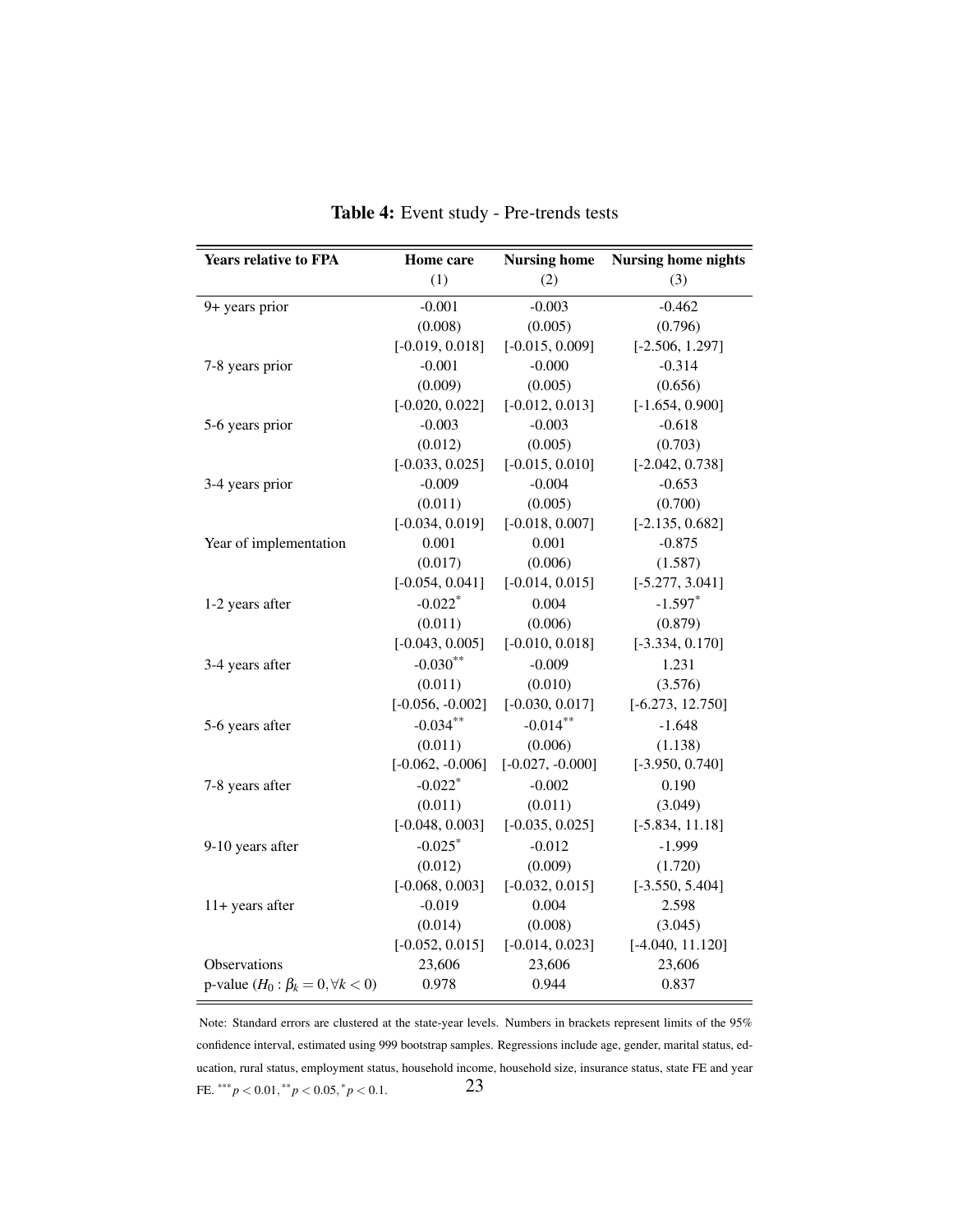[\(2\)](#page-19-0) to examine the parallel trends assumptions. As indicated in the p-value of the pre-trend tests, all pre-treatment dummies are not statistically different from zero. These pre-treatment dummies provide evidence that the timing of FPA is exogenous to long-term care utilisation. The lack of statistical significance in pre-FPA differences between states that grant NPs FPA and states that do not is consistent with the parallel trends assumption. Pre-trend tests for other outcomes are reported in [Appendix B.](#page-38-0)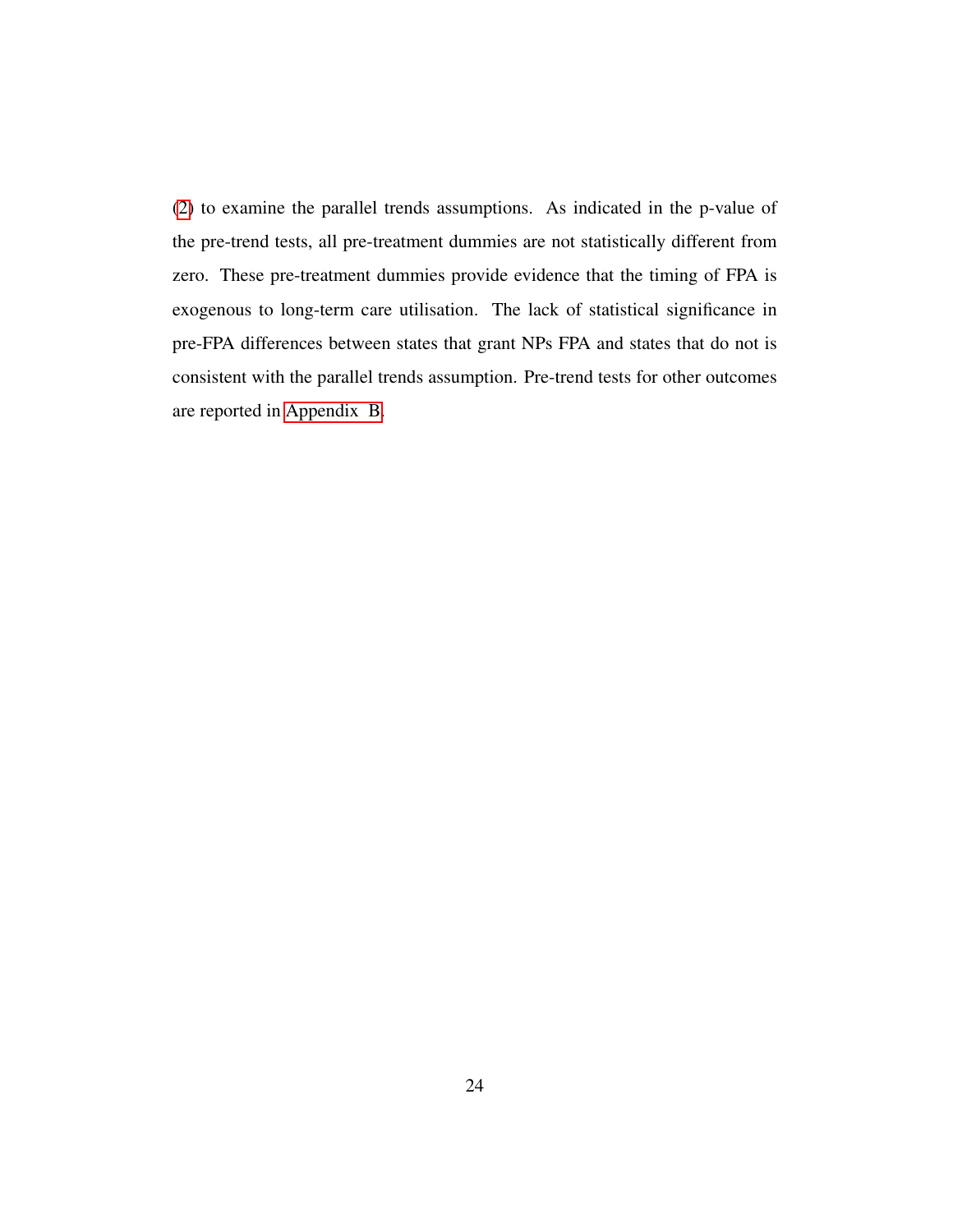#### <span id="page-24-0"></span>*5.2. Medically underserved areas*

|                                        | <b>Home</b> care   | <b>Nursing home</b> | Home nights       |
|----------------------------------------|--------------------|---------------------|-------------------|
|                                        | (1)                | (2)                 | (3)               |
| <b>FPA</b>                             | 0.009              | 0.004               | $-0.076$          |
|                                        | (0.007)            | (0.005)             | (1.383)           |
|                                        | $[-0.025, 0.004]$  | $[-0.006, 0.014]$   | $[-2.789, 2.999]$ |
| $FPA \times Underserved$               | $-0.061$ **        | $-0.037***$         | $-1.609$          |
|                                        | (0.026)            | (0.013)             | (1.549)           |
|                                        | $[-0.112, -0.005]$ | $[-0.063, -0.009]$  | $[-4.814, 1.702]$ |
| <b>Observations</b>                    | 23,606             | 23,606              | 23,606            |
| Mean outcomes                          | 0.046              | 0.015               | 1.104             |
| $\beta_1+\beta_2$                      | $-0.072$           | $-0.033$            | $-1.685$          |
| P-value $(H_0: \beta_1 + \beta_2 = 0)$ | 0.005              | 0.008               | 0.106             |

Table 5: Effects of FPA on medically underserved areas

Note: Standard errors are clustered at the state-year levels. Numbers in brackets represent limits of the 95% confidence interval, estimated using 999 bootstrap samples. Regressions include age, gender, marital status, education, rural status, employment status, household income, household size, insurance status, state FE, county FE and year FE. Mean outcomes reports the mean of dependent variables listed at top. \*\*\*  $p < 0.01$ , \*\*  $p < 0.05$ ,  $p < 0.1$ .

Existing literature has shown that the effect of FPA on primary care utilisation and health outcomes differ significantly in areas with an insufficient supply of primary care providers [\(Markowitz et al., 2017;](#page-47-3) [Traczynski and Udalova, 2018;](#page-50-2) [Alexander and Schnell, 2019;](#page-42-3) [Yang et al., 2021\)](#page-51-5). Low provider supply may lead to poor access to primary care services, thus resulting in worse health outcomes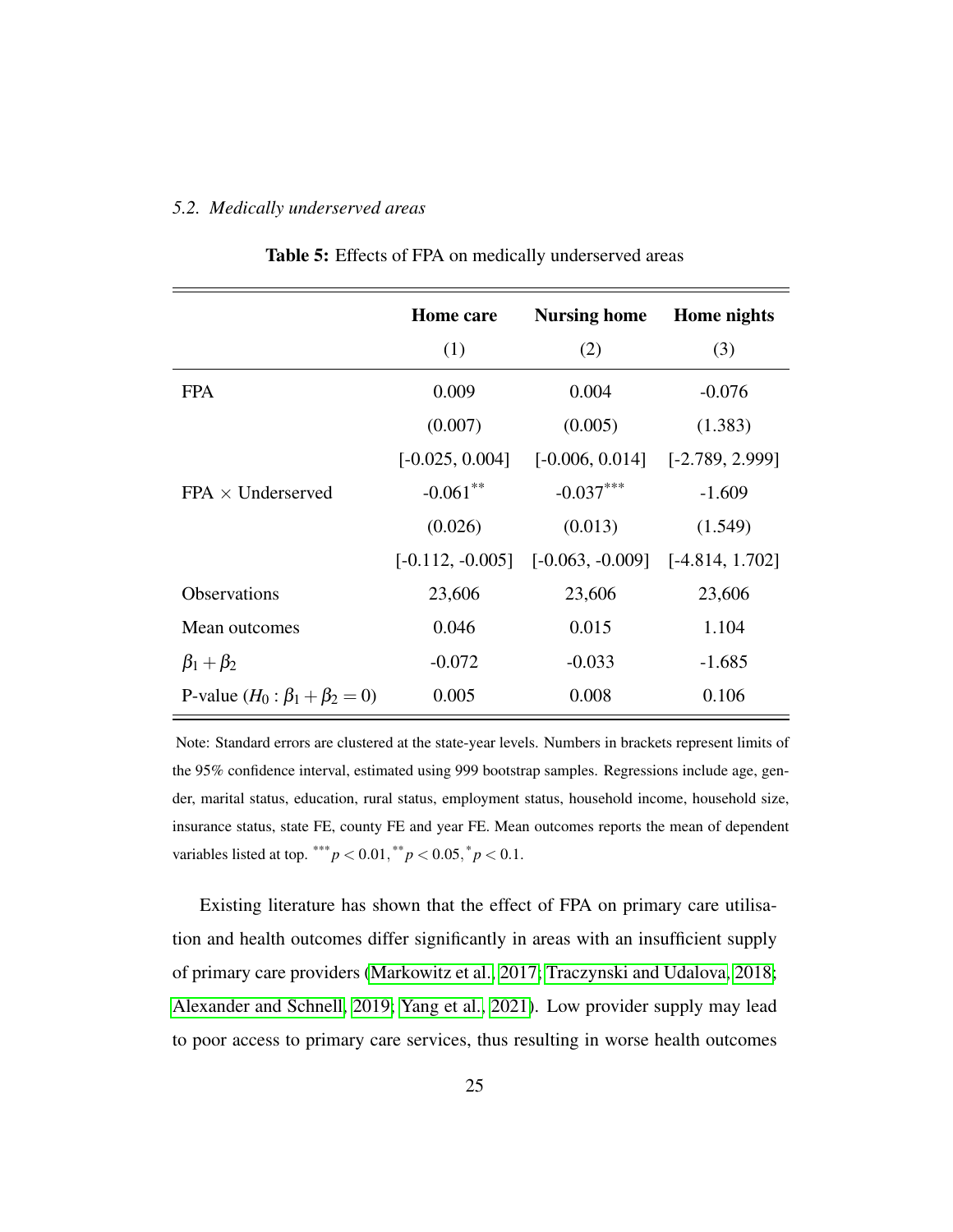and higher needs for long-term care services. Therefore, granting NPs FPA may have a larger impact in medically underserved areas. The 1998 HRSA designated indicator for medically underserved counties is used as a proxy for primary care provider shortage to test this hypothesis.

Table [5](#page-24-0) reports the results of estimating Equation [\(3\)](#page-19-1). As expected, the reduction in long-term care utilisation is statistically larger in medically underserved counties. In states that grant FPA, individuals in underserved counties experience a 7.2% reduction in the probability of using home care and a 3.3% reduction in the probability of nursing home entry. These findings indicate that the main results are driven by features of the primary care market. These results also suggest that granting NP FPA can help improve the health outcomes of older adults in medically underserved areas.

#### *5.3. Heterogeneous effects of FPA*

The effect of FPA on long-term care utilisation may vary based on individuals' characteristics such as age, gender, race, ethnicity, education, location, and insurance status. The possible heterogeneous response to states granting NPs FPA is investigated by modifying Equation [\(1\)](#page-18-1) to include the interactions between the treatment effect and indicators for different individual characteristics.

Overall, there is little evidence that the effect of FPA is heterogeneous, except for race and insurance status<sup>[3](#page-25-0)</sup>. Table [6](#page-26-0) reports results using seven possible dimen-

<span id="page-25-0"></span> $3W$ e use insurance status at baseline to prevent changes in insurance coverage during the interview period.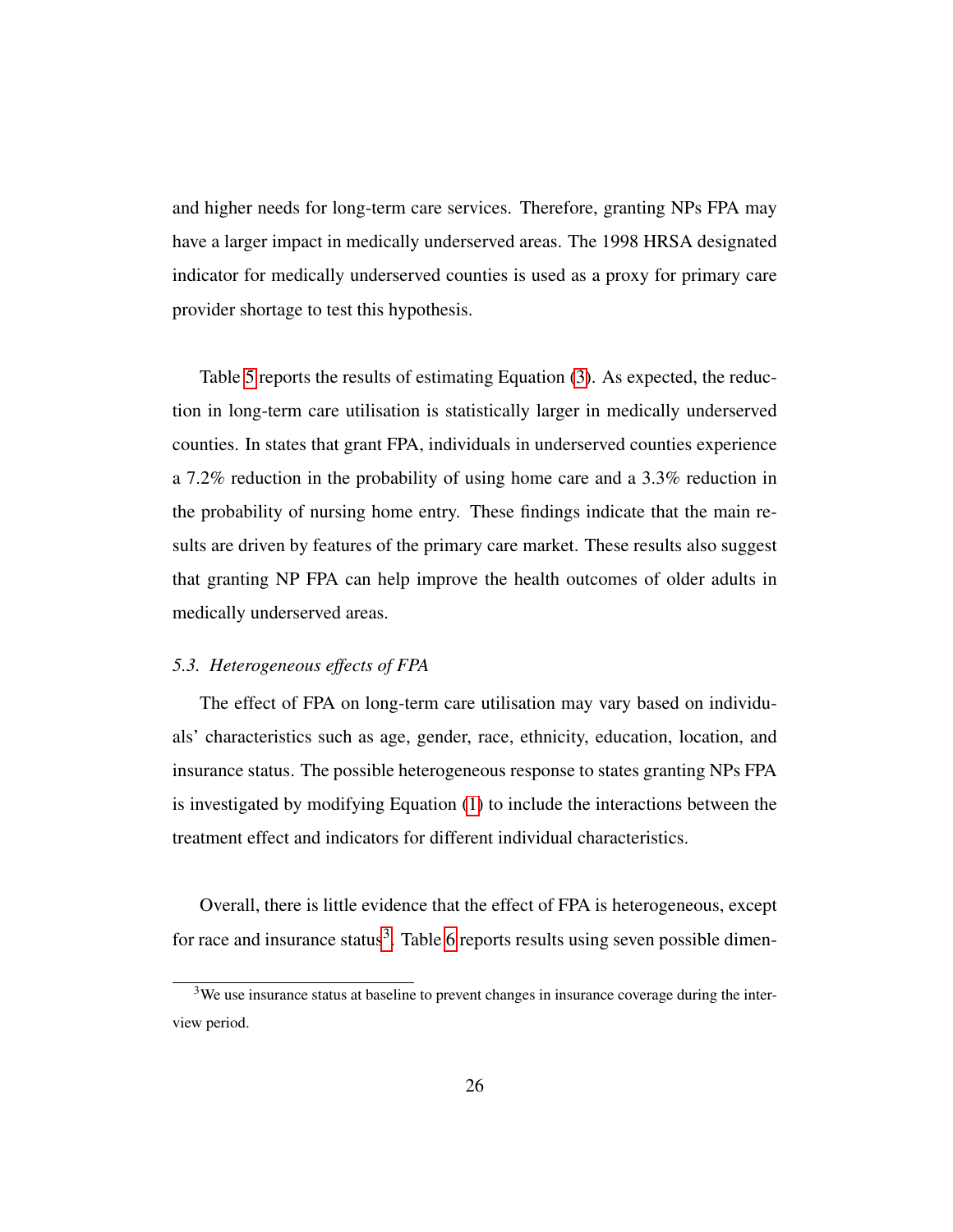|                                     | <b>Home</b> care    | <b>Nursing home</b> | Home nights        |
|-------------------------------------|---------------------|---------------------|--------------------|
| $FPA \times Male$                   | $-0.014$            | 0.001               | $-0.455$           |
|                                     | (0.009)             | (0.006)             | (1.424)            |
|                                     | $[-0.032, 0.004]$   | $[-0.011, 0.013]$   | $[-3.247, 2.337]$  |
| $FPA \times Female$                 | $-0.022***$         | $-0.002$            | 0.296              |
|                                     | (0.009)             | (0.006)             | (1.299)            |
|                                     | $[-0.040, -0.005]$  | $[-0.014, 0.011]$   | $[-2.250, 2.843]$  |
| $FPA \times Age > 65$               | $-0.019**$          | $-0.001$            | $-0.060$           |
|                                     | (0.008)             | (0.006)             | (1.293)            |
|                                     | $[-0.035, -0.004]$  | $[-0.012, 0.010]$   | $[-2.593, 2.473]$  |
| $\text{FPA} \times \text{Age} < 65$ | $-0.015$            | $-0.006$            | 0.118              |
|                                     | (0.011)             | (0.007)             | (1.267)            |
|                                     | $[-0.036, 0.006]$   | $[-0.019, 0.007]$   | $[-2.367, 2.602]$  |
| $FPA \times Caucasian$              | $-0.015$ *          | $-0.000$            | 0.136              |
|                                     | (0.008)             | (0.006)             | (1.288)            |
|                                     | $[-0.031, 0.001]$   | $[-0.011, 0.011]$   | $[-2.388, 2.660]$  |
| $FPA \times Non-Caucasian$          | $-0.047***$         | $-0.006$            | $-1.103$           |
|                                     | (0.014)             | (0.010)             | (0.960)            |
|                                     | $[-0.074, -0.019]$  | $[-0.025, 0.014]$   | $[-2.984, 0.778]$  |
| $FPA \times Hispanic$               | $-0.036*$           | $-0.001$            | $-0.486$           |
|                                     | (0.018)             | (0.013)             | (1.111)            |
|                                     | $[-0.072, -0.000]$  | $[-0.026, 0.023]$   | $[-2.663, 1.691]$  |
| $FPA \times Non-Hispanic$           | $-0.018**$          | $-0.001$            | 0.008              |
|                                     | (0.008)             | (0.006)             | (1.226)            |
|                                     | $[-0.034, -0.002]$  | $[-0.012, 0.010]$   | $[-2.395, 2.411]$  |
| $FPA \times High school$ or higher  | $-0.019**$          | 0.000               | $-0.017$           |
|                                     | (0.008)             | (0.005)             | (1.157)            |
|                                     | $[-0.035, -0.003]$  | $[-0.010, 0.011]$   | $[-2.286, 2.251]$  |
| $FPA \times Less$ than High school  | $-0.020$            | $-0.013$            | $-0.014$           |
|                                     | (0.015)             | (0.010)             | (2.930)            |
|                                     | $[-0.051, 0.010]$   | $[-0.034, 0.008]$   | $[-5.757, 5.729]$  |
| $FPA \times Rural$                  | $-0.030*$           | 0.008               | 2.010              |
|                                     | (0.017)             | (0.014)             | (3.860)            |
|                                     | $[-0.063, 0.004]$   | $[-0.020, 0.036]$   | $[-5.556, 9.575]$  |
| $FPA \times Non-rural$              | $-0.018**$          | $-0.002$            | $-0.223$           |
|                                     | (0.008)             | (0.006)             | (1.215)            |
|                                     | $[-0.033, -0.001]$  | $[-0.013, 0.009]$   | $[-2.604, 2.158]$  |
| FPA $\times$ Any insurance          | $-0.017**$          | 0.001               | 0.291              |
|                                     | (0.008)             | (0.006)             | (1.269)            |
|                                     | $[-0.034, -0.003],$ | $[-0.010, 0.012]$   | $[-2.195, 2.777]$  |
| $FPA \times No$ insurance           | $-0.028**$          | $-0.014*$           | $-2.216**$         |
|                                     | (0.012)             | (0.008)             | (1.023)            |
|                                     | $[-0.052, -0.005]$  | $[-0.030, 0.002]$   | $[-4.223, -0.210]$ |
| Observations                        | 23,606              | 23,606              | 23,606             |

<span id="page-26-0"></span>Table 6: Heterogeneous effects of FPA on long-term care utilisation

Note: Standard errors are clustered at the state-year levels. Numbers in brackets represent limits of the 95% confidence interval, estimated using 999 bootstrap samples. Regressions include age, gender, marital status, education, rural status, employment status, household income, household size, insurance status, state FE, county FE and year FE. \*\*\*  $p < 0.01$ , \*\*  $p < 0.05$ , \*  $p < 0.1$ .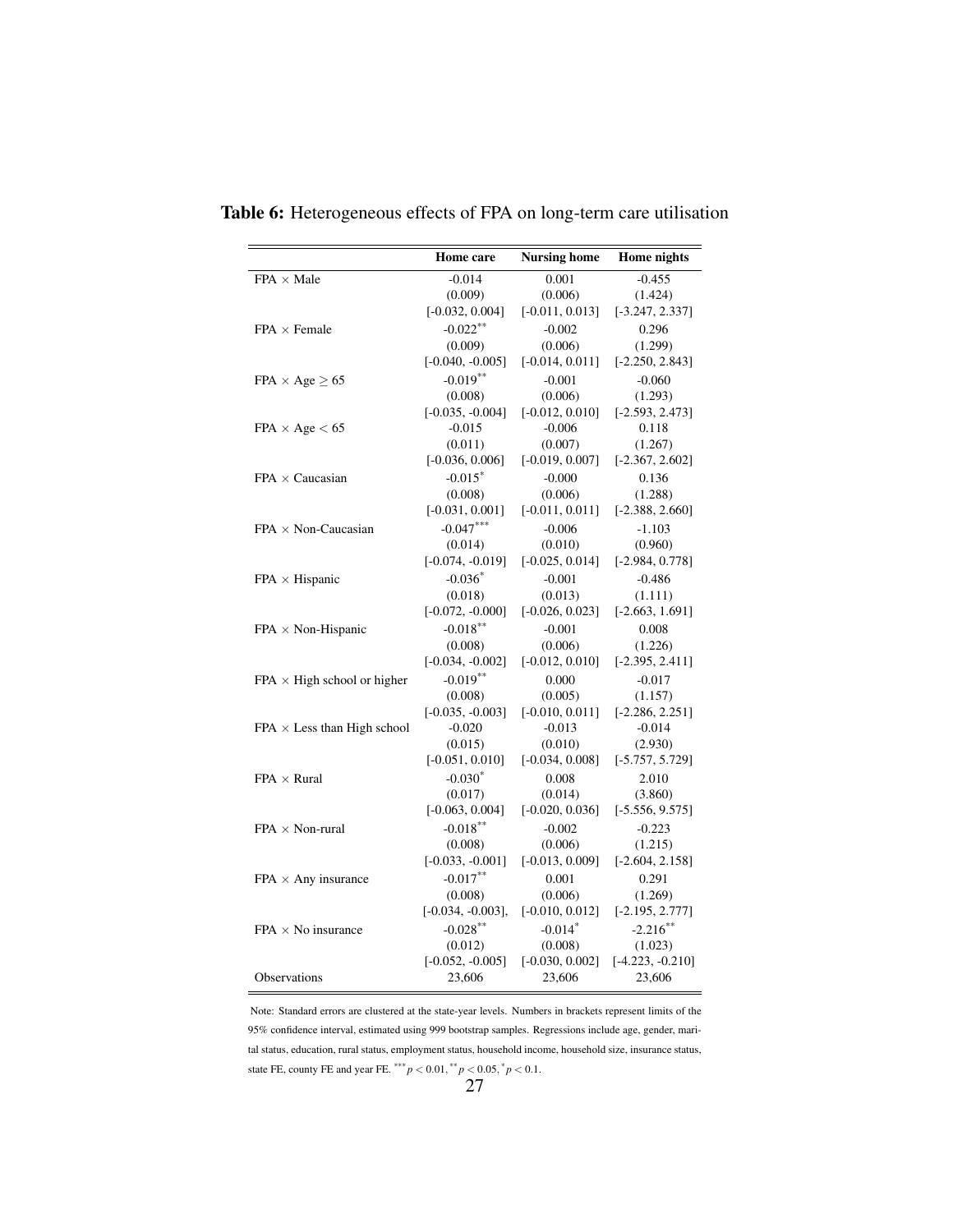sions of heterogeneity, including both individual and geographical characteristics. The impacts of FPA introduction on long-term care utilisation are similar between males and females, below and above 65 years old, Hispanic and non-Hispanic, less than and at least high school degrees completion, in rural and non-rural areas. In these specifications, the confidence intervals for each group include the point estimates of the comparison groups<sup>[4](#page-27-0)</sup>. On the other hand, there is a significantly larger reduction in home care utilisation for non-Caucasian individuals than similar Caucasian individuals. Granting NPs FPA reduces the probability of nursing home entry more for uninsured individuals than people with health insurance. These findings suggest that granting NPs FPA can have positive impacts on the disadvantaged population.

#### *5.4. Robustness checks*

As robustness checks, we perform several specification tests using Equation [\(1\)](#page-18-1), with estimations reported in [Appendix C.](#page-40-0) As the HRS oversamples individuals of minorities and residents in certain states [\(Ofstedal et al., 2011\)](#page-48-4), we reestimate the treatment effects using individual-level weights provided in the HRS. The weighted estimates are slightly larger but are not substantially different from the estimates from the unweighted models. Then, Equation [\(1\)](#page-18-1) is re-estimated to include group-specific linear trends, one for states that never grant FPA and one for states that do. The treatment effects are similar to the ones in the main results.

As many states have granted NP FPA around the same time as the passage

<span id="page-27-0"></span><sup>&</sup>lt;sup>4</sup>An F-test for equality of the point estimates is also conducted and fails to reject the hypothesis that the coefficients are equals.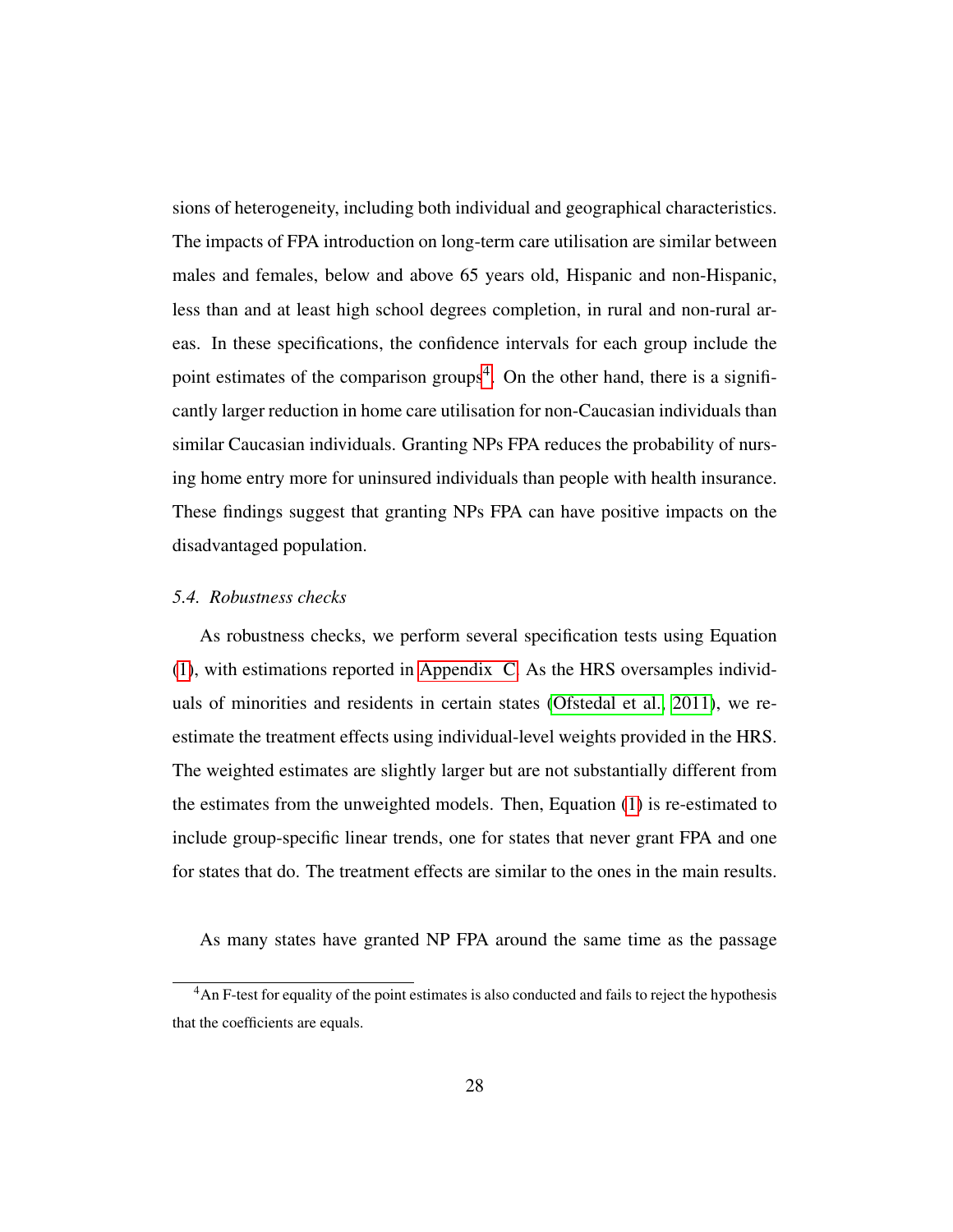of the ACA, the timing of FPA introduction may have been influenced by the increased demand for primary care resulting from the ACA. Therefore, controlling for individuals' insurance status may not fully capture the incremental changes in the health insurance plan before and after the ACA. Following [Traczynski and](#page-50-2) [Udalova](#page-50-2) [\(2018\)](#page-50-2), such changes in state health insurance markets are accounted for using state-specific cubic trends in the share of insured population<sup>[5](#page-28-0)</sup>. The inclusion of these trends slightly increases estimates of treatment effects, however, they are not substantially different from the main results.

Since macroeconomic conditions can influence nursing supply [\(Konetzka et al.,](#page-47-4) [2018\)](#page-47-4), it may also influence demand for long-term care services. Changes in macroeconomics conditions are captured using county-level unemployment rates, collected from the U.S. Bureau of Labor Statistics during 1998-2018. There is no evidence that adding county-level unemployment rates changes the main results.

Potential unobservable time-invariant characteristics may influence individual decisions to use long-term care, including preferences or risks. Therefore, we estimate Fixed Effects (FE) models to account for time-invariant confounders at individual levels. Since individuals in the sample have not moved during the interview period, one advantage of the FE estimation is that it can also control for any unobserved time-invariant characteristics at geographical levels. Since the FE model uses within-individual variations, estimates for standard errors may be larger than the pooled model. However, the FE estimates of treatment effects are

<span id="page-28-0"></span><sup>5</sup>Data on states' share of insured population is from U.S. Census Bureau.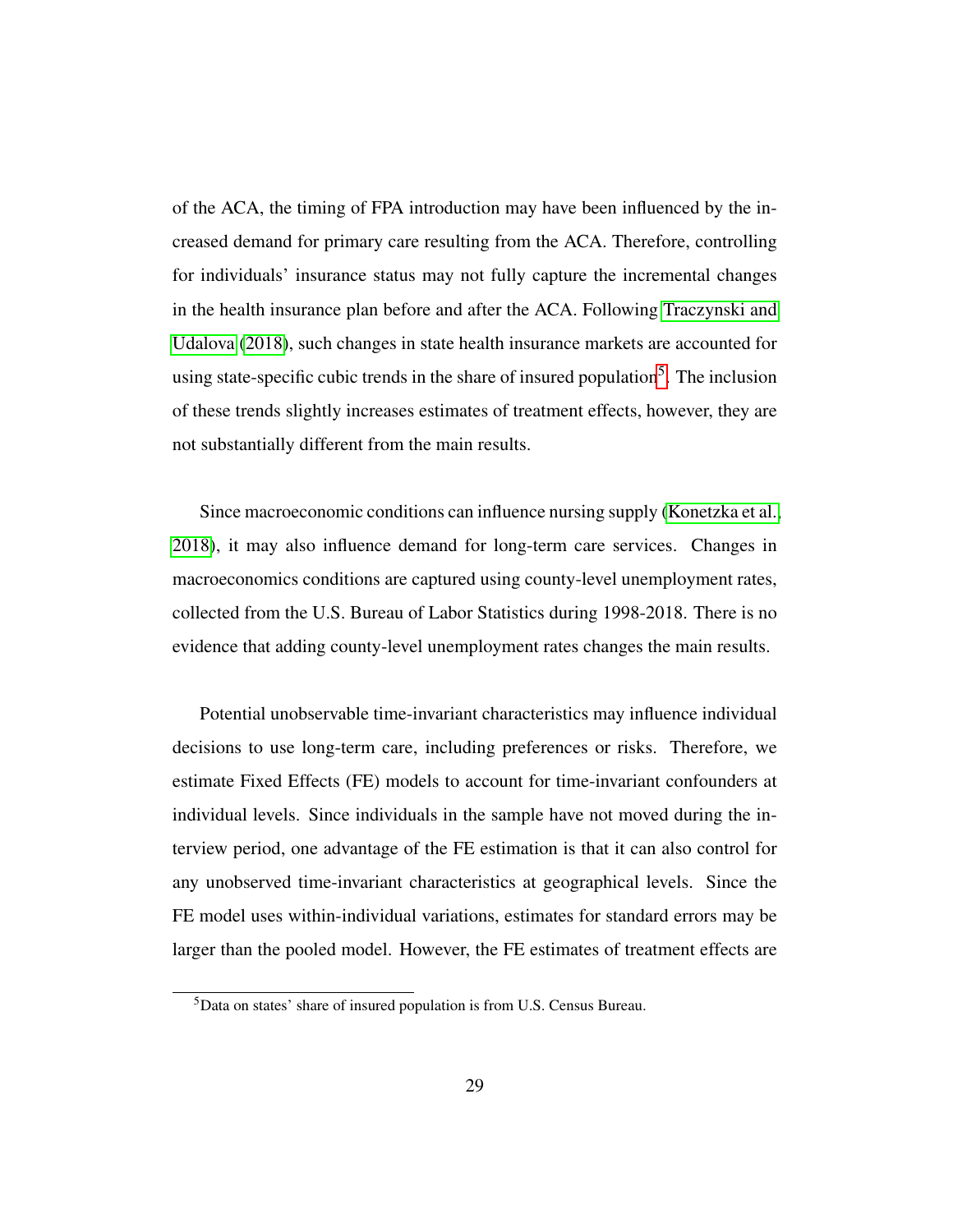similar to the main models.

The expected effect (i.e. average treatment effect) of NP FPA in states that do not grant FPA yet is also estimated. If long-term care utilisation is uncorrelated with both the observables and unobservables of states that grant FPA, then the assumption that the treatment status is random conditional on covariates is supported. To test this, state fixed effects in Equation [\(1\)](#page-18-1) are replaced with an indicator for whether a state has ever granted FPA. The lack of statistical significance in the coefficients indicates no level differences in long-term care utilisation between states that grant FPA and states that do not, conditioning on the covariates. This evidence suggests that the average treatment effects are comparable to treatment-on-treated estimates. In other words, changes in long-term care utilisation for new states granting FPA are expected to be similar to the estimated impacts in Table [3.](#page-21-0)

#### *5.5. Potential pathways*

Given the interdependencies between long-term care and inpatient care [\(Forder,](#page-45-3) [2009;](#page-45-3) [Forder et al., 2019\)](#page-45-6), the reduction in home care services resulting from states granting FPA may not be cost-saving if individuals substitute long-term care with inpatient care. Therefore, the effect of FPA on hospital admission and the number of hospital nights is examined. The impact of FPA on inpatient care is presented in Table [7](#page-30-0) - Columns (1) and (3). There is no evidence that individuals substitute long-term care with inpatient care, as the effect of FPA introduction on the probability of hospital admission is statistically insignificant. These findings are similar to evidence in the existing literature that individuals in states granting FPA spend fewer nights in hospitals [\(Traczynski and Udalova, 2018\)](#page-50-2). Because the average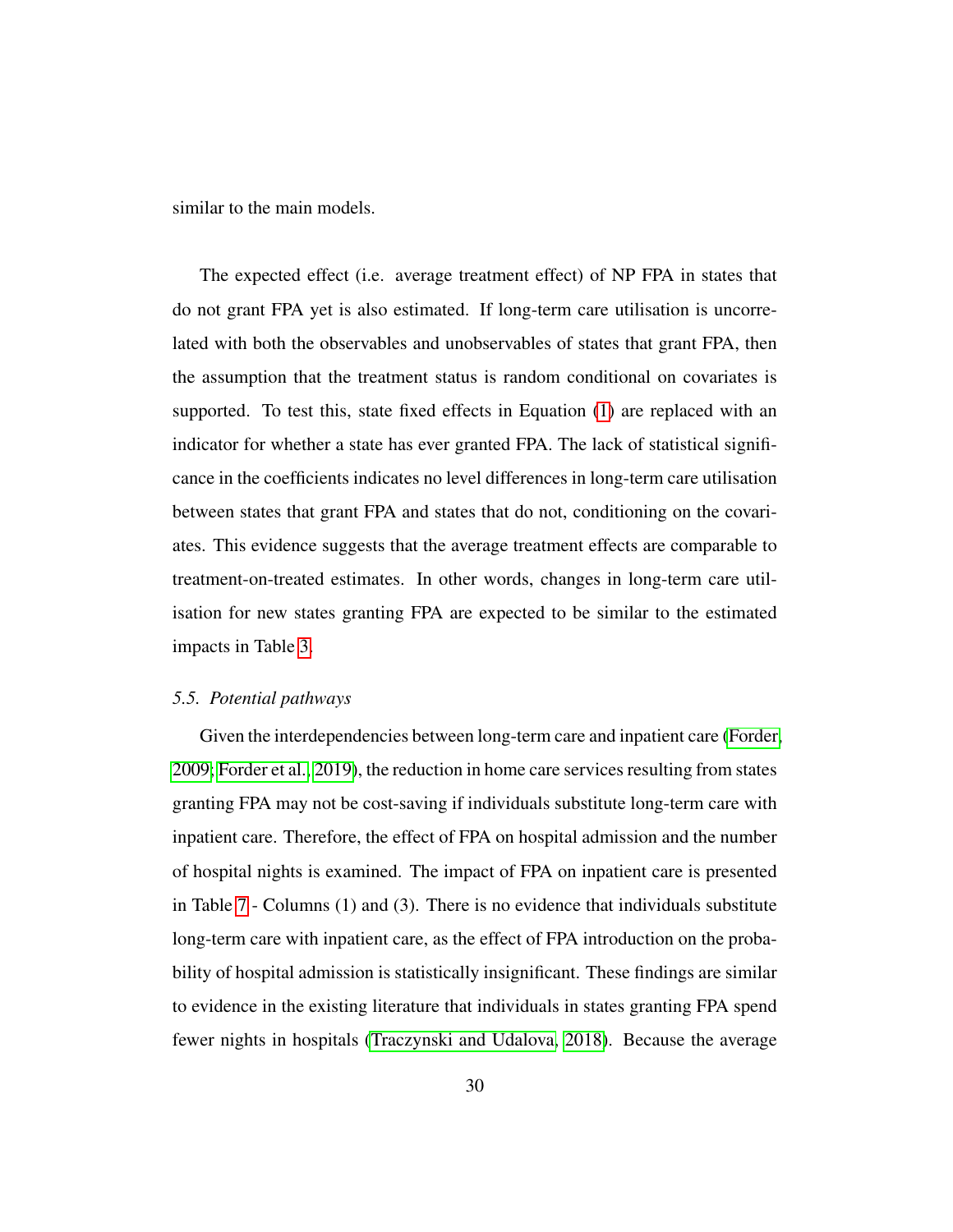<span id="page-30-0"></span>

|                                        | Hospital          | Hospital           | Hospital           | Hospital           |
|----------------------------------------|-------------------|--------------------|--------------------|--------------------|
|                                        | admission         | admission          | nights             | nights             |
|                                        | (1)               | (2)                | (3)                | (4)                |
| $FPA = 1$                              | $-0.014$          | 0.009              | $-0.035***$        | $-0.129$           |
|                                        | $(-0.011)$        | (0.010)            | (0.139)            | (0.112)            |
|                                        | $[-0.040, 0.013]$ | $[-0.013, 0.031]$  | $[-0.647, -0.067]$ | $[-0.361, 0.093]$  |
| $FPA \times$ Underserved               |                   | $-0.167***$        |                    | $-0.954***$        |
|                                        |                   | (0.032)            |                    | (0.192)            |
|                                        |                   | $[-0.229, -0.101]$ |                    | $[-1.317, -0.578]$ |
| <b>Observations</b>                    | 23,606            | 23,606             | 23,606             | 23,606             |
| Mean outcomes                          | 0.196             | 0.196              | 1.050              | 1.050              |
| $\beta_1+\beta_2$                      |                   | $-0.158$           |                    | $-1.082$           |
| P-value $(H_0: \beta_1 + \beta_2 = 0)$ |                   | 0.000              |                    | 0.000              |

Table 7: Effects of FPA on inpatient care

Note: Standard errors are clustered at the state-year levels. Numbers in brackets represent limits of the 95% confidence interval, estimated using 999 bootstrap samples. Regressions include age, gender, marital status, education, rural status, employment status, household income, household size, insurance status, state FE, county FE and year FE. Mean outcomes reports the mean of dependent variables listed at top.  $*** p < 0.01, ** p < 0.05, * p < 0.1$ 

number of hospital nights is 1.050 nights, granting FPA is estimated to result in an approximately 3 percent reduction in hospital nights. The effect of removing physician oversight requirements on inpatient care for individuals in medically underserved counties is also reported in Table [7](#page-30-0) - Columns (2) and (4). Similar to findings from existing literature, we also find that FPA introduction has statistically larger effects on numbers of hospital nights in medically underserved counties, at both extensive and intensive margins.

This evidence suggests that FPA may influence long-term care utilisation through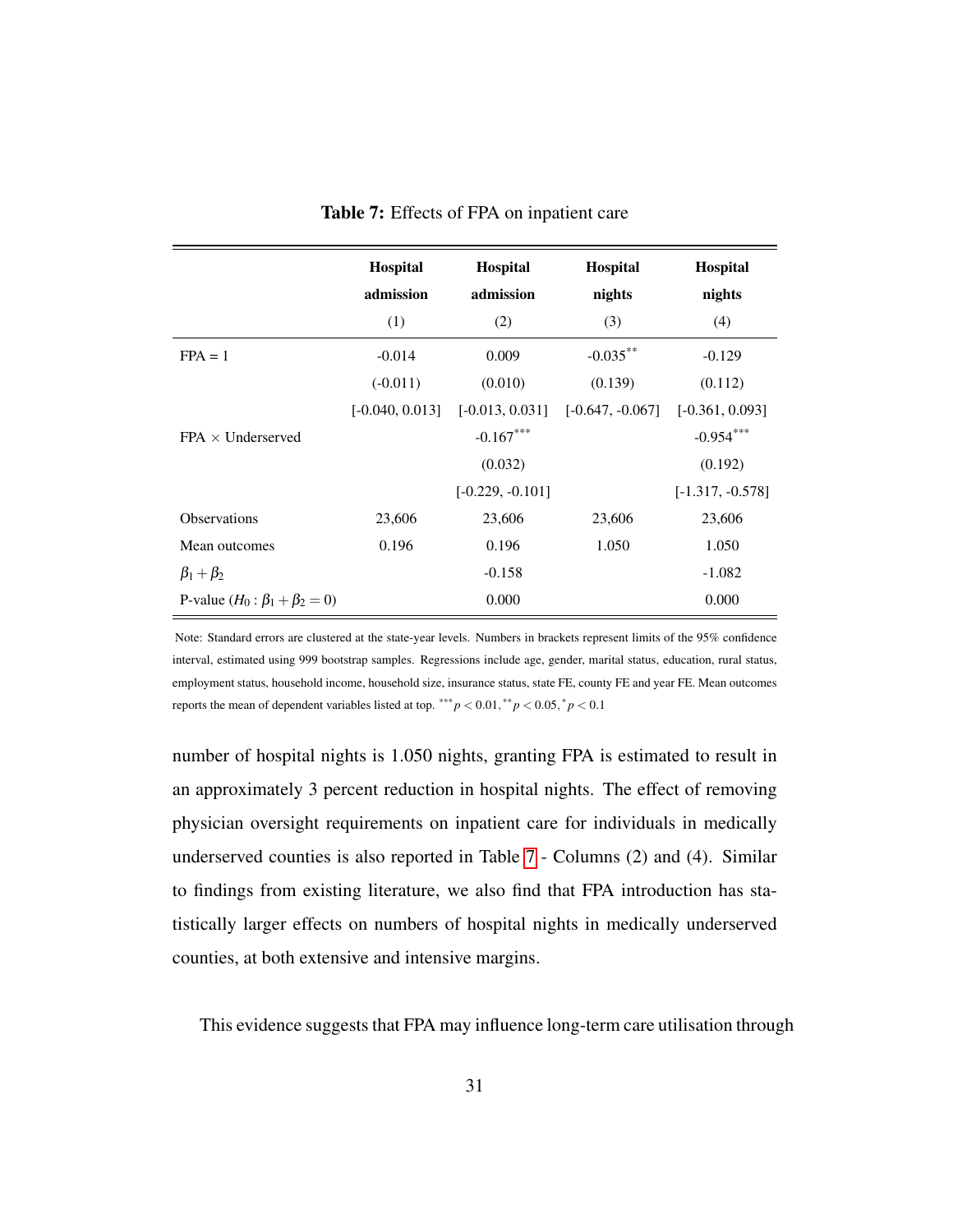health improvement. Existing studies have emphasised the positive impacts of granting NP independence on self-reported health status and mental health [\(Traczyn](#page-50-2)[ski and Udalova, 2018;](#page-50-2) [Alexander and Schnell, 2019\)](#page-42-3). Another possible channel through which increased access to primary care after states granting FPA affects long-term care utilisation is better management of chronic conditions. Since having multiple chronic conditions is associated with an increase in functional limitations [\(Jindai et al., 2016\)](#page-46-4), better condition management can slow down functionality deterioration or even improve patient functional status. A review of international studies on the role of NPs in geriatric primary care reveals that NPs have positive impacts on patients' clinical outcomes and functional status which are important determinants of long-term care utilisation [\(Chavez et al., 2018\)](#page-44-3). To test these theories, we assess the effect of FPA on a range of individuals' health outcomes collected by the HRS. Table [8](#page-32-0) summarises and presents the results for these health outcomes.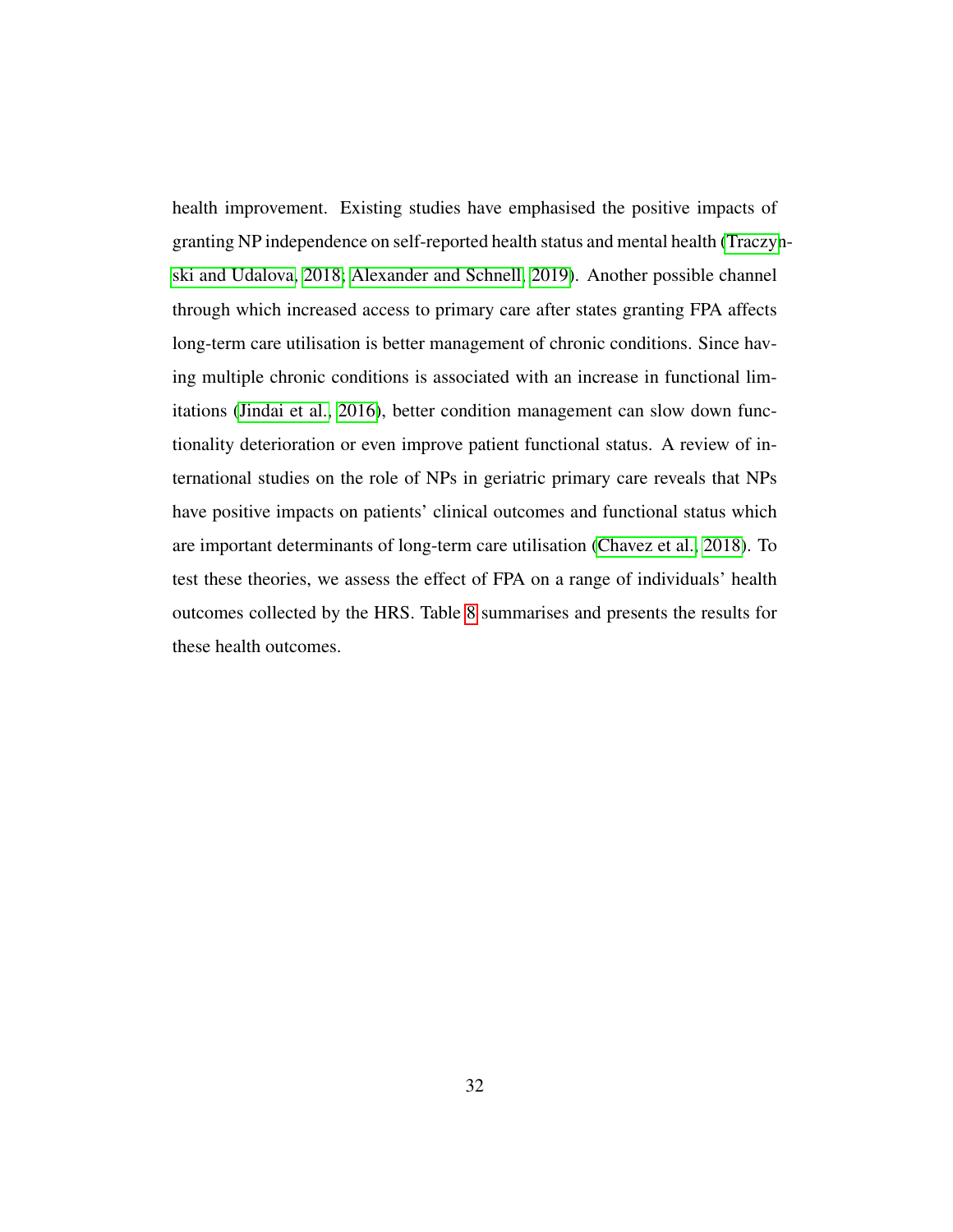|                                        | <b>Excellent</b>  | <b>Excellent</b>   | <b>ADLs</b>       | <b>ADLs</b>        | <b>iADLs</b>          | <b>iADLs</b>       |
|----------------------------------------|-------------------|--------------------|-------------------|--------------------|-----------------------|--------------------|
|                                        | health<br>(1)     | health<br>(2)      | (3)               | (4)                | (5)                   | (6)                |
| $FPA = 1$                              | $-0.006$          | 0.012              | $-0.016$          | 0.003              | $-0.023$ <sup>*</sup> | 0.009              |
|                                        | $(-0.010)$        | (0.011)            | (0.016)           | (0.013)            | (0.012)               | (0.011)            |
|                                        | $[-0.027, 0.015]$ | $[-0.010, 0.036]$  | $[-0.054, 0.025]$ | $[-0.024, 0.029]$  | $[-0.050, 0.005]$     | $[-0.013, 0.032]$  |
| $FPA \times Underserved$               |                   | $0.250**$          |                   | $-0.147***$        |                       | $-0.111***$        |
|                                        |                   | (0.066)            |                   | (0.031)            |                       | (0.029)            |
|                                        |                   | [0.104, 0.413]     |                   | $[-0.209, -0.084]$ |                       | $[-0.174, -0.048]$ |
| Observations                           | 23,606            | 23,606             | 23,606            | 23,606             | 23,606                | 23,606             |
| Mean outcomes                          | 0.539             | 0.539              | 0.118             | 0.118              | 0.079                 | 0.079              |
| $\beta_1+\beta_2$                      |                   | 0.262              |                   | $-0.144$           |                       | $-0.102$           |
| P-value $(H_0: \beta_1 + \beta_2 = 0)$ |                   | 0.000              |                   | 0.000              |                       | 0.000              |
|                                        | <b>CESD</b>       | <b>CESD</b>        | <b>Chronic</b>    | <b>Chronic</b>     |                       |                    |
|                                        |                   |                    | conditions        | conditions         |                       |                    |
|                                        | (7)               | (8)                | (9)               | (10)               |                       |                    |
| $FPA = 1$                              | 0.025             | $-0.055$ *         | $-0.028$          | 0.042              |                       |                    |
|                                        | (0.039)           | (0.031)            | (0.021)           | (0.029)            |                       |                    |
|                                        | $[-0.060, 0.117]$ | $[-0.119, 0.007]$  | $[-0.076, 0.016]$ | $[-0.018, 0.106]$  |                       |                    |
| $FPA \times Underserved$               |                   | $-0.484***$        |                   | $-0.845***$        |                       |                    |
|                                        |                   | (0.173)            |                   | (0.121)            |                       |                    |
|                                        |                   | $[-0.834, -0.106]$ |                   | $[-1.097, -0.596]$ |                       |                    |
| Observations                           | 23,606            | 23,606             | 23,606            | 23,606             |                       |                    |
| Mean outcomes                          | 0.963             | 0.963              | 1.784             | 1.784              |                       |                    |
| $\beta_1+\beta_2$                      |                   | $-0.539$           |                   | $-0.803$           |                       |                    |
| P-value $(H_0: \beta_1 + \beta_2 = 0)$ |                   | 0.002              |                   | 0.000              |                       |                    |

### <span id="page-32-0"></span>Table 8: Effects of FPA on health outcomes

Note: Standard errors are clustered at the state-year levels. Numbers in brackets represen<sup>t</sup> limits of the 95% confidence interval, estimated using 999 bootstrap samples. Regressions include age, gender, marital status, education, rural status, employment status, household income, household size, insurance status, state FE andyear FE. Mean outcomes reports the mean of dependent variables listed at top.  $*** p < 0.01, ** p < 0.05, * p < 0.1$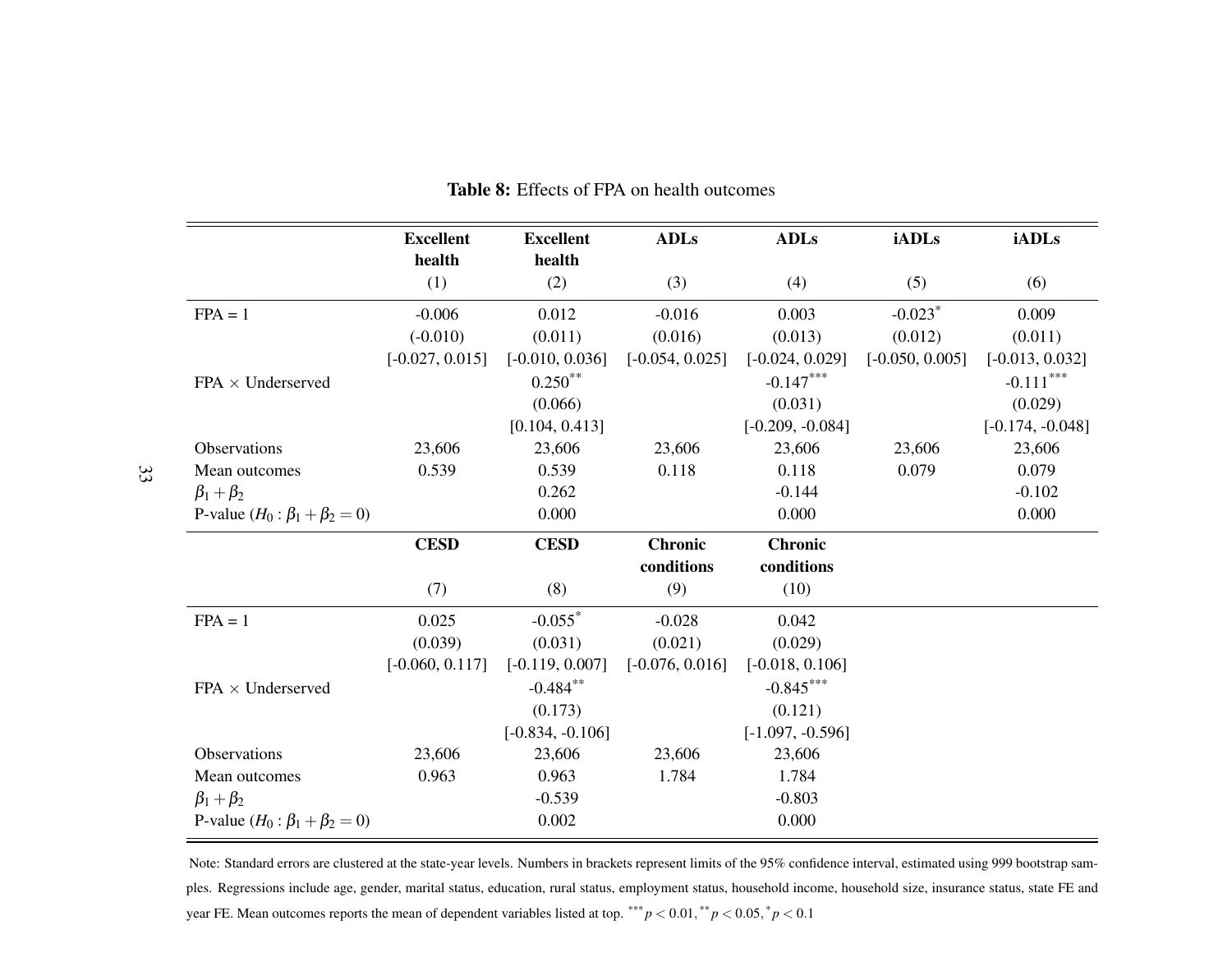Overall, we find that granting NPs FPA does not affect public health, as evidenced by the insignificant effects on most health outcomes. However, there is evidence that the number of iADL limitations is significantly lower in states granting FPA, roughly by 29 percent compared to the sample mean. In medically underserved counties, granting NPs FPA reduces the numbers of ADLs, iADLs and chronic conditions. Individuals in medically underserved counties also have better self-reported health status and mental health scores where NPs can practice and prescribe independently. Previous studies have shown that FPA introduction increases access to care and primary care utilisation [\(Traczynski and Udalova,](#page-50-2) [2018\)](#page-50-2). As primary care is cheaper than inpatient care and long-term care, our findings suggest that granting NPs FPA can help achieve cost-saving through improving population health and reducing more costly health services.

#### 6. Discussion and Conclusion

Access to care remains an important policy priority in the United States. The recent COVID-19 pandemic has emphasised the importance of access to care as state governments implement various initiatives targeting healthcare providers to support the increased public demand for healthcare. One of the initiatives focuses on removing legal barriers that prevent NPs from practising to the full extent of their training. This paper complements existing studies on SOP laws. It provides evidence that granting NP full practice authority may have additional cost-savings effects by reducing the use of more expensive healthcare services.

We exploit the staggered adoption of states' FPA during 2006-2018 to evaluate the effect of granting NPs independence to practice and prescribe drugs on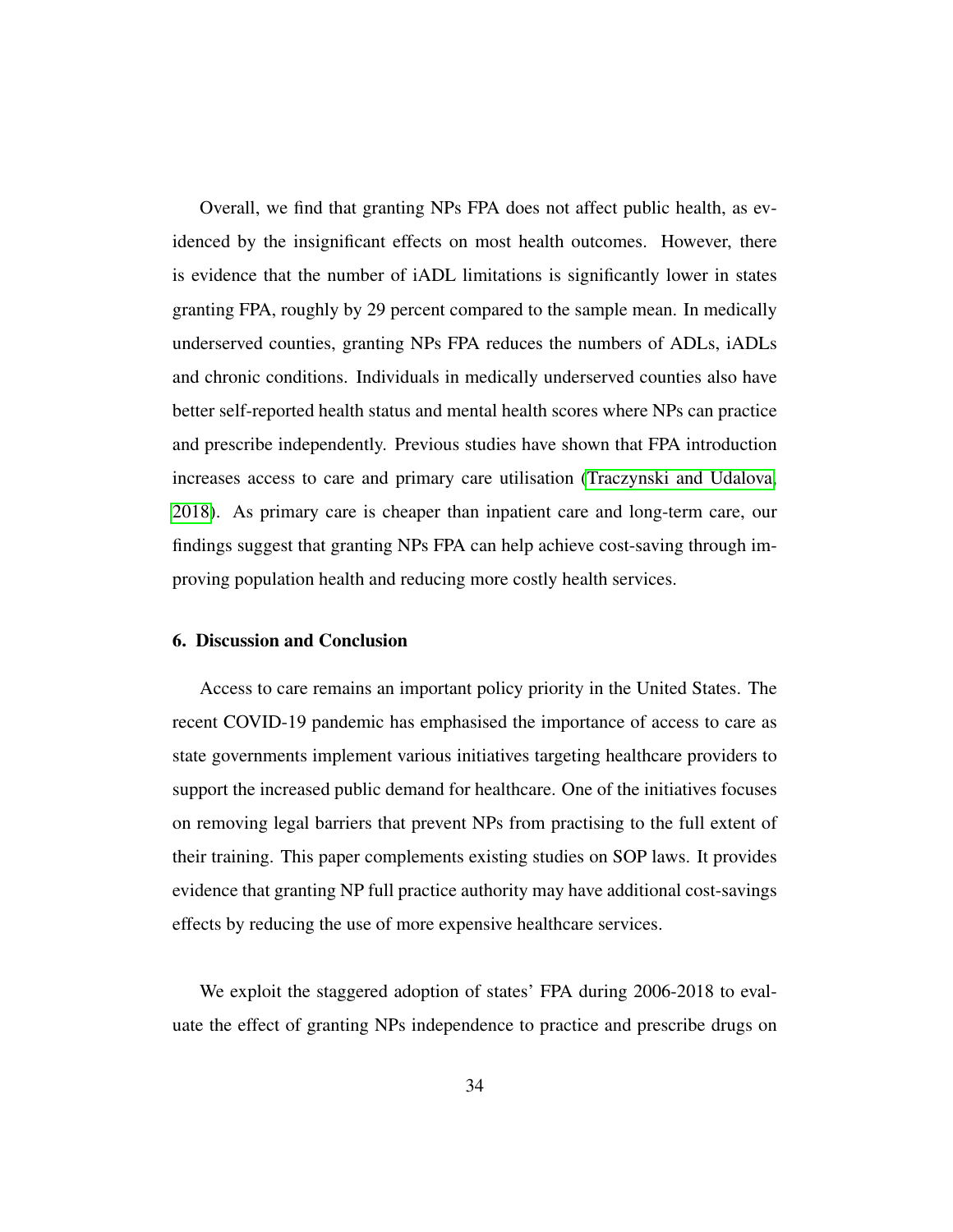long-term care utilisation. Using the DiD framework, the effect of FPA on the use of home care and nursing homes is investigated. The effects on older adults' inpatient care and health outcomes are also examined. There is substantial evidence that granting NPs FPA decreases long-term care utilisation and inpatient care. To put this into perspective, the reduction in long-term care utilisation can be as large as being eight years younger in non-FPA states. These reductions are likely a result of better health outcomes and better functional status.

Overall, we find strong evidence suggesting that FPA introduction is not harmful to the older population's health. These findings have important implications for financial planning in health systems. Previous studies have shown that access to care and primary care utilisation is more readily available in states granting FPA [\(Traczynski and Udalova, 2018\)](#page-50-2). As the cost of long-term care and inpatient care are high relative to primary care [\(WHO, 2018\)](#page-51-6), our results suggest that older individuals substitute away from these expensive services when primary care is more readily available. We also find that utilisation avoidance and health gains from the FPA implementation are robust across the population, with more significant gains in medically underserved counties. These findings suggest that changing SOP laws can be an effective policy tool to reduce the health gaps in disadvantaged communities and help states achieve cost savings in the health system.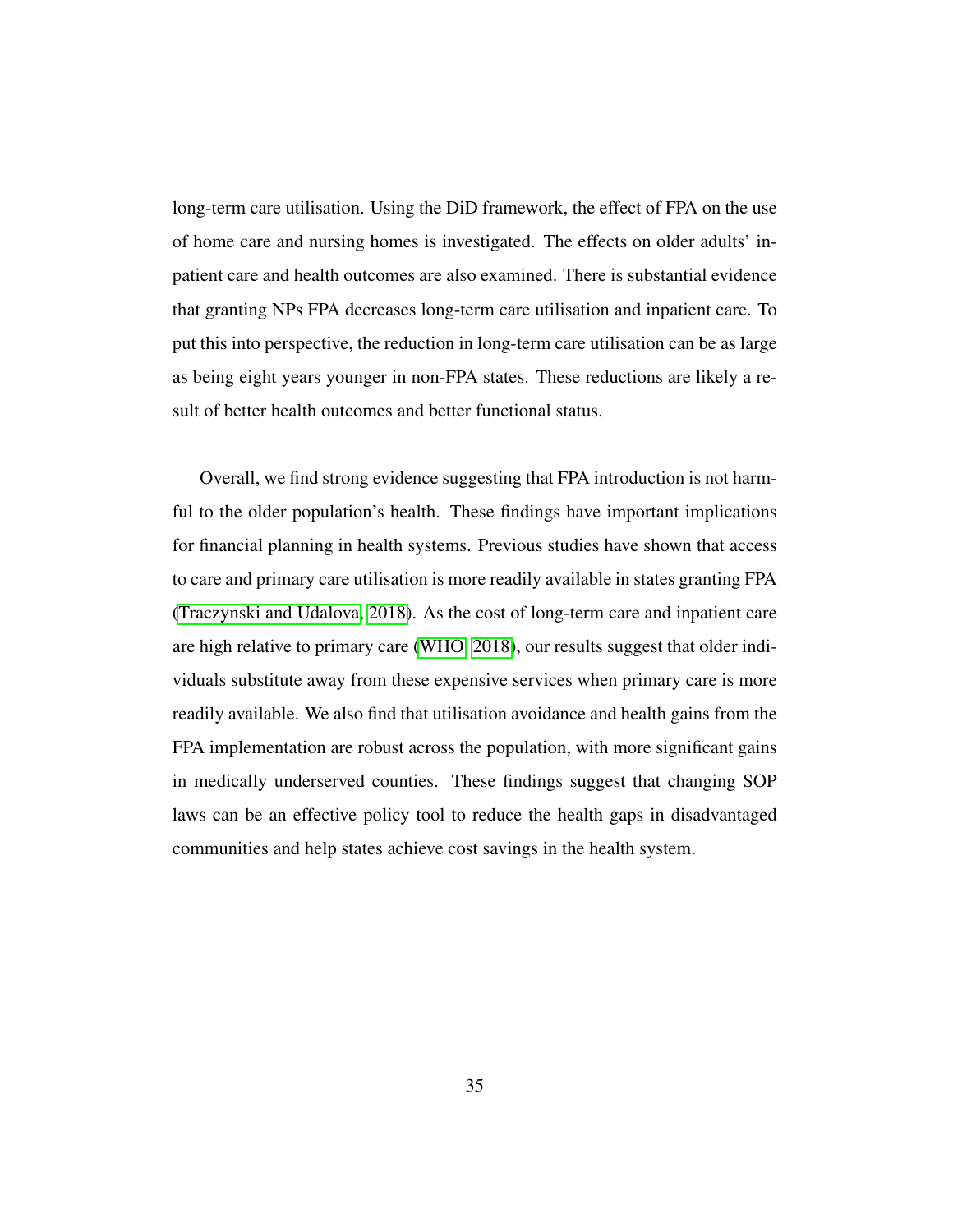## Appendix A. Nurse Practitioner Scope of Practice Laws, 1998–2020

<span id="page-35-0"></span>

| <b>State</b>         | <b>Abbreviation</b> | <b>FPA</b> status                      |
|----------------------|---------------------|----------------------------------------|
| Alabama              | AL                  | Never                                  |
| Alaska               | <b>AK</b>           | Always <sup>†</sup>                    |
| Arizona              | AZ                  | December 1999                          |
| <b>Arkansas</b>      | <b>AR</b>           | Never                                  |
| California           | CA                  | Never                                  |
| Colorado             | CO                  | <b>July 2010</b>                       |
| Connecticut          | <b>CT</b>           | <b>July 2014</b>                       |
| Delaware             | DE                  | September 2015                         |
| District of Columbia | DC                  | Always <sup><math>\dagger</math></sup> |
| Florida              | FL                  | <b>July 2020</b>                       |
| Georgia              | GA                  | Never                                  |
| Hawaii               | H <sub>I</sub>      | <b>July 2009</b>                       |
| Idaho                | ID                  | <b>July 2004</b>                       |
| Illinois             | IL                  | June 2019                              |
| Indiana              | IN                  | Never                                  |
| Iowa                 | IA                  | Always <sup>†</sup>                    |
| Kansas               | <b>KS</b>           | Never                                  |
| Kentucky             | KY                  | Never                                  |
| Louisiana            | LA                  | Never                                  |
| Maine                | <b>ME</b>           | Always <sup><math>\dagger</math></sup> |
|                      |                     | Continued on next page                 |

Table A.9: Nurse Practitioner Scope of Practice Laws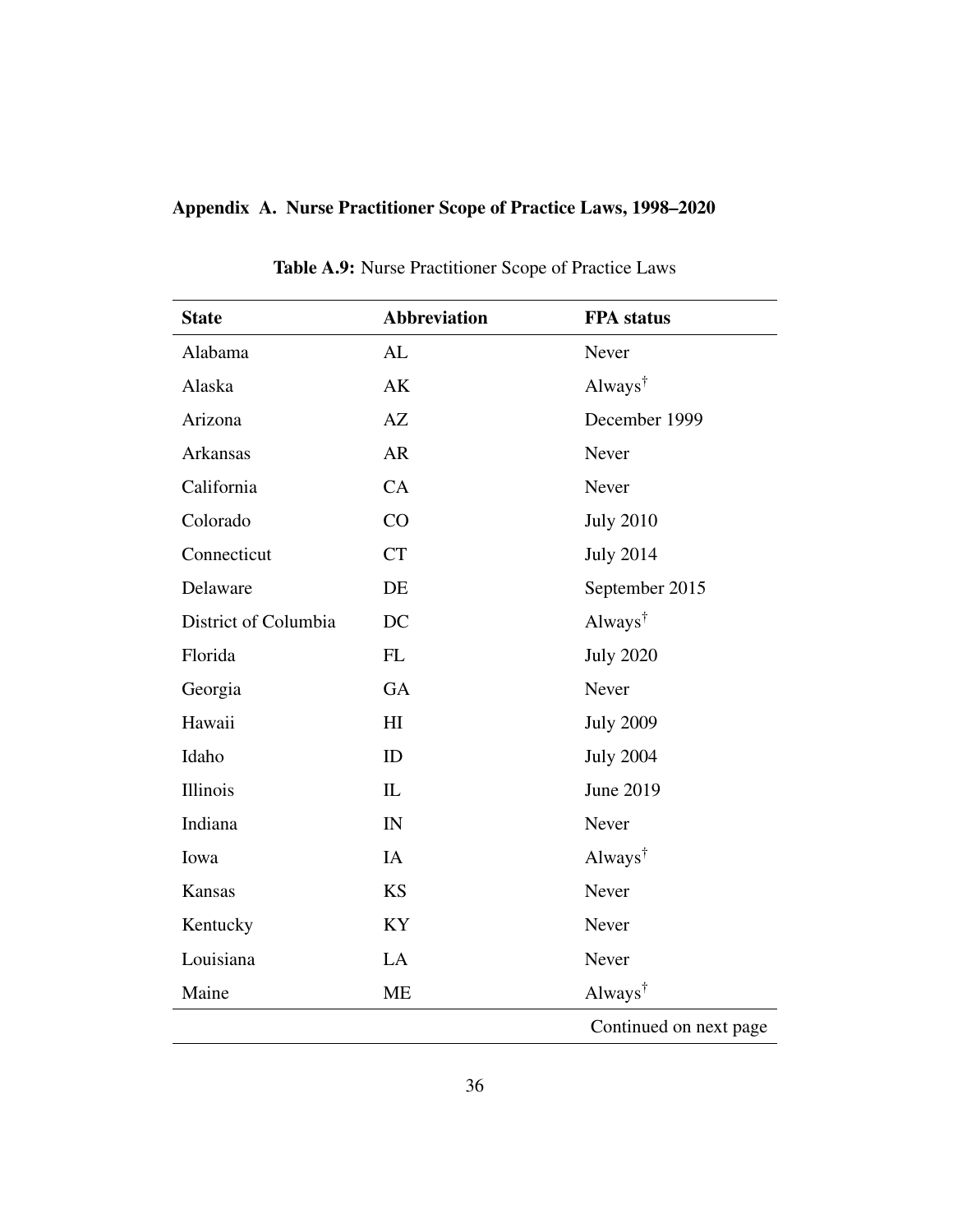| Maryland<br>MD<br>Massachusetts<br><b>MA</b><br>Michigan<br>MI<br><b>MN</b><br>Minnesota<br>Mississippi<br><b>MS</b><br>Missouri<br>MO<br>MT<br>Montana<br>Nebraska<br><b>NE</b><br>Nevada<br><b>NV</b><br>New Hampshire<br><b>NH</b><br>New Jersey<br>NJ<br>New Mexico<br><b>NM</b><br><b>NY</b><br>New York | October 2010<br>Never<br>Never<br>January 2015<br>Never<br>Never<br>Always <sup><math>\dagger</math></sup> |
|---------------------------------------------------------------------------------------------------------------------------------------------------------------------------------------------------------------------------------------------------------------------------------------------------------------|------------------------------------------------------------------------------------------------------------|
|                                                                                                                                                                                                                                                                                                               |                                                                                                            |
|                                                                                                                                                                                                                                                                                                               |                                                                                                            |
|                                                                                                                                                                                                                                                                                                               |                                                                                                            |
|                                                                                                                                                                                                                                                                                                               |                                                                                                            |
|                                                                                                                                                                                                                                                                                                               |                                                                                                            |
|                                                                                                                                                                                                                                                                                                               |                                                                                                            |
|                                                                                                                                                                                                                                                                                                               |                                                                                                            |
|                                                                                                                                                                                                                                                                                                               | March 2015                                                                                                 |
|                                                                                                                                                                                                                                                                                                               | <b>July 2013</b>                                                                                           |
|                                                                                                                                                                                                                                                                                                               | Always <sup>†</sup>                                                                                        |
|                                                                                                                                                                                                                                                                                                               | Never                                                                                                      |
|                                                                                                                                                                                                                                                                                                               | Always <sup><math>\dagger</math></sup>                                                                     |
|                                                                                                                                                                                                                                                                                                               | January 2015                                                                                               |
| North Carolina<br>NC                                                                                                                                                                                                                                                                                          | Never                                                                                                      |
| North Dakota<br><b>ND</b>                                                                                                                                                                                                                                                                                     | October 2011                                                                                               |
| Ohio<br><b>OH</b>                                                                                                                                                                                                                                                                                             | Never                                                                                                      |
| Oklahoma<br>OK                                                                                                                                                                                                                                                                                                | Never                                                                                                      |
| <b>OR</b><br>Oregon                                                                                                                                                                                                                                                                                           | Always <sup><math>\dagger</math></sup>                                                                     |
| Pennsylvania<br>PA                                                                                                                                                                                                                                                                                            | Never                                                                                                      |
| Rhode Island<br>RI                                                                                                                                                                                                                                                                                            | February 2012                                                                                              |
| <b>SC</b><br>South Carolina                                                                                                                                                                                                                                                                                   | Never                                                                                                      |
| South Dakota<br><b>SD</b>                                                                                                                                                                                                                                                                                     | February 2017                                                                                              |
|                                                                                                                                                                                                                                                                                                               | Continued on next page                                                                                     |

Table A.9 – continued from previous page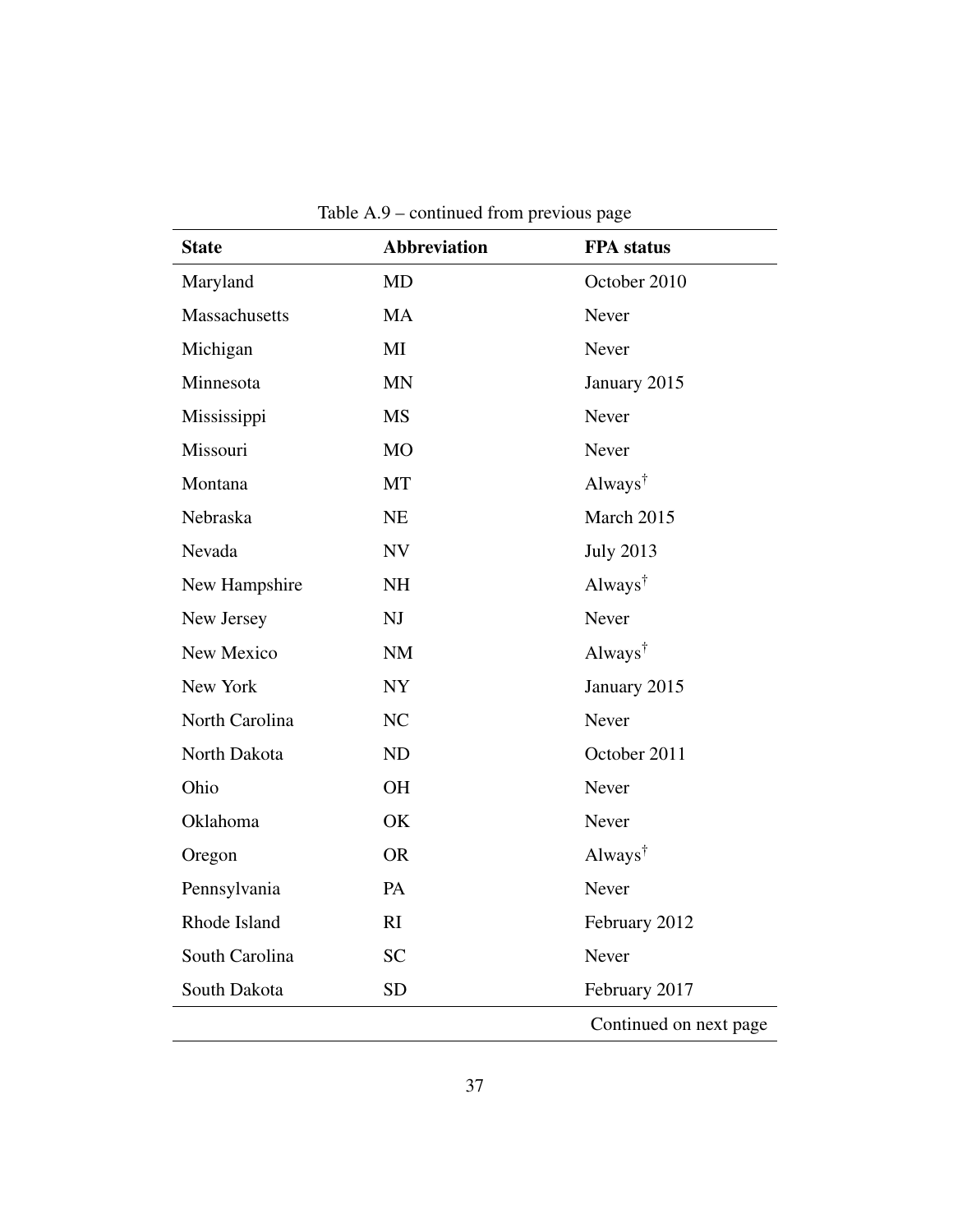|               | .                   |                     |  |  |  |
|---------------|---------------------|---------------------|--|--|--|
| <b>State</b>  | <b>Abbreviation</b> | <b>FPA</b> status   |  |  |  |
| Tennessee     | TN                  | Never               |  |  |  |
| Texas         | TX                  | Never               |  |  |  |
| Utah          | <b>UT</b>           | May 2016            |  |  |  |
| Vermont       | <b>VT</b>           | June 2011           |  |  |  |
| Virginia      | VA                  | April 2018          |  |  |  |
| Washington    | WA                  | <b>July 2005</b>    |  |  |  |
| West Virginia | WV                  | June 2016           |  |  |  |
| Wisconsin     | WI                  | Never               |  |  |  |
| Wyoming       | WY                  | Always <sup>†</sup> |  |  |  |

Table A.9 – continued from previous page

† State has always allowed full practice authority since at least 1998.

Source: [McMichael and Markowitz](#page-48-3) [\(2020\)](#page-48-3).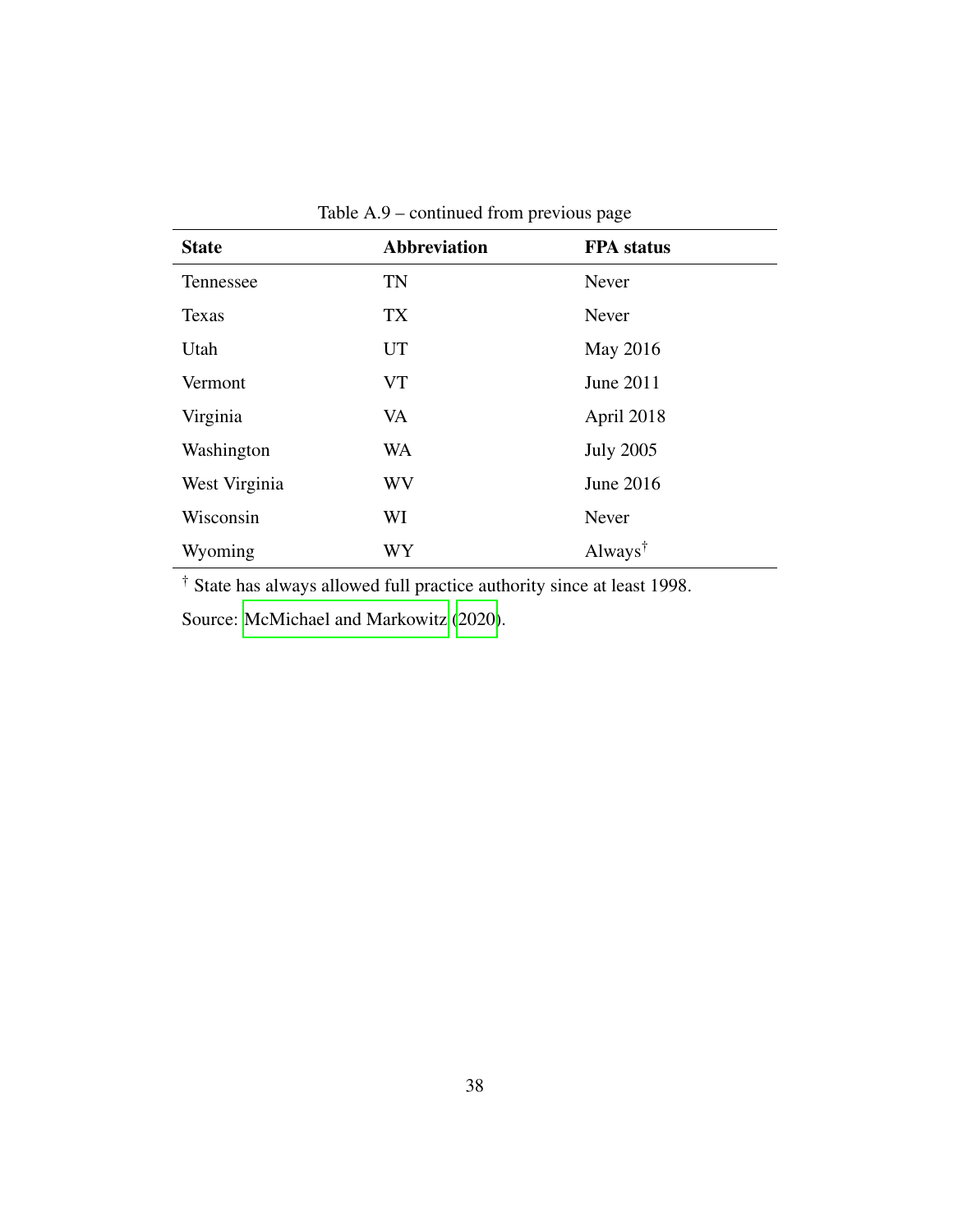#### <span id="page-38-0"></span>Appendix B. Event study - Pre-trends tests

This paper uses Equation [\(2\)](#page-19-0) to test the validity of the parallel trends assumptions on other outcomes: inpatient care and health. Table [B.10](#page-39-0) presents estimates from the pre-FPA time dummies for eight outcomes. Across the 40 pre-trend dummy variables, only one of them is statistically significant at a 5% level. This pattern is consistent with expected rates of Type I error. The joint F-tests fail to reject the hypothesis that there are no differential trends in inpatient care and health outcomes between states that grant FPA and states that do not. We interpret these findings as evidence of the parallel trends assumptions underlying the DiD framework.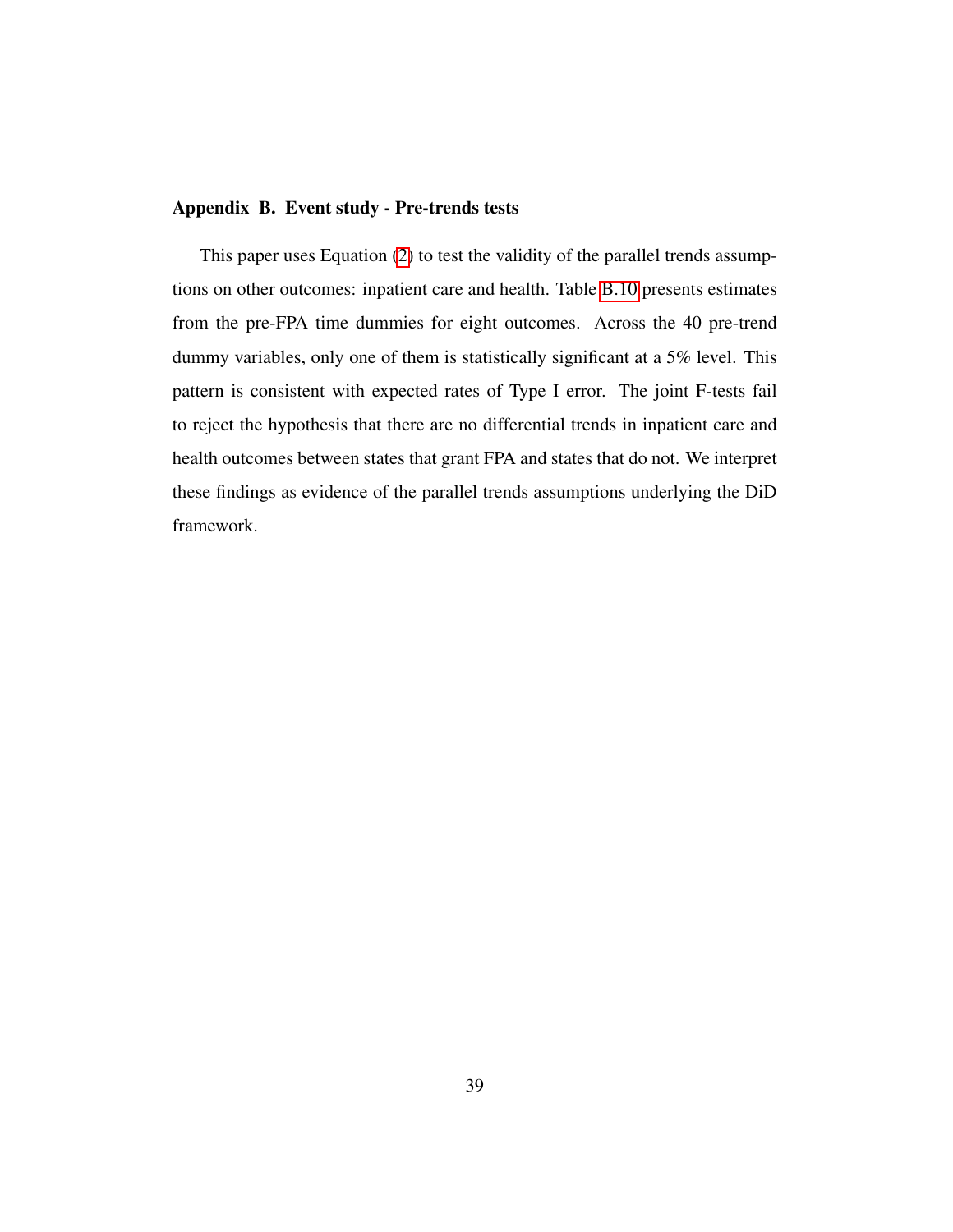<span id="page-39-0"></span>

| <b>Years relative to FPA</b>                | Hospital admission Hospital nights |                   | <b>Excellent health</b>   | <b>ADLs</b>       |
|---------------------------------------------|------------------------------------|-------------------|---------------------------|-------------------|
|                                             | (1)                                | (2)               | (3)                       | (4)               |
| 9+ years prior                              | 0.019                              | $-0.107$          | 0.002                     | 0.044             |
|                                             | (0.014)                            | (0.356)           | (0.016)                   | (0.023)           |
|                                             | $[-0.019, 0.050]$                  | $[-1.126, 0.500]$ | $[-0.032, 0.072]$         | $[-0.009, 0.102]$ |
| 7-8 years prior                             | 0.012                              | 0.047             | 0.003                     | 0.024             |
|                                             | (0.017)                            | (0.359)           | (0.017)                   | (0.022)           |
|                                             | $[-0.030, 0.048]$                  | $[-0.767, 0.777]$ | $[-0.037, 0.047]$         | $[-0.030, 0.081]$ |
| 5-6 years prior                             | $0.052***$                         | 0.012             | 0.018                     | 0.016             |
|                                             | (0.018)                            | (0.351)           | (0.022)                   | (0.023)           |
|                                             | [0.007, 0.096]                     | $[-0.808, 0.635]$ | $[-0.032, 0.072]$         | $[-0.041, 0.079]$ |
| 3-4 years prior                             | 0.009                              | $-0.287$          | $-0.024$                  | 0.014             |
|                                             | (0.017)                            | (0.370)           | (0.018)                   | (0.025)           |
|                                             | $[-0.032, 0.049]$                  | $[-1.241, 0.428]$ | $[-0.068, 0.021]$         | $[-0.052, 0.082]$ |
| Observations                                | 23,606                             | 23,606            | 23,606                    | 23,606            |
| p-value $(H_0: \beta_k = 0, \forall k < 0)$ | 0.225                              | 0.689             | 0.451                     | 0.331             |
| <b>Years relative to FPA</b>                | <b>iADLs</b>                       | <b>CESD</b>       | <b>Chronic conditions</b> |                   |
|                                             | (5)                                | (6)               | (7)                       |                   |
| 9+ years prior                              | 0.004                              | 0.071             | $-0.022$                  |                   |
|                                             | (0.015)                            | (0.068)           | (0.025)                   |                   |
|                                             | $[-0.031, 0.046]$                  | $[-0.105, 0.232]$ | $[-0.088, 0.027]$         |                   |
| 7-8 years prior                             | 0.008                              | 0.013             | $-0.030$                  |                   |
|                                             | (0.018)                            | (0.081)           | (0.034)                   |                   |
|                                             | $[-0.042, 0.054]$                  | $[-0.184, 0.227]$ | $[-0.112, 0.054]$         |                   |
| 5-6 years prior                             | 0.016                              | 0.027             | $-0.027$                  |                   |
|                                             | (0.018)                            | (0.075)           | (0.031)                   |                   |
|                                             | $[-0.026, 0.056]$                  | $[-0.163, 0.215]$ | $[-0.010, 0.040]$         |                   |
| 3-4 years prior                             | 0.024                              | 0.052             | $-0.013$                  |                   |
|                                             | (0.015)                            | (0.072)           | (0.025)                   |                   |
|                                             | $[-0.010, 0.063]$                  | $[-0.126, 0.232]$ | $[-0.074, 0.042]$         |                   |
| Observations                                | 23,606                             | 23,606            | 23,606                    |                   |
| p-value $(H_0: \beta_k = 0, \forall k < 0)$ | 0.452                              | 0.822             | 0.931                     |                   |

| Table B.10: Event study - Pre-trends tests |  |  |  |  |
|--------------------------------------------|--|--|--|--|
|--------------------------------------------|--|--|--|--|

Note: Standard errors are clustered at the state-year levels. Numbers in brackets represent limits of the 95% confidence interval, estimated using 999 bootstrap samples. Regressions include age, gender, marital status, education, rural status, employment status, household income, household size, insurance status, state FE and year FE. \*\*\*  $p < 0.01$ , \*\*  $p < 0.05$ , \*  $p < 0.1$ .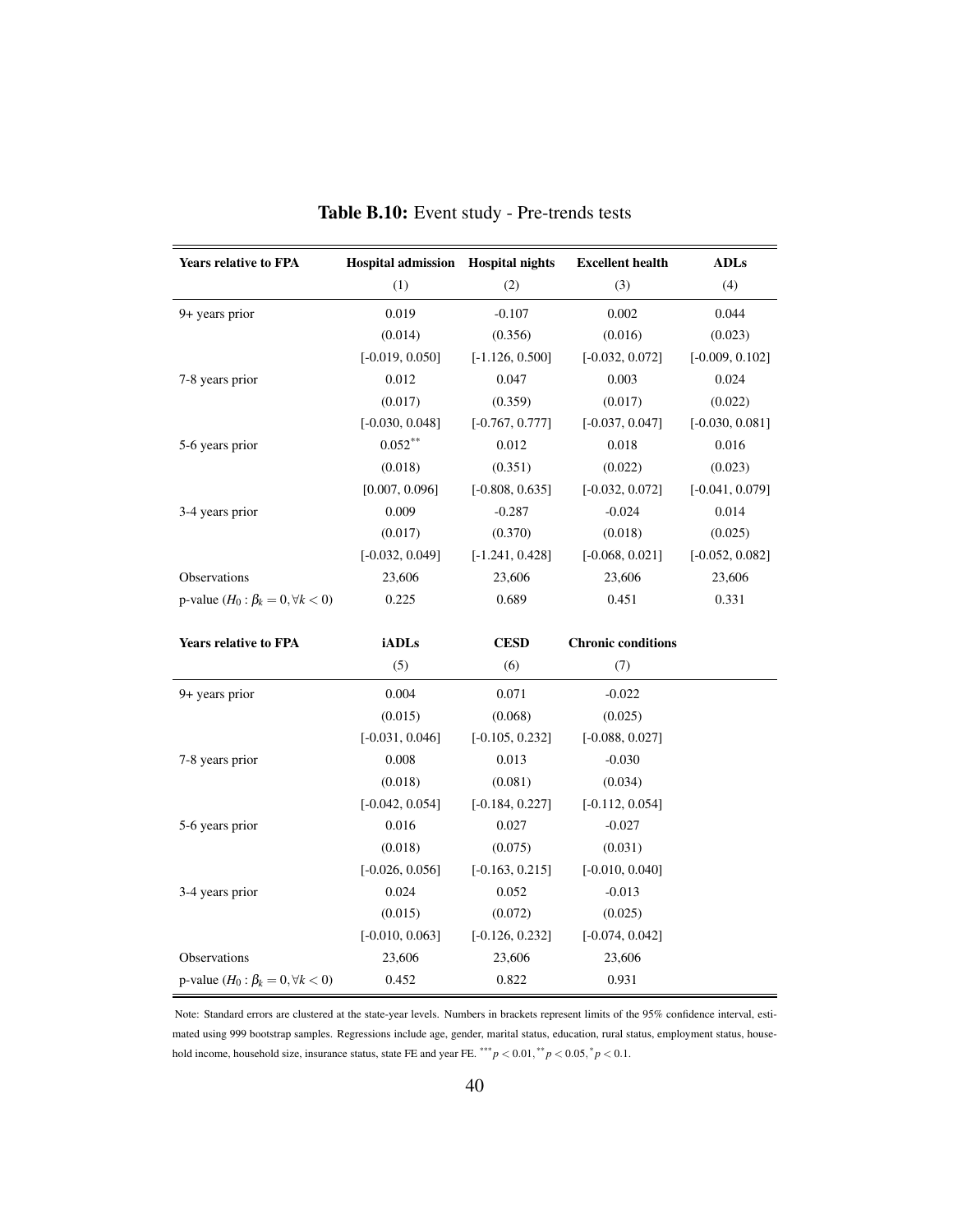## <span id="page-40-0"></span>Appendix C. Robustness and Sensitivity

|                     | <b>Home</b> care                     | <b>Nursing home</b> | <b>Nursing home nights</b> |
|---------------------|--------------------------------------|---------------------|----------------------------|
| $FPA = 1$           | $-0.024$ **                          | $-0.002$            | $-0.691***$                |
|                     | (0.007)                              | (0.004)             | (0.300)                    |
|                     | $[-0.041, -0.009]$ $[-0.011, 0.006]$ |                     | $[-1.329, -0.017]$         |
| <b>Observations</b> | 21,382                               | 21,382              | 21,382                     |
| Adjusted R-squared  | 0.018                                | 0.015               | 0.002                      |
| Mean outcomes       | 0.038                                | 0.011               | 0.372                      |

Table C.11: Weighted effects of FPA on long-term care utilisation

Note: Standard errors are clustered at the state-year levels. Numbers in brackets represent limits of the 95% confidence interval, estimated using 999 bootstrap samples. Regressions include age, gender, marital status, education, rural status, employment status, household income, household size, insurance status, state FE and year FE. Mean outcomes reports the mean of dependent variables listed at top. \*\*\*  $p < 0.01$ , \*\*  $p < 0.05$ , \*  $p < 0.1$ .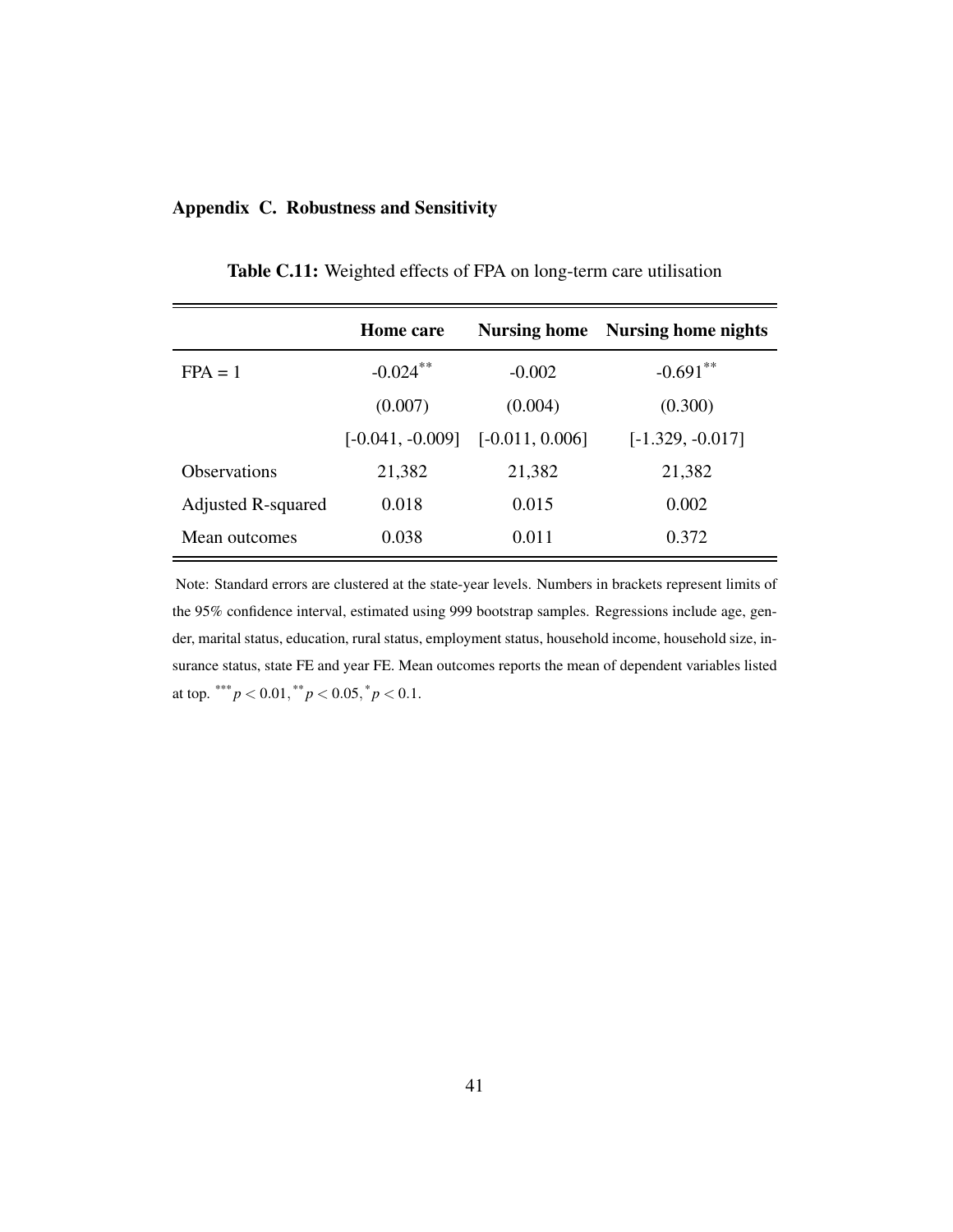|                     | <b>Group-specific trends</b>                       |                   |                   |  |  |
|---------------------|----------------------------------------------------|-------------------|-------------------|--|--|
|                     | Home care                                          | Nursing home      | Home nights       |  |  |
| $FPA = 1$           | $-0.018*$                                          | $-0.002$          | $-0.361$          |  |  |
|                     | (0.009)                                            | (0.005)           | (1.473)           |  |  |
|                     | $[-0.037, -0.002]$                                 | $[-0.013, 0.009]$ | $[-3.441, 3.046]$ |  |  |
|                     | State-specific trends for insurance coverage rates |                   |                   |  |  |
|                     | Home care                                          | Nursing home      | Home nights       |  |  |
| $FPA = 1$           | $-0.021$                                           | $-0.005$          | $-0.901$          |  |  |
|                     | (0.007)                                            | (0.004)           | (1.358)           |  |  |
|                     | $[-0.037, -0.005]$                                 | $[-0.014, 0.004]$ | $[-3.728, 2.189]$ |  |  |
|                     | <b>County unemployment rates</b>                   |                   |                   |  |  |
|                     | Home care                                          | Nursing home      | Home nights       |  |  |
| $FPA = 1$           | $-0.019***$                                        | $-0.001$          | $-0.057$          |  |  |
|                     | (0.007)                                            | (0.005)           | (1.580)           |  |  |
|                     | $[-0.034, -0.003]$                                 | $[-0.011, 0.009]$ | $[-3.294, 3.740]$ |  |  |
|                     | <b>Individual FE</b>                               |                   |                   |  |  |
|                     | Home care                                          | Nursing home      | Home nights       |  |  |
| $FPA = 1$           | $-0.019$ **                                        | $-0.001$          | 0.069             |  |  |
|                     | (0.008)                                            | (0.006)           | (1.278)           |  |  |
|                     | $[-0.034, -0.004]$                                 | $[-0.011, 0.010]$ | $[-2.449, 2.593]$ |  |  |
|                     | <b>Ever granted FPA</b>                            |                   |                   |  |  |
|                     | Home care                                          | Nursing home      | Home nights       |  |  |
| Ever passed $= 1$   | $-0.003$                                           | 0.001             | 0.008             |  |  |
|                     | (0.003)                                            | (0.002)           | (0.416)           |  |  |
|                     | $[-0.009, 0.004]$                                  | $[-0.003, 0.005]$ | $[-0.816, 0.837]$ |  |  |
| <b>Observations</b> | 23,606                                             | 23,606            | 23,606            |  |  |

Table C.12: Additional specification tests

Note: Standard errors are clustered at the state-year levels. Numbers in brackets represent limits of the 95% confidence interval, estimated using 999 bootstrap samples. Regressions include age, gender, marital status, education, rural status, employment status, household income, household size, insurance status, state FE and year FE. \*\*\*  $p < 0.01$ , \*\*  $p < 0.05$ , \*  $p < 0.1$ .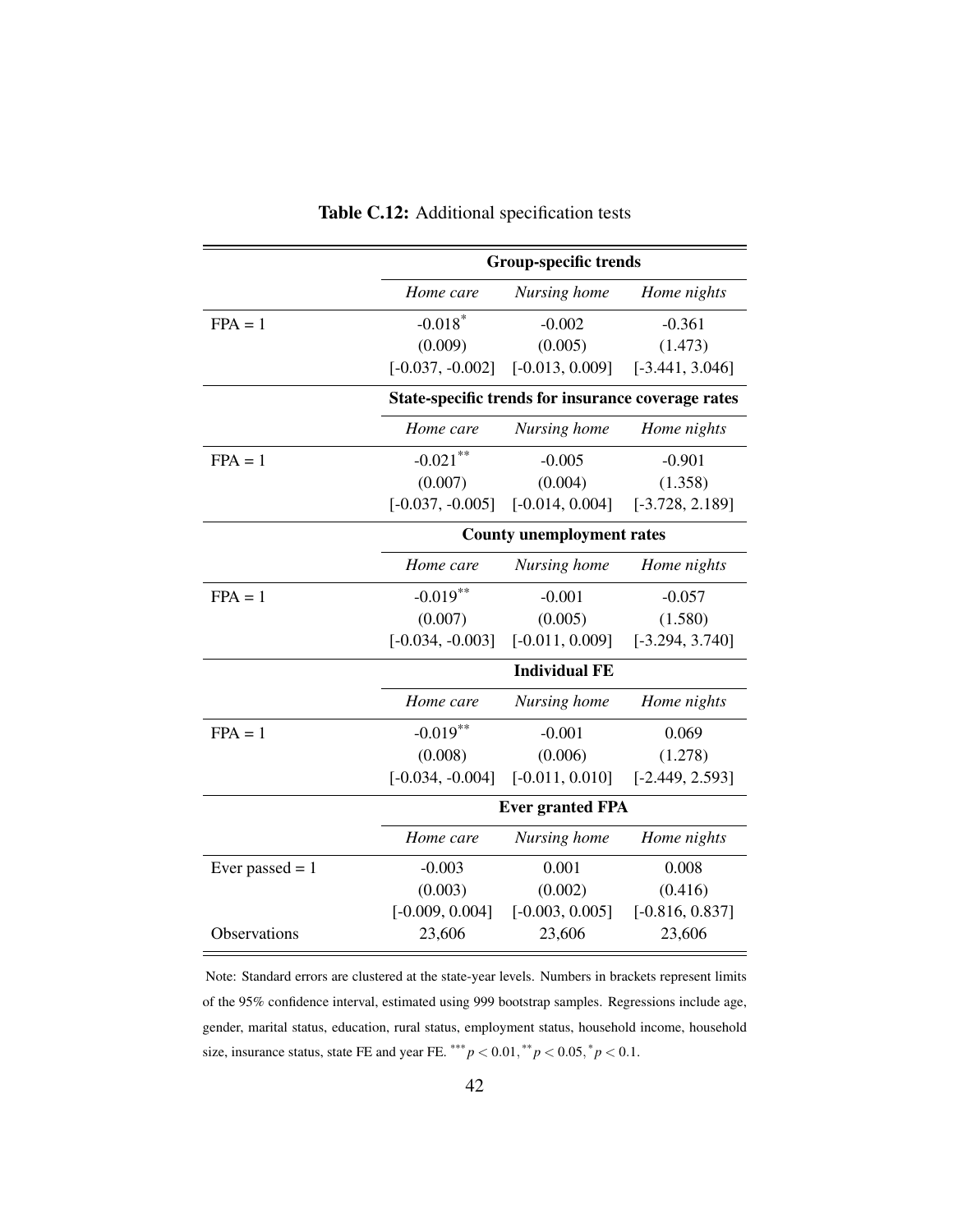#### References

- <span id="page-42-1"></span>Adams, K.E., Markowitz, S., 2018. Improving Efficiency in the Health-Care System: Removing Anticompetitive Barriers for Advanced Practice Registered Nurses and Physician Assistants. The Hamilton Project Policy Proposal 2018-08. Brookings Institution. Washington, DC. URL: [https://www.brookings.edu/research/](https://www.brookings.edu/research/improving-efficiency-in-the-health-care-system-removing-anticompetitive-barriers-for-advanced-practice-registered-nurses-and-physician-assistants/) improving-efficiency-in-the-health-care-system-removing-anticompetitive-barrier
- <span id="page-42-0"></span>Agency for Healthcare Research and Quality, 2011. The Number of Nurse Practitioners and Physician Assistants Practicing Primary Care in the United States. Primary Care Workforce Facts and Stats No. 2. Washington, DC. URL: [https://www.ahrq.gov/research/findings/factsheets/](https://www.ahrq.gov/research/findings/factsheets/primary/pcwork2/index.html) [primary/pcwork2/index.html](https://www.ahrq.gov/research/findings/factsheets/primary/pcwork2/index.html).
- <span id="page-42-3"></span>Alexander, D., Schnell, M., 2019. Just what the nurse practitioner ordered: Independent prescriptive authority and population mental health. Journal of health economics 66, 145–162.
- <span id="page-42-4"></span>American Association of Nurse Practitioners, 2021. NP Fact Sheet. URL: [https:](https://www.aanp.org/about/all-about-nps/np-fact-sheet) [//www.aanp.org/about/all-about-nps/np-fact-sheet](https://www.aanp.org/about/all-about-nps/np-fact-sheet). Accessed: 13 July 2021.
- <span id="page-42-2"></span>American Medical Association, 2021. AMA successfully fights scope of practice expansions that threaten patient safety. URL: [https://www.ama-assn.org/practice-management/scope-practice/](https://www.ama-assn.org/practice-management/scope-practice/ama-successfully-fights-scope-practice-expansions-threaten) [ama-successfully-fights-scope-practice-expansions-threaten](https://www.ama-assn.org/practice-management/scope-practice/ama-successfully-fights-scope-practice-expansions-threaten). Accessed: 9 July 2021.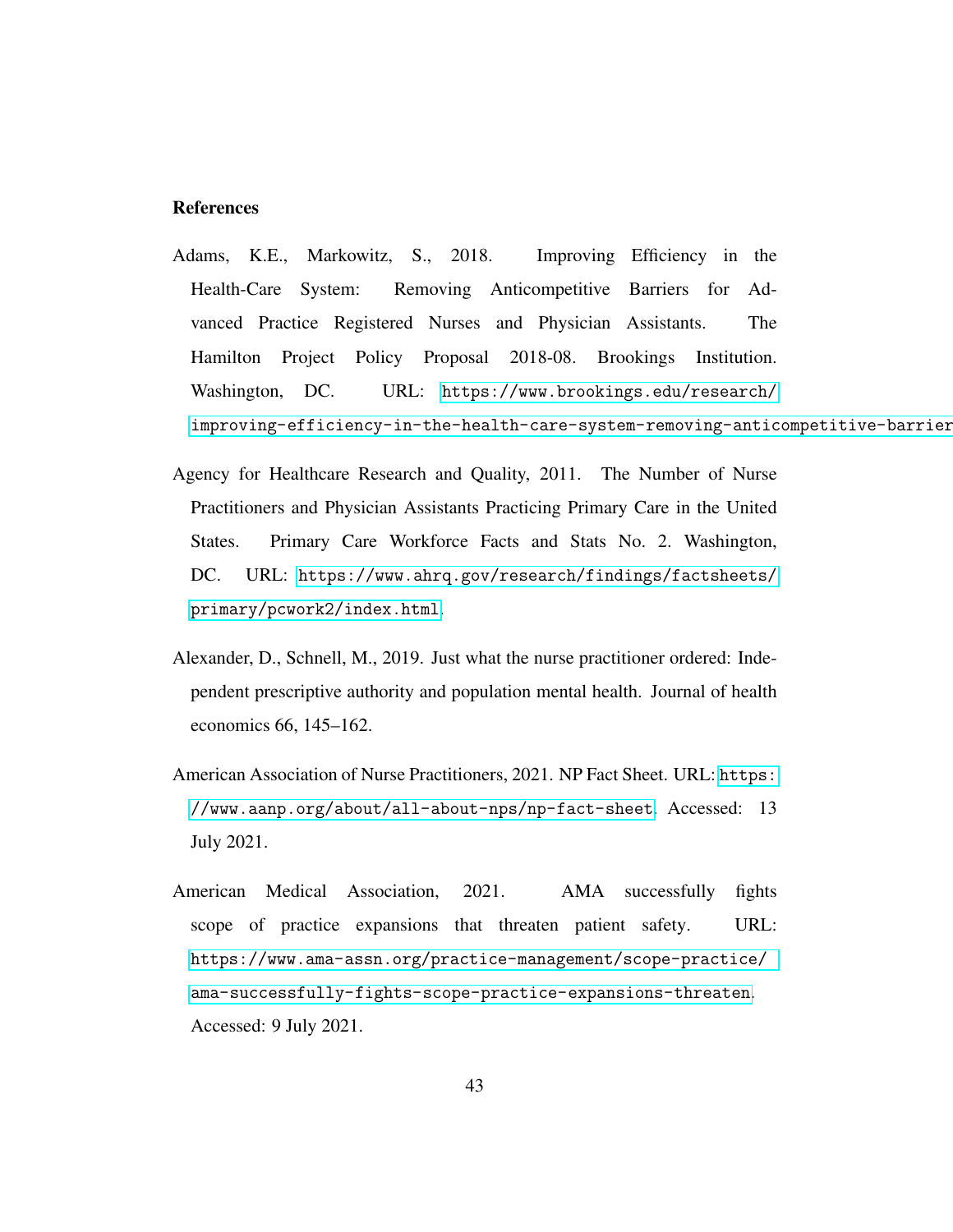- <span id="page-43-0"></span>Association of American Medical Colleges, 2021. The complexities of physician supply and demand: Projections from 2019 to 2034. URL: [https://www.aamc.org/news-insights/press-releases/](https://www.aamc.org/news-insights/press-releases/aamc-report-reinforces-mounting-physician-shortage) [aamc-report-reinforces-mounting-physician-shortage](https://www.aamc.org/news-insights/press-releases/aamc-report-reinforces-mounting-physician-shortage). Accessed: 9 July 2021.
- <span id="page-43-1"></span>Barnes, H., Richards, M.R., McHugh, M.D., Martsolf, G., 2018. Rural and nonrural primary care physician practices increasingly rely on nurse practitioners. Health Affairs 37, 908–914. URL: [https://doi.org/](https://doi.org/10.1377/hlthaff.2017.1158) [10.1377/hlthaff.2017.1158](https://doi.org/10.1377/hlthaff.2017.1158), doi:[10.1377/hlthaff.2017.1158](http://dx.doi.org/10.1377/hlthaff.2017.1158), [arXiv:https://doi.org/10.1377/hlthaff.2017.1158](http://arxiv.org/abs/https://doi.org/10.1377/hlthaff.2017.1158). pMID: 29863933.
- <span id="page-43-3"></span>Cagle, J.G., Lee, J., Ornstein, K.A., Guralnik, J.M., 2020. Hospice utilization in the united states: A prospective cohort study comparing cancer and noncancer deaths. Journal of the American Geriatrics Society 68, 783– 793. URL: [https://agsjournals.onlinelibrary.wiley.com/doi/](https://agsjournals.onlinelibrary.wiley.com/doi/abs/10.1111/jgs.16294) [abs/10.1111/jgs.16294](https://agsjournals.onlinelibrary.wiley.com/doi/abs/10.1111/jgs.16294), doi:[https://doi.org/10.1111/jgs.16294](http://dx.doi.org/https://doi.org/10.1111/jgs.16294), [arXiv:https://agsjournals.onlinelibrary.wiley.com/doi/pdf/10.1111/jgs.16294](http://arxiv.org/abs/https://agsjournals.onlinelibrary.wiley.com/doi/pdf/10.1111/jgs.16294).
- <span id="page-43-4"></span>Cameron, A.C., Miller, D.L., 2015. A practitioner's guide to cluster-robust inference. Journal of human resources 50, 317–372.
- <span id="page-43-2"></span>Centers for Medicare & Medicaid Services, 2018. Chronic Conditions Charts. URL: [https://www.](https://www.cms.gov/Research-Statistics-Data-and-Systems/Statistics-Trends-and-Reports/Chronic-Conditions/Chartbook_Charts) [cms.gov/Research-Statistics-Data-and-Systems/](https://www.cms.gov/Research-Statistics-Data-and-Systems/Statistics-Trends-and-Reports/Chronic-Conditions/Chartbook_Charts) [Statistics-Trends-and-Reports/Chronic-Conditions/Chartbook\\_](https://www.cms.gov/Research-Statistics-Data-and-Systems/Statistics-Trends-and-Reports/Chronic-Conditions/Chartbook_Charts) [Charts](https://www.cms.gov/Research-Statistics-Data-and-Systems/Statistics-Trends-and-Reports/Chronic-Conditions/Chartbook_Charts). Accessed: 13 July 2021.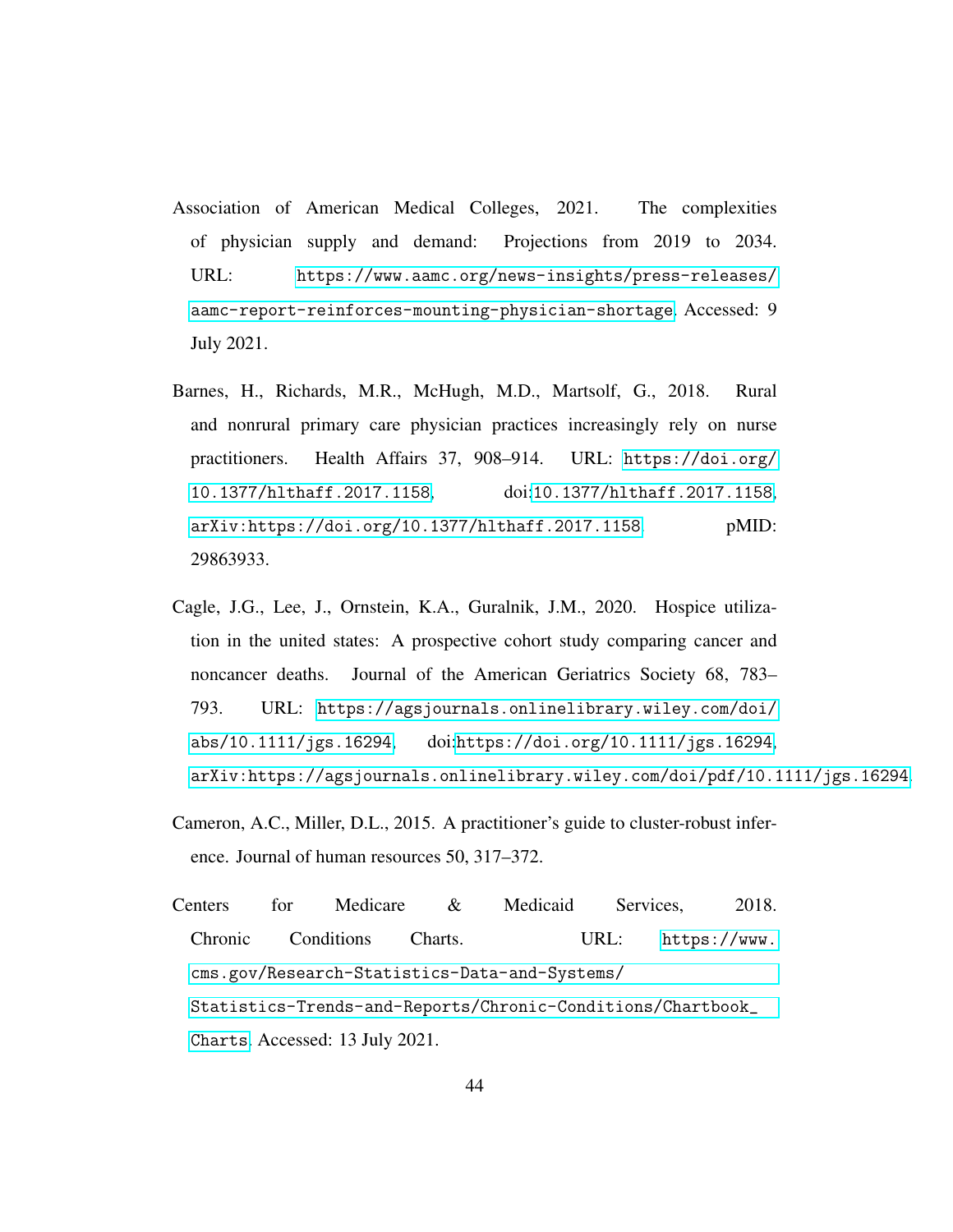- <span id="page-44-3"></span>Chavez, K.S., Dwyer, A.A., Ramelet, A.S., 2018. International practice settings, interventions and outcomes of nurse practitioners in geriatric care: A scoping review. International journal of nursing studies 78, 61–75.
- <span id="page-44-2"></span>Chyr, L.C., Drabo, E.F., Fabius, C.D., 2020. Patterns and predictors of transitions across residential care settings and nursing homes among community-dwelling older adults in the united states. The Gerontologist 60, 1495–1503.
- <span id="page-44-4"></span>Costenoble, A., Knoop, V., Vermeiren, S., Vella, R.A., Debain, A., Rossi, G., Bautmans, I., Verté, D., Gorus, E., De Vriendt, Patricia, t.G.B.S.G., 2019. A Comprehensive Overview of Activities of Daily Living in Existing Frailty Instruments: A Systematic Literature Search. The Gerontologist 61, e12–e22. URL: [https:](https://doi.org/10.1093/geront/gnz147) [//doi.org/10.1093/geront/gnz147](https://doi.org/10.1093/geront/gnz147), doi:[10.1093/geront/gnz147](http://dx.doi.org/10.1093/geront/gnz147), arXiv:https://academic.oup.com/gerontologist/article-pdf/61/3/e12/36874898/gnz14
- <span id="page-44-0"></span>Cunningham, R., 2013. On workforce policy, consensus is hard to find. Health Affairs 32, 1871–1873. URL: [https://doi.org/](https://doi.org/10.1377/hlthaff.2013.109) [10.1377/hlthaff.2013.109](https://doi.org/10.1377/hlthaff.2013.109), doi:[10.1377/hlthaff.2013.1092](http://dx.doi.org/10.1377/hlthaff.2013.1092), [arXiv:https://doi.org/10.1377/hlthaff.2013.1092](http://arxiv.org/abs/https://doi.org/10.1377/hlthaff.2013.1092).
- <span id="page-44-1"></span>Dalen, J.E., Ryan, K.J., Alpert, J.S., 2017. Where have the generalists gone? they became specialists, then subspecialists. The American journal of medicine 130, 766–768.
- <span id="page-44-5"></span>Deb, P., Norton, E.C., 2018. Modeling health care expenditures and use. Annual review of public health 39, 489–505.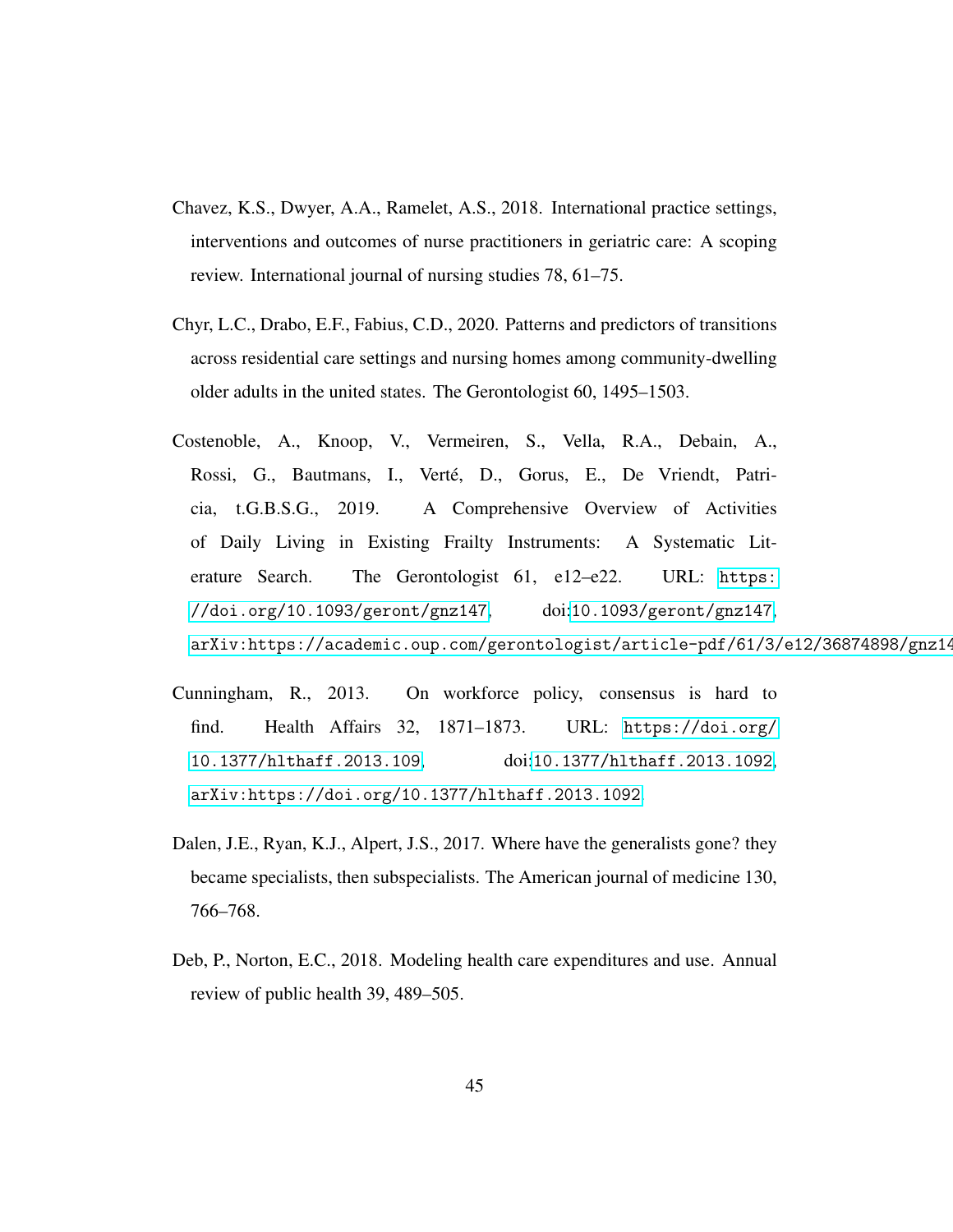- <span id="page-45-4"></span>Delamaire, M., Lafortune, G., 2010. Nurses in advanced roles: A description and evaluation of experiences in 12 developed countries. OECD Health Working Papers. Paris.
- <span id="page-45-1"></span>Federal Trade Commission, 2014. Competition and the regulation of advanced practice nurses. Policy Perspectives. Washington, DC. URL: [https://www.ftc.gov/system/files/documents/reports/](https://www.ftc.gov/system/files/documents/reports/policy-perspectives-competition-regulation-advanced-practice-nurses/140307aprnpolicypaper.pdf) [policy-perspectives-competition-regulation-advanced-practice-](https://www.ftc.gov/system/files/documents/reports/policy-perspectives-competition-regulation-advanced-practice-nurses/140307aprnpolicypaper.pdf)nurses/ [140307aprnpolicypaper.pdf](https://www.ftc.gov/system/files/documents/reports/policy-perspectives-competition-regulation-advanced-practice-nurses/140307aprnpolicypaper.pdf). Accessed: 18 August 2021.
- <span id="page-45-3"></span>Forder, J., 2009. Long-term care and hospital utilisation by older people: An analysis of substitution rates. Health economics 18, 1322–1338.
- <span id="page-45-6"></span>Forder, J., Gousia, K., Saloniki, E.C., 2019. The impact of long-term care on primary care doctor consultations for people over 75 years. The European Journal of Health Economics 20, 375–387.
- <span id="page-45-7"></span>Frakes, M.A., Evans, T., 2006. An overview of medicare reimbursement regulations for advanced practice nurses. Nursing Economics 24, 59.
- <span id="page-45-2"></span>Gerteis, J., Izrael, D., Leroy, L., Ricciardi, R., Miller, T., Basu, J., 2014. Multiple Chronic Conditions Chartbook. AHRQ Publication No. Q14-0038. Agency of Healthcare Research. Rockville, MD.
- <span id="page-45-0"></span>Heisler, E.J., 2013. Physician Supply and the Affordable Care Act. CRS Report for Congress R42029. Congressional Research Service. Washington, DC. URL: <https://www.everycrsreport.com/reports/R42029.html>.
- <span id="page-45-5"></span>Hooker, R.S., Muchow, A.N., 2015. Modifying state laws for nurse practitioners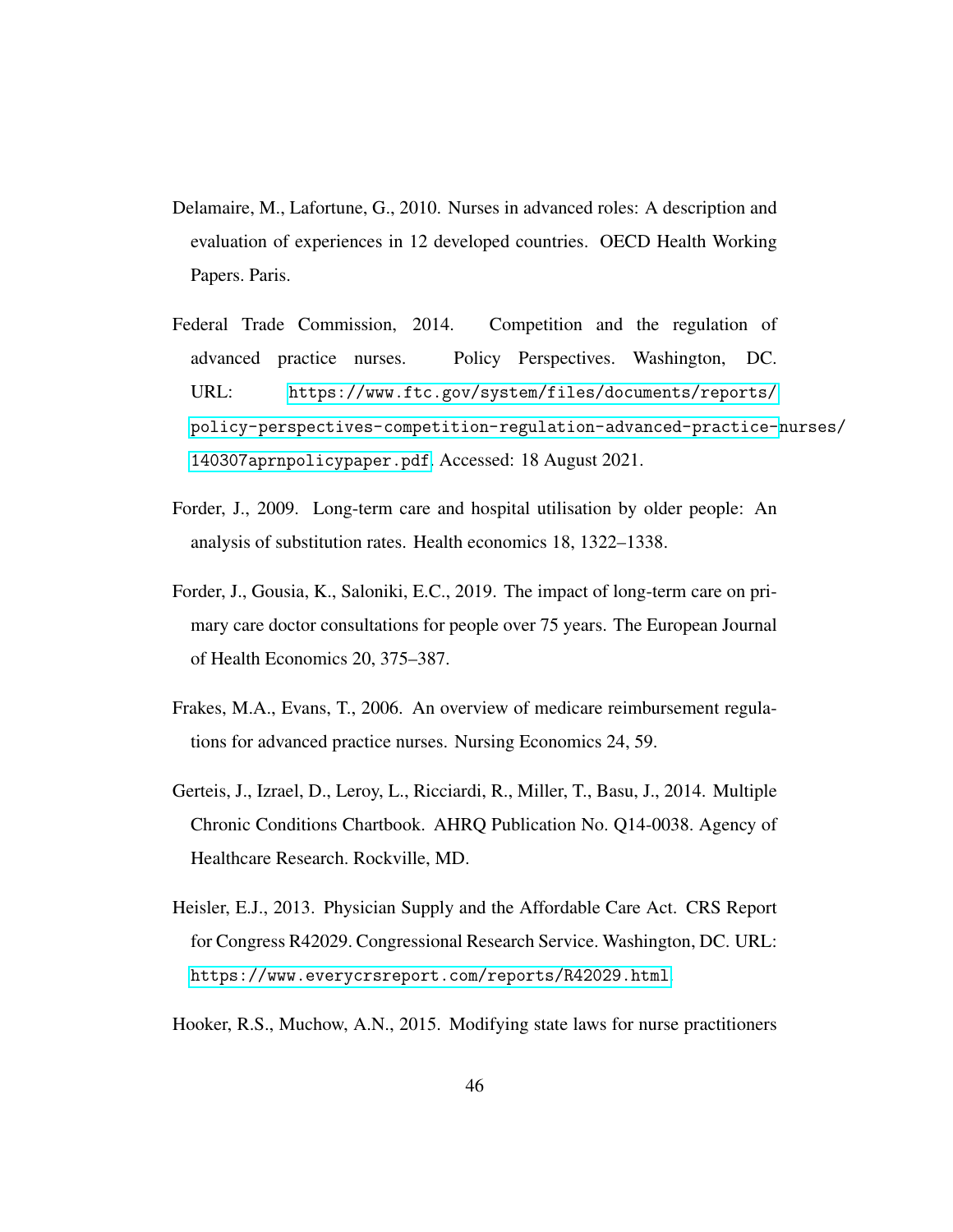and physician assistants can reduce cost of medical services. Nursing Economics 33, 88.

- <span id="page-46-3"></span>Isaacs, S., Jellinek, P., 2013. Accept No Substitute: A Report on Scope of Practice. Technical Report. The Physician Foundation. URL: [https://physiciansfoundation.org/focus-areas/](https://physiciansfoundation.org/focus-areas/a-report-on-scope-of-practice/) [a-report-on-scope-of-practice/](https://physiciansfoundation.org/focus-areas/a-report-on-scope-of-practice/).
- <span id="page-46-4"></span>Jindai, K., Nielson, C.M., Vorderstrasse, B.A., Quiñones, A.R., 2016. Peer reviewed: multimorbidity and functional limitations among adults 65 or older, nhanes 2005–2012. Preventing chronic disease 13.
- <span id="page-46-2"></span>Johri, M., Beland, F., Bergman, H., 2003. International experiments in integrated care for the elderly: a synthesis of the evidence. International Journal of Geriatric Psychiatry 18, 222–235. URL: [https://onlinelibrary.wiley.com/](https://onlinelibrary.wiley.com/doi/abs/10.1002/gps.819) [doi/abs/10.1002/gps.819](https://onlinelibrary.wiley.com/doi/abs/10.1002/gps.819), doi:[https://doi.org/10.1002/gps.819](http://dx.doi.org/https://doi.org/10.1002/gps.819), [arXiv:https://onlinelibrary.wiley.com/doi/pdf/10.1002/gps.819](http://arxiv.org/abs/https://onlinelibrary.wiley.com/doi/pdf/10.1002/gps.819).
- <span id="page-46-1"></span>Kandrack, R., Barnes, H., Martsolf, G.R., 2021. Nurse practitioner scope of practice regulations and nurse practitioner supply. Medical Care Research and Review 78, 208–217. URL: [https://](https://doi.org/10.1177/1077558719888424) [doi.org/10.1177/1077558719888424](https://doi.org/10.1177/1077558719888424), doi:[10.1177/1077558719888424](http://dx.doi.org/10.1177/1077558719888424), [arXiv:https://doi.org/10.1177/1077558719888424](http://arxiv.org/abs/https://doi.org/10.1177/1077558719888424). pMID: 31729899.
- <span id="page-46-0"></span>Kleinpell, R., Myers, C.R., Schorn, M.N., Likes, W., 2021. Impact of covid-19 pandemic on aprn practice: Results from a national survey. Nursing Outlook URL: [https://www.sciencedirect.](https://www.sciencedirect.com/science/article/pii/S0029655421001287)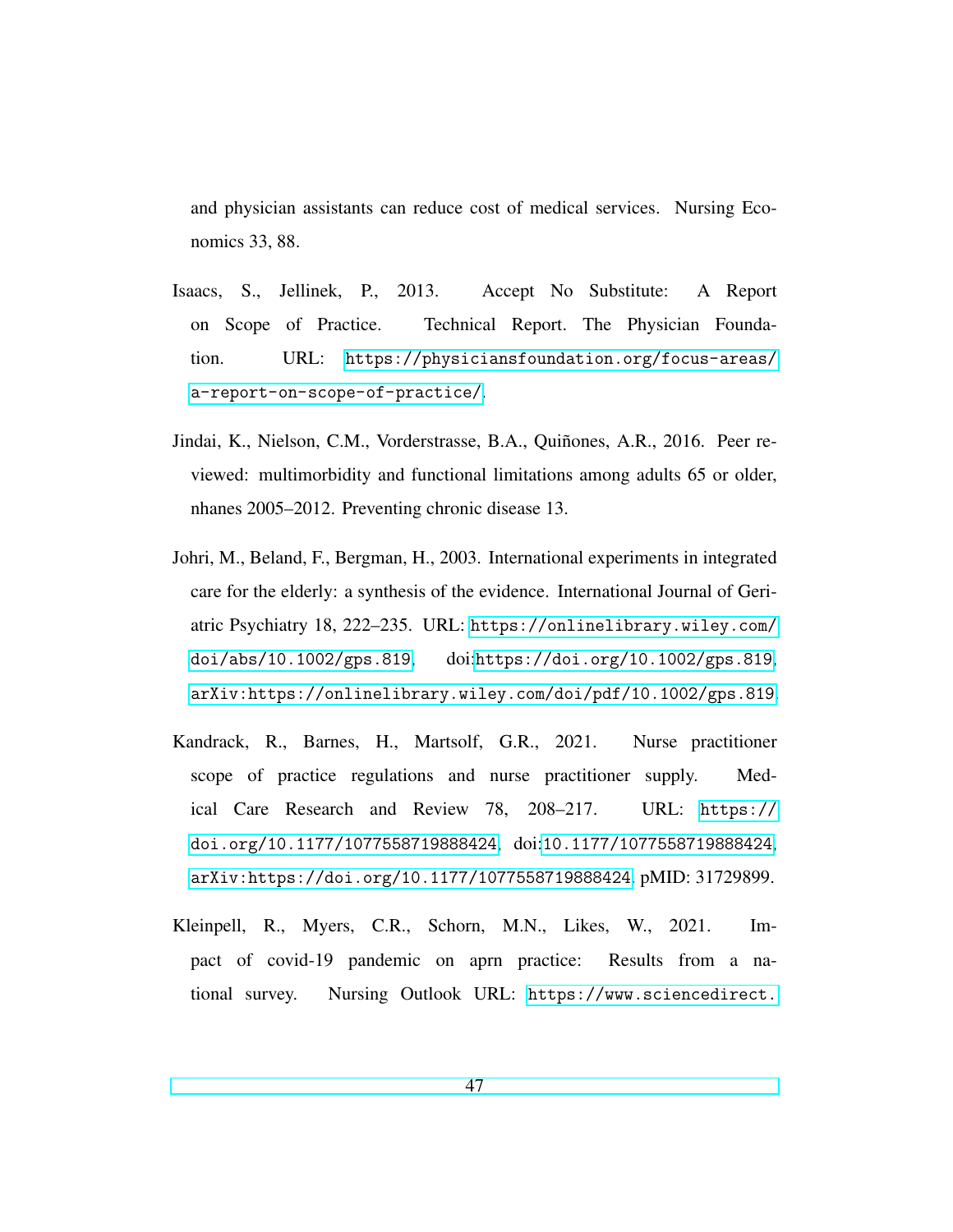[com/science/article/pii/S0029655421001287](https://www.sciencedirect.com/science/article/pii/S0029655421001287), doi:[https://doi.org/](http://dx.doi.org/https://doi.org/10.1016/j.outlook.2021.05.002) [10.1016/j.outlook.2021.05.002](http://dx.doi.org/https://doi.org/10.1016/j.outlook.2021.05.002).

- <span id="page-47-4"></span>Konetzka, R.T., Lasater, K.B., Norton, E.C., Werner, R.M., 2018. Are recessions good for staffing in nursing homes? American journal of health economics 4, 411–432.
- <span id="page-47-2"></span>Kurtzman, E.T., Barnow, B.S., Johnson, J.E., Simmens, S.J., Infeld, D.L., Mullan, F., 2017. Does the regulatory environment affect nurse practitioners' patterns of practice or quality of care in health centers? Health Services Research 52, 437–458. URL: [https://onlinelibrary.wiley.com/doi/abs/10.1111/](https://onlinelibrary.wiley.com/doi/abs/10.1111/1475-6773.12643) [1475-6773.12643](https://onlinelibrary.wiley.com/doi/abs/10.1111/1475-6773.12643), doi:[https://doi.org/10.1111/1475-6773.12643](http://dx.doi.org/https://doi.org/10.1111/1475-6773.12643), [arXiv:https://onlinelibrary.wiley.com/doi/pdf/10.1111/1475-6773.12643](http://arxiv.org/abs/https://onlinelibrary.wiley.com/doi/pdf/10.1111/1475-6773.12643).
- <span id="page-47-1"></span>Liu, C.F., Hebert, P.L., Douglas, J.H., Neely, E.L., Sulc, C.A., Reddy, A., Sales, A.E., Wong, E.S., 2020. Outcomes of primary care delivery by nurse practitioners: Utilization, cost, and quality of care. Health services research 55, 178–189.
- <span id="page-47-0"></span>Maier, C., Barnes, H., Aiken, L., Busse, R., 2016. Descriptive, cross-country analysis of the nurse practitioner workforce in six countries: size, growth, physician substitution potential. BMJ Open 6. doi:[10.1136/bmjopen-2016-011901](http://dx.doi.org/10.1136/bmjopen-2016-011901).
- <span id="page-47-3"></span>Markowitz, S., Adams, E.K., Lewitt, M.J., Dunlop, A.L., 2017. Competitive effects of scope of practice restrictions: Public health or public harm? Journal of Health Economics 55, 201–218. URL: [https://www.sciencedirect.](https://www.sciencedirect.com/science/article/pii/S0167629616304192) [com/science/article/pii/S0167629616304192](https://www.sciencedirect.com/science/article/pii/S0167629616304192), doi:[https://doi.org/](http://dx.doi.org/https://doi.org/10.1016/j.jhealeco.2017.07.004) [10.1016/j.jhealeco.2017.07.004](http://dx.doi.org/https://doi.org/10.1016/j.jhealeco.2017.07.004).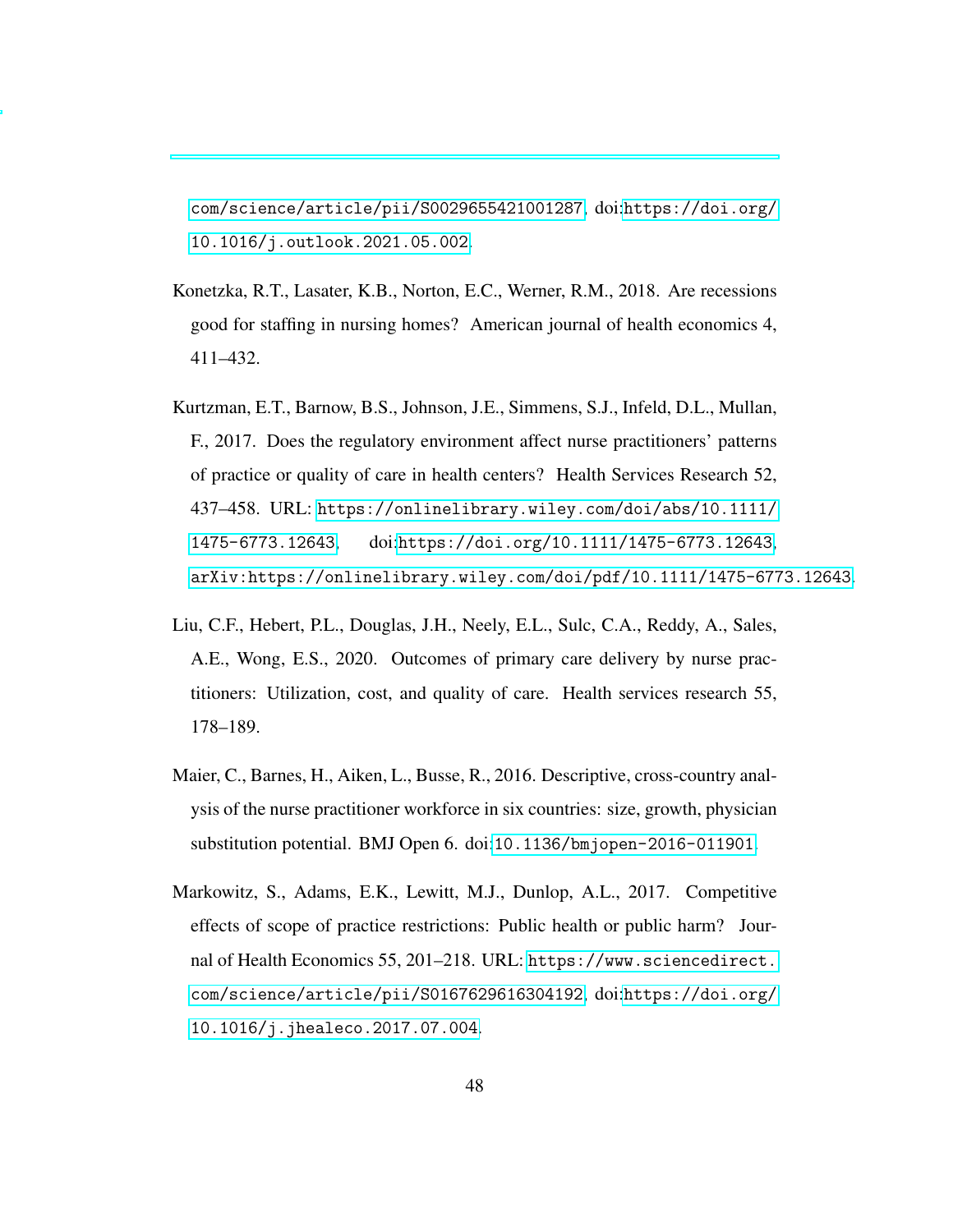- <span id="page-48-5"></span>McMichael, B.J., 2017. The demand for healthcare regulation: The effect of political spending on occupational licensing laws. Southern Economic Journal 84, 297–316. URL: [https://onlinelibrary.wiley.com/doi/](https://onlinelibrary.wiley.com/doi/abs/10.1002/soej.12211) [abs/10.1002/soej.12211](https://onlinelibrary.wiley.com/doi/abs/10.1002/soej.12211), doi:[https://doi.org/10.1002/soej.12211](http://dx.doi.org/https://doi.org/10.1002/soej.12211), [arXiv:https://onlinelibrary.wiley.com/doi/pdf/10.1002/soej.12211](http://arxiv.org/abs/https://onlinelibrary.wiley.com/doi/pdf/10.1002/soej.12211).
- <span id="page-48-2"></span>McMichael, B.J., 2021. Nurse practitioner scope-of-practice laws and opioid prescribing. The Milbank Quarterly 99, 721–745.
- <span id="page-48-3"></span>McMichael, B.J., Markowitz, S., 2020. Toward a Uniform Classification of Nurse Practitioner Scope of Practice Laws. Working Paper 28192. National Bureau of Economic Research. URL: <http://www.nber.org/papers/w28192>, doi:[10.](http://dx.doi.org/10.3386/w28192) [3386/w28192](http://dx.doi.org/10.3386/w28192).
- <span id="page-48-0"></span>Niezen, M.G., Mathijssen, J.J., 2014. Reframing professional boundaries in healthcare: a systematic review of facilitators and barriers to task reallocation from the domain of medicine to the nursing domain. Health policy 117, 151– 169.
- <span id="page-48-6"></span>OECD, 2016. Oecd health statistics: Long-term resources and utilisation. URL: <https://stats.oecd.org/Index.aspx?QueryId=30140>. Accessed: 18 August 2021.
- <span id="page-48-4"></span>Ofstedal, M.B., Weir, D.R., Chen, K., Wagner, J., 2011. Updates to HRS Sample Weights. Technical Report. Institute for Social Research, University of Michigan. Ann Arbor, Michigan.
- <span id="page-48-1"></span>Perloff, J., Clarke, S., DesRoches, C.M., O'Reilly-Jacob, M., Buerhaus, P., 2019. Association of state-level restrictions in nurse practitioner scope of practice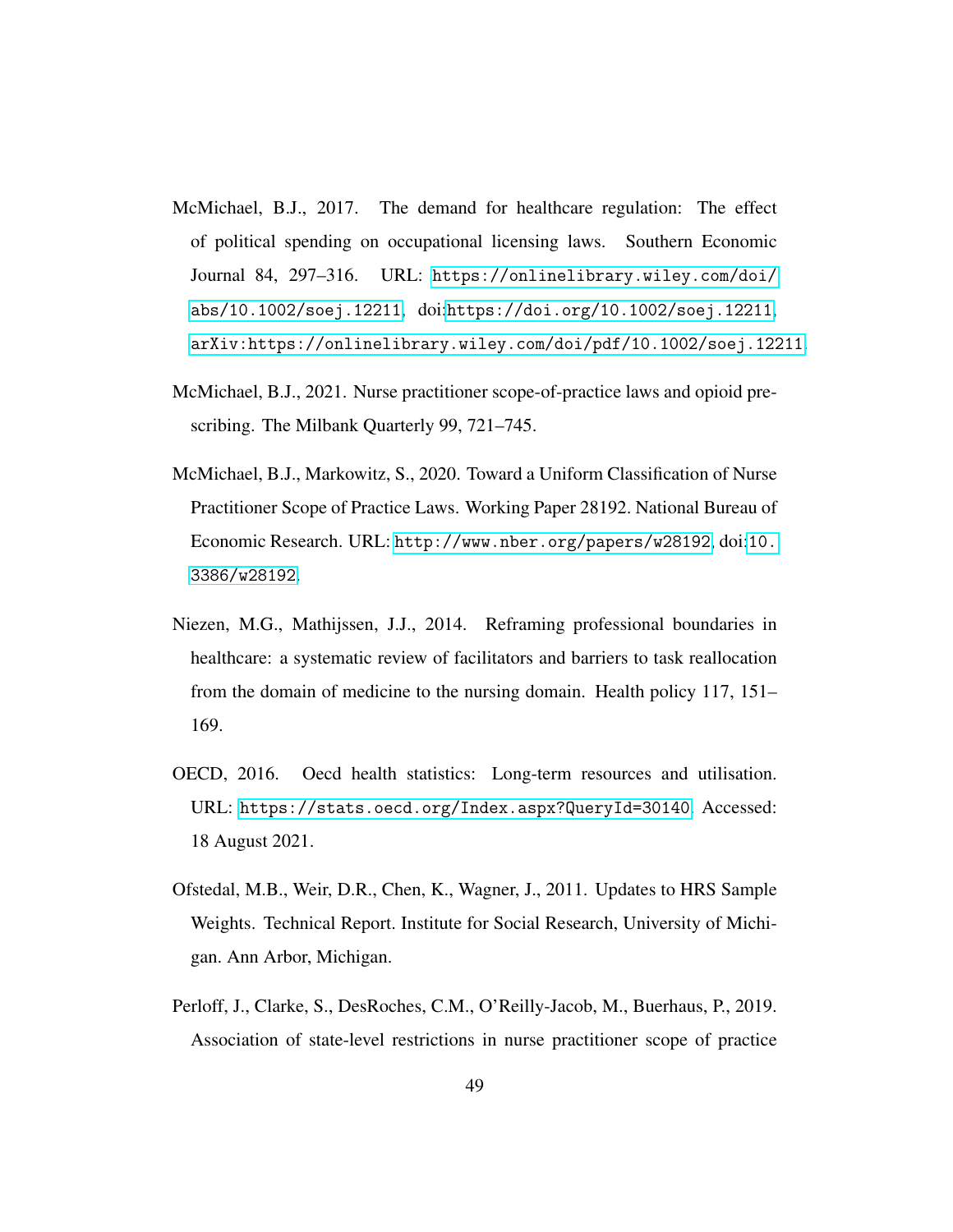with the quality of primary care provided to medicare beneficiaries. Medical Care Research and Review 76, 597–626. doi:[10.1177/1077558717732402](http://dx.doi.org/10.1177/1077558717732402).

- <span id="page-49-4"></span>Radloff, L.S., 1977. The CES-D scale: A self-report depression scale for research in the general population. Applied Psychological Measurement 1, 385–401.
- <span id="page-49-1"></span>Reagan, P.B., Salsberry, P.J., 2013. The effects of state-level scope-ofpractice regulations on the number and growth of nurse practitioners. Nursing Outlook 61, 392–399. URL: [https://www.sciencedirect.](https://www.sciencedirect.com/science/article/pii/S0029655413000961) [com/science/article/pii/S0029655413000961](https://www.sciencedirect.com/science/article/pii/S0029655413000961), doi:[https://doi.org/](http://dx.doi.org/https://doi.org/10.1016/j.outlook.2013.04.007) [10.1016/j.outlook.2013.04.007](http://dx.doi.org/https://doi.org/10.1016/j.outlook.2013.04.007).
- <span id="page-49-3"></span>Rosenberg, T., Montgomery, P., Hay, V., Lattimer, R., 2019. Using frailty and quality of life measures in clinical care of the elderly in canada to predict death, nursing home transfer and hospitalisation - the frailty and ageing cohort study. BMJ Open 9. URL: [https://bmjopen.bmj.](https://bmjopen.bmj.com/content/9/11/e032712) [com/content/9/11/e032712](https://bmjopen.bmj.com/content/9/11/e032712), doi:[10.1136/bmjopen-2019-032712](http://dx.doi.org/10.1136/bmjopen-2019-032712), [arXiv:https://bmjopen.bmj.com/content/9/11/e032712.full.pdf](http://arxiv.org/abs/https://bmjopen.bmj.com/content/9/11/e032712.full.pdf).
- <span id="page-49-2"></span>Safriet, B., 2002. Closing the gap between can and may in health-care providers' scopes of practice: A primer for policymakers. Yale Journal on Regulation 19, 2.
- <span id="page-49-0"></span>Schreiber, R.J., 2018. Patient Centered Medical Homes and the Care of Older Adults. Public Policy & Aging Report 27, S7–S11. URL: <https://doi.org/10.1093/ppar/prx023>, doi:[10.1093/ppar/prx023](http://dx.doi.org/10.1093/ppar/prx023), [arXiv:https://academic.oup.com/ppar/article-pdf/27/suppl](http://arxiv.org/abs/https://academic.oup.com/ppar/article-pdf/27/suppl_1/S7/23727750/prx023.pdf)\_1/S7/23727750/prx023.pd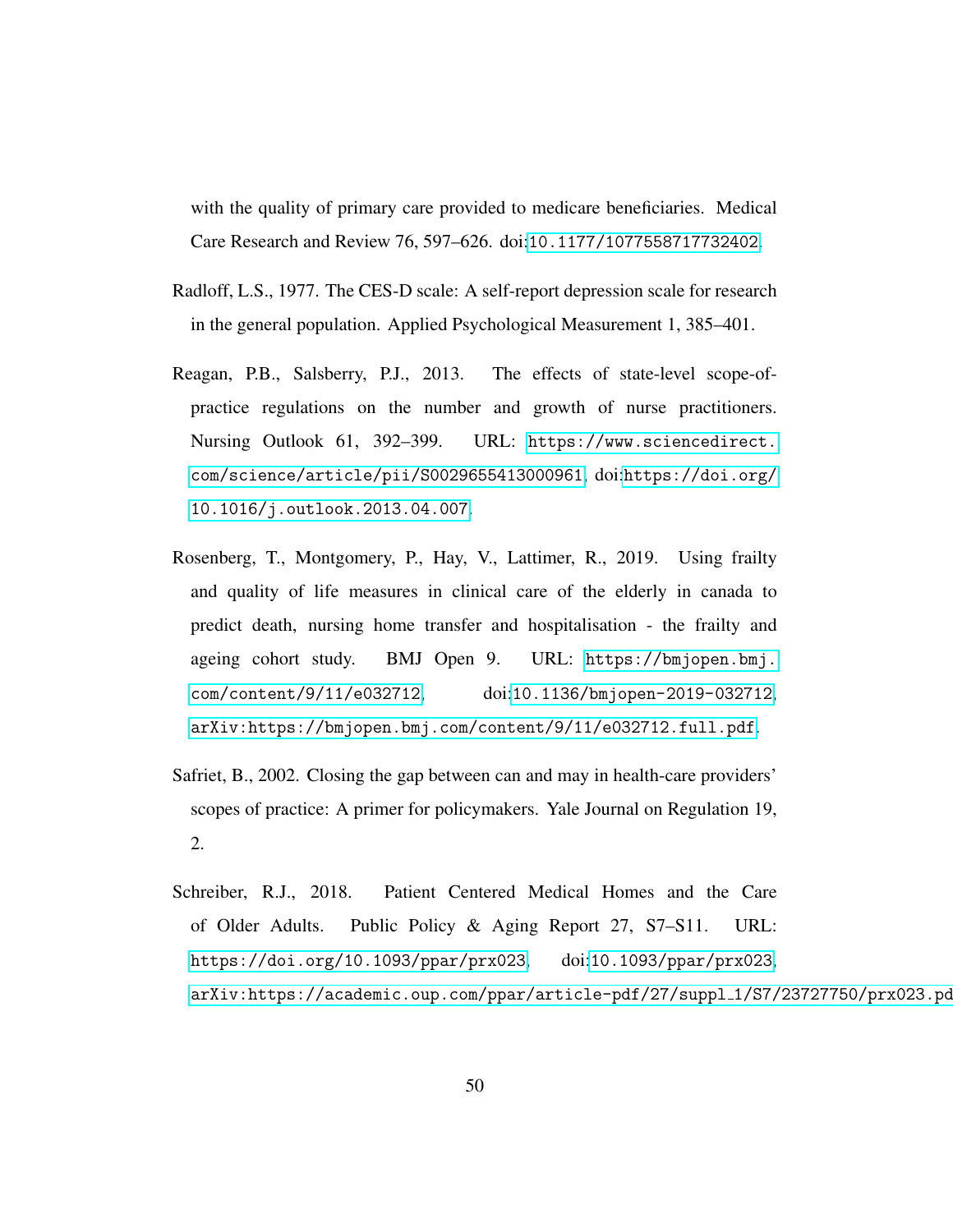- <span id="page-50-1"></span>Scope of Practice Policy, 2021. Scope of Practice Policy - Legislative search. URL: [https://http://scopeofpracticepolicy.org/](https://http://scopeofpracticepolicy.org/legislative-search/) [legislative-search/](https://http://scopeofpracticepolicy.org/legislative-search/). Accessed: 13 July 2021.
- <span id="page-50-5"></span>Smith, L.B., 2022. The effect of nurse practitioner scope of practice laws on primary care delivery. Health Economics 31, 21– 41. URL: [https://onlinelibrary.wiley.com/doi/abs/](https://onlinelibrary.wiley.com/doi/abs/10.1002/hec.4438) [10.1002/hec.4438](https://onlinelibrary.wiley.com/doi/abs/10.1002/hec.4438), doi:[https://doi.org/10.1002/hec.4438](http://dx.doi.org/https://doi.org/10.1002/hec.4438), [arXiv:https://onlinelibrary.wiley.com/doi/pdf/10.1002/hec.4438](http://arxiv.org/abs/https://onlinelibrary.wiley.com/doi/pdf/10.1002/hec.4438).
- <span id="page-50-3"></span>Spetz, J., Parente, S.T., Town, R.J., Bazarko, D., 2013. Scope-of-practice laws for nurse practitioners limit cost savings that can be achieved in retail clinics. Health Affairs 32, 1977–1984. URL: [https://doi.org/](https://doi.org/10.1377/hlthaff.2013.0544) [10.1377/hlthaff.2013.0544](https://doi.org/10.1377/hlthaff.2013.0544), doi:[10.1377/hlthaff.2013.0544](http://dx.doi.org/10.1377/hlthaff.2013.0544), [arXiv:https://doi.org/10.1377/hlthaff.2013.0544](http://arxiv.org/abs/https://doi.org/10.1377/hlthaff.2013.0544). pMID: 24191089.
- <span id="page-50-4"></span>Stange, K., 2014. How does provider supply and regulation influence health care markets? evidence from nurse practitioners and physician assistants. Journal of Health Economics 33, 1–27. URL: [https://www.sciencedirect.](https://www.sciencedirect.com/science/article/pii/S0167629613001410) [com/science/article/pii/S0167629613001410](https://www.sciencedirect.com/science/article/pii/S0167629613001410), doi:[https://doi.org/](http://dx.doi.org/https://doi.org/10.1016/j.jhealeco.2013.10.009) [10.1016/j.jhealeco.2013.10.009](http://dx.doi.org/https://doi.org/10.1016/j.jhealeco.2013.10.009).
- <span id="page-50-2"></span>Traczynski, J., Udalova, V., 2018. Nurse practitioner independence, health care utilization, and health outcomes. Journal of Health Economics 58, 90–109.
- <span id="page-50-0"></span>US. Bureau of Labor Statistics, 2019. Occupational outlook handbook: Healthcare. URL: <https://www.bls.gov/ooh/healthcare/home.html>.